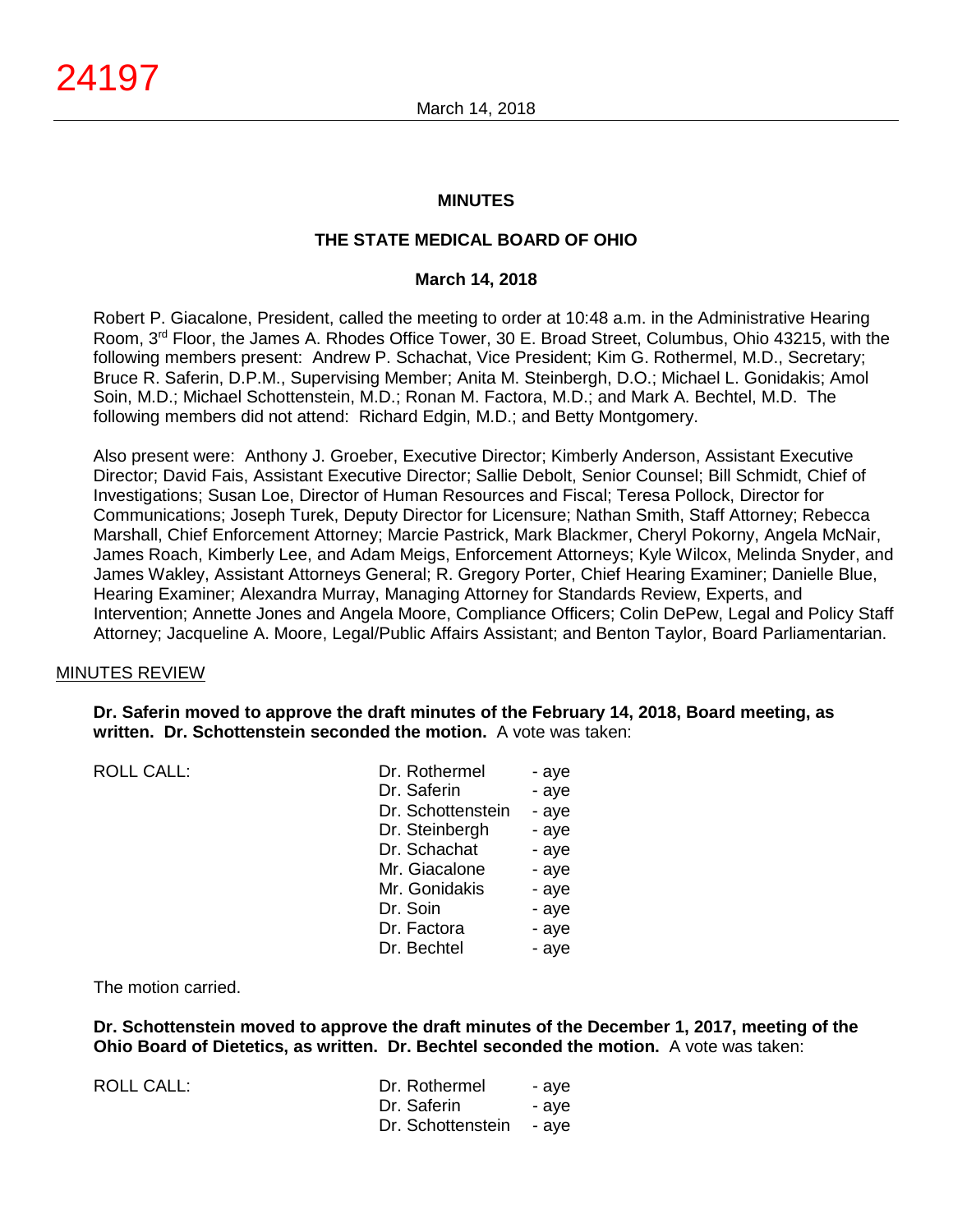| Dr. Steinbergn | - aye |
|----------------|-------|
| Dr. Schachat   | - aye |
| Mr. Giacalone  | - aye |
| Mr. Gonidakis  | - aye |
| Dr. Soin       | - aye |
| Dr. Factora    | - aye |
| Dr. Bechtel    | - aye |
|                |       |

 $D \cap S$ 

The motion carried.

## APPLICANTS FOR LICENSURE

**Dr. Saferin moved to approve for licensure, contingent upon all requested documents being received and approved in accordance with licensure protocols, the physician applicants listed in Exhibit "A," the allied professional applicants in Exhibit "B," and the cosmetic therapist applicants receiving a score of 75% or greater on the February 26, 2018 Cosmetic Therapy Examination in Exhibit "C," as listed in the Agenda Supplement and handouts. Dr. Schottenstein seconded the motion.** A vote was taken:

| <b>ROLL CALL:</b> | Dr. Rothermel     | - aye |
|-------------------|-------------------|-------|
|                   | Dr. Saferin       | - aye |
|                   | Dr. Schottenstein | - aye |
|                   | Dr. Steinbergh    | - aye |
|                   | Dr. Schachat      | - aye |
|                   | Mr. Giacalone     | - aye |
|                   | Mr. Gonidakis     | - aye |
|                   | Dr. Soin          | - aye |
|                   | Dr. Factora       | - aye |
|                   | Dr. Bechtel       | - aye |
|                   |                   |       |

The motion carried.

#### PROPOSED FINDINGS AND PROPOSED ORDERS

Mr. Giacalone stated that in the following matters, the Board issued a Notices of Opportunity for Hearing. No timely requests for hearing were received. The matters were reviewed by a Hearing Examiner, who prepared Proposed Findings and Proposed Orders, and are now before the Board for final disposition. These matters are disciplinary in nature, and therefore the Secretary and Supervising Member cannot vote. In these matters, Dr. Rothermel served as Secretary and Dr. Saferin served as Supervising Member. Also, Dr. Bechtel served as Secretary and/or Supervising Member in the matter of Dr. Lubitz.

## JUSTIN AARON CLARK, A.A.

**Dr. Steinbergh moved to find that the allegations as set forth in the February 8, 2017 Notice of Opportunity for Hearing in the matter of Mr. Clark have been proven to be true by a preponderance of the evidence and to adopt Mr. Porter's Proposed Findings and Proposed Order. Dr. Bechtel seconded the motion.**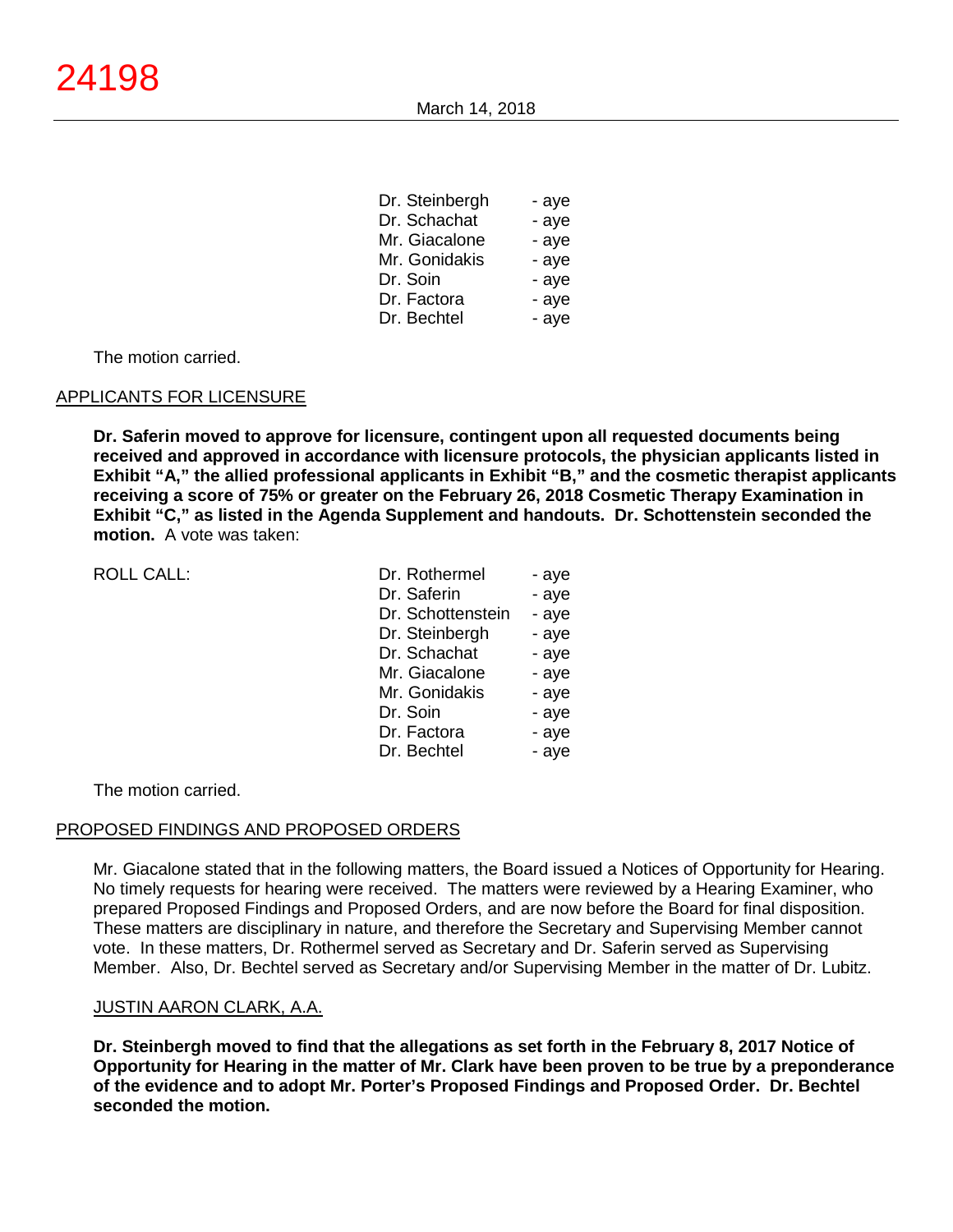Mr. Giacalone stated that he will now entertain discussion in the above matter.

Dr. Soin stated that on or about January 23, 2017, the Board received information that Mr. Clark had removed from providing care at a hospital after co-workers had found him to be sleepy and acting oddly, as well as having been seen sniffing a sevoflurane-soaked cloth in a drawer. It was further reported that Mr. Clark has been treated for alcohol dependency and that he had recently entered treatment for a relapse. Dr. Soin noted that the Proposed Findings and Proposed Order includes several exhibits, as well as background on the case.

Dr. Soin continued that the Proposed Order would revoke Mr. Clark's anesthesiologist assistant license and fine him \$7,500. Dr. Soin opined that the Proposed Order is appropriate given the nature of this case, the scope of his past history of alcohol dependency, and his recent relapse. Dr. Soin added that the fact that Mr. Clark had to be removed from patient care due to active impairment lends further support for revocation.

Dr. Schottenstein also agreed that revocation of Mr. Clark's anesthesiologist assistant license is appropriate. However, Dr. Schottenstein pointed out that Mr. Clark would be able to reapply for a license in the future. Dr. Schottenstein asked, given the nature of Mr. Clark's abuse, if it would be appropriate for him to ever be licensed again in this field. Dr. Schottenstein commented that there is nothing more dangerous than to abuse sevoflurane and be in an operating room. Dr. Schottenstein also expressed concern for Mr. Clark's safety if he ever regains his license and returns to an operating room. Mr. Giacalone asked if Dr. Schottenstein is suggesting a permanent revocation of Mr. Clark's license. Dr. Schottenstein replied that that is the implication of what he is suggesting. Dr. Schottenstein stated that once someone in an operating room starts abusing sevoflurane, it is incredibly risky for that person to ever return to the operating room.

Dr. Steinbergh commented that she does not find this case to be different from many others in which the Board has revoked a license due to impairment. Dr. Steinbergh stated that if Mr. Clark reapplies for a license, the Board will have an opportunity to review the matter and potentially limit his practice if warranted. Dr. Schottenstein agreed and reiterated his concern about Mr. Clark's wellness should he ever return to the field of anesthesiology. Mr. Giacalone commented that if Mr. Clark reapplies for licensure, there should be heightened scrutiny as to whether he has achieved true sobriety before granting a license. Dr. Schottenstein agreed.

A vote was taken on Dr. Steinbergh's motion to approve:

| <b>ROLL CALL:</b> | Dr. Rothermel     | - abstain |
|-------------------|-------------------|-----------|
|                   | Dr. Saferin       | - abstain |
|                   | Dr. Schottenstein | - aye     |
|                   | Dr. Steinbergh    | - aye     |
|                   | Dr. Schachat      | - aye     |
|                   | Mr. Giacalone     | - aye     |
|                   | Mr. Gonidakis     | - aye     |
|                   | Dr. Soin          | - aye     |
|                   | Dr. Factora       | - aye     |
|                   | Dr. Bechtel       | - aye     |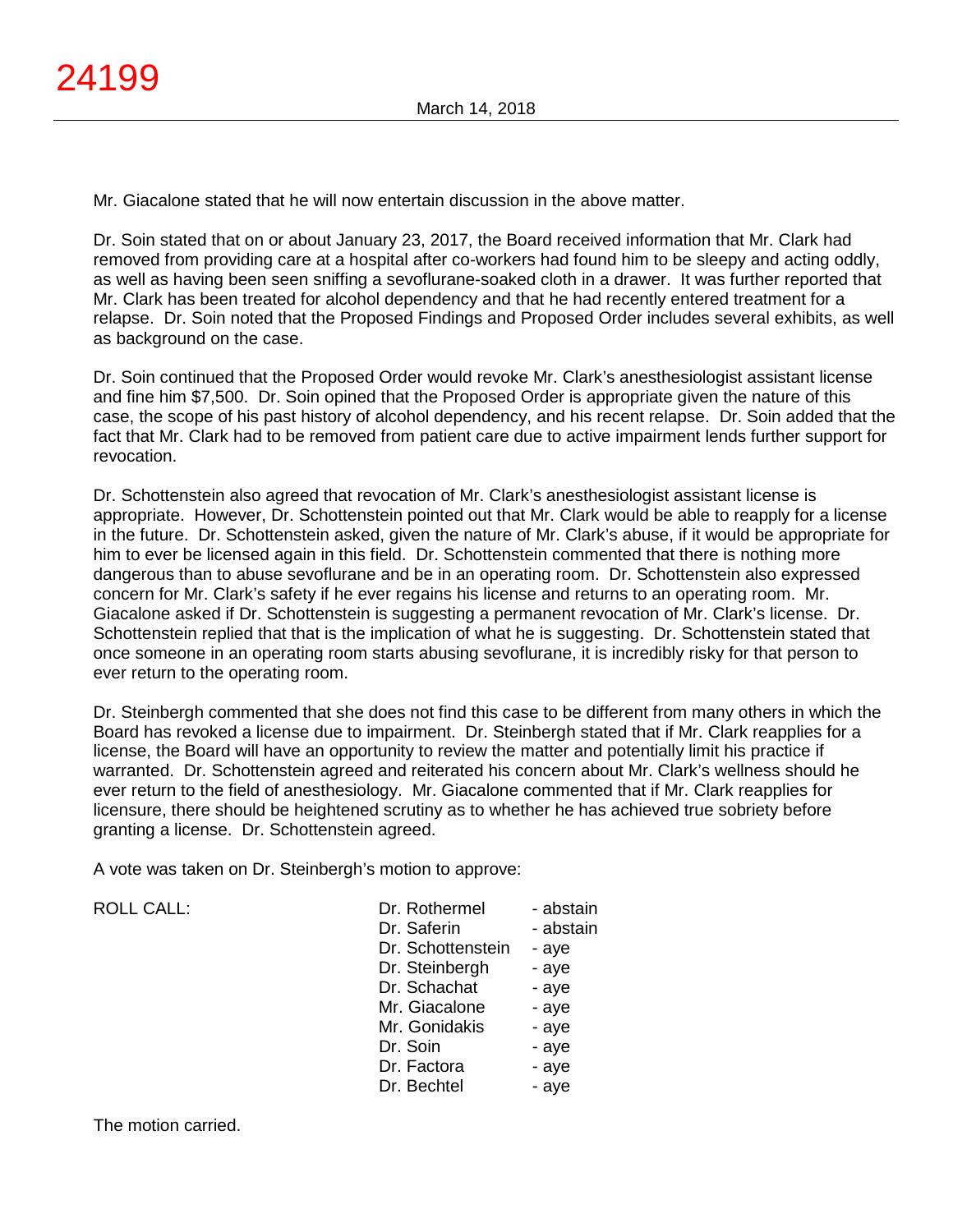## DEBORAH S. LUBITZ, M.D.

**Dr. Steinbergh moved to find that the allegations as set forth in the November 8, 2017 Notice of Opportunity for Hearing in the matter of Dr. Lubitz have been proven to be true by a preponderance of the evidence and to adopt Mr. Porter's Proposed Findings and Proposed Order. Dr. Schottenstein seconded the motion.**

Mr. Giacalone stated that he will now entertain discussion in the above matter.

Mr. Giacalone briefly reviewed Dr. Lubitz's education and career. Mr. Giacalone noted that Dr. Lubitz's Ohio medical license expired on July 1, 2014, and is currently inactive.

Mr. Giacalone continued that on or about December 11, 2013, Dr. Lubitz entered into a Consent Agreement with the Board in lieu of formal proceedings based upon her violation of Section 4731.22(B)(19) of the Ohio Revised Code. Mr. Giacalone stated that Dr. Lubitz underwent a Boardordered psychiatric examination conducted by Stephen Noffsinger, M.D. Based on his evaluation, Dr. Noffsinger concluded that Dr. Lubitz needed to continue medical treatment in order to be able to practice medicine safely. The Consent Agreement imposed certain probationary terms, conditions, and limitations upon Dr. Lubitz's license which were to remain in effect for a minimum of two years. Mr. Giacalone noted that Dr. Lubitz was represented by legal counsel when she accepted the Consent Agreement.

Mr. Giacalone stated that on or about September 14, 2016, the Board issued an Order which found that Dr. Lubitz had violated Section 4731.22(B)(15), Ohio Revised Code, by failing to comply with her December 2013 Consent Agreement. Specifically, Dr. Lubitz had failed to make personal appearances before the Board and failed to provide timely quarterly declarations of compliance to the Board. Mr. Giacalone observed that at the Board meeting of September 14, 2016, the Board discussed at length Dr. Lubitz's situation and the fact that her Consent Agreement arose, in large part, as a result of her inability to practice medicine due to depression and her subsequent psychiatric treatment to help address this issue. The Board at that time also discussed that Dr. Lubitz's citation had been triggered by her failure to make quarterly declarations and personal appearances before the Board or its representatives, as was required by her December 2013 Consent Agreement.

Mr. Giacalone stated that, in an attempt to accommodate Dr. Lubitz's claims of hardship in complying with her Consent Agreement, the Board issued its September 2016 Board Order that modified the December 2013 Consent Agreement. The 2013 Consent Agreement was modified in the following ways:

- Given the perceived hardship presented by Dr. Lubitz in making personal appearances before the Board because she resided out-of-state, she would not be required to make personal appearances when she was not residing or practicing in Ohio.
- Dr. Lubitz could not request termination of the Consent Agreement for a minimum of nine months following the effective date of the September 2016 Board Order.

All other terms and conditions of the December 2013 Consent Agreement remained in full force and effect.

Mr. Giacalone stated that despite the Board's accommodations, Dr. Lubitz has failed to provide quarterly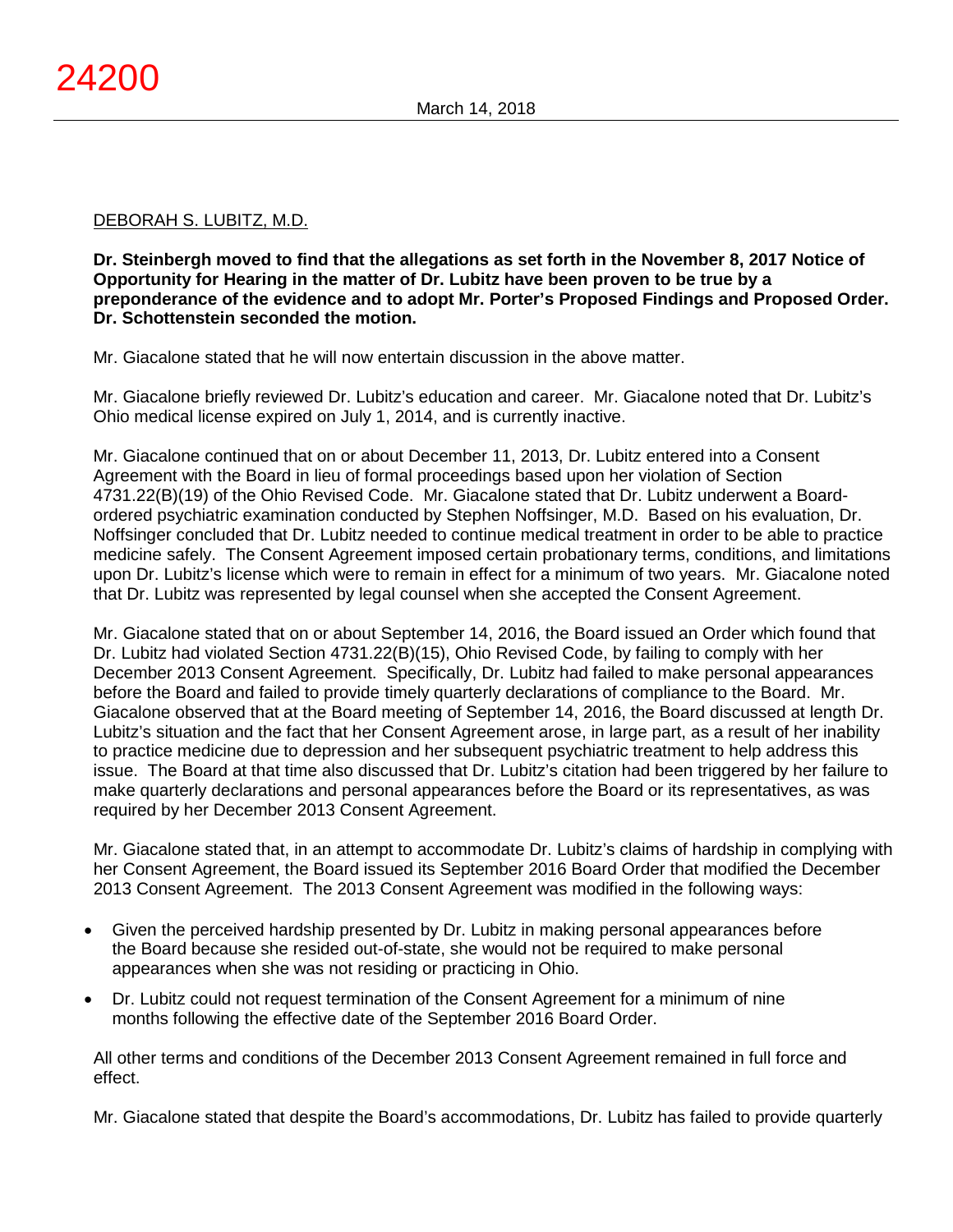declarations to the Board since the effective date of the September 2016 Board Order. For example, Dr. Lubitz has failed to provide and/or timely provide declarations of compliance that were due on or about December 1, 2016; March 1, 2017; June 1, 2017; and September 1, 2017.

Mr. Giacalone stated that based on the evidence provided, he supported the Proposed Oder to revoke Dr. Lubitz's medical license and impose a fine of \$2,500.

Dr. Schottenstein agreed with Mr. Giacalone's comments and stated that the Board really tried to work with Dr. Lubitz. Dr. Schottenstein recalled that when Dr. Lubitz appeared before the Board in September 2016, she stated that she had not known about the requirement of quarterly declarations and that she would have complied had she known of the requirement. Dr. Schottenstein stated that Dr. Lubitz is clearly aware of the requirement now, but she has still failed to submit the declarations.

A vote was taken on Dr. Steinbergh's motion to approve:

| <b>ROLL CALL:</b> | Dr. Rothermel     | - abstain |
|-------------------|-------------------|-----------|
|                   | Dr. Saferin       | - abstain |
|                   | Dr. Schottenstein | - aye     |
|                   | Dr. Steinbergh    | - aye     |
|                   | Dr. Schachat      | - aye     |
|                   | Mr. Giacalone     | - aye     |
|                   | Mr. Gonidakis     | - aye     |
|                   | Dr. Soin          | - aye     |
|                   | Dr. Factora       | - aye     |
|                   | Dr. Bechtel       | - abstain |
|                   |                   |           |

The motion carried.

# REPORTS BY ASSIGNED COMMITTEE

# PHYSICIAN ASSISTANT/SCOPE OF PRACTICE COMMITTEE

## PODIATRIST SCOPE OF PRACTICE INQUIRY

Ms. Debolt stated that this matter was discussed this morning by the Physician Assistant/Scope of Practice Committee, and it now comes before the Board without a Committee recommendation. The topic has been pushed forward in the agenda because one Committee member must leave the meeting early and wants to make sure to participate in the Board discussion.

Ms. Debolt stated that the Ohio Foot and Ankle Medical Association (OFAMA) has asked whether podiatrists can perform punch biopsies or shave biopsies on the leg and hand. Ms. Debolt stated that performing these actions on the hand is clearly within the podiatrist scope of practice based on statute. However, the Committee members disagreed on whether performing the biopsies on the leg above the ankle and below the knee is within the scope of practice of a podiatrist. Ms. Debolt noted that the Committee has been advised that a possible expansion of the scope of practice should be done through the rule-making process, which provides an opportunity for input from the public and from two other agencies to make sure the rule is within the Board's authority and is compliant with law.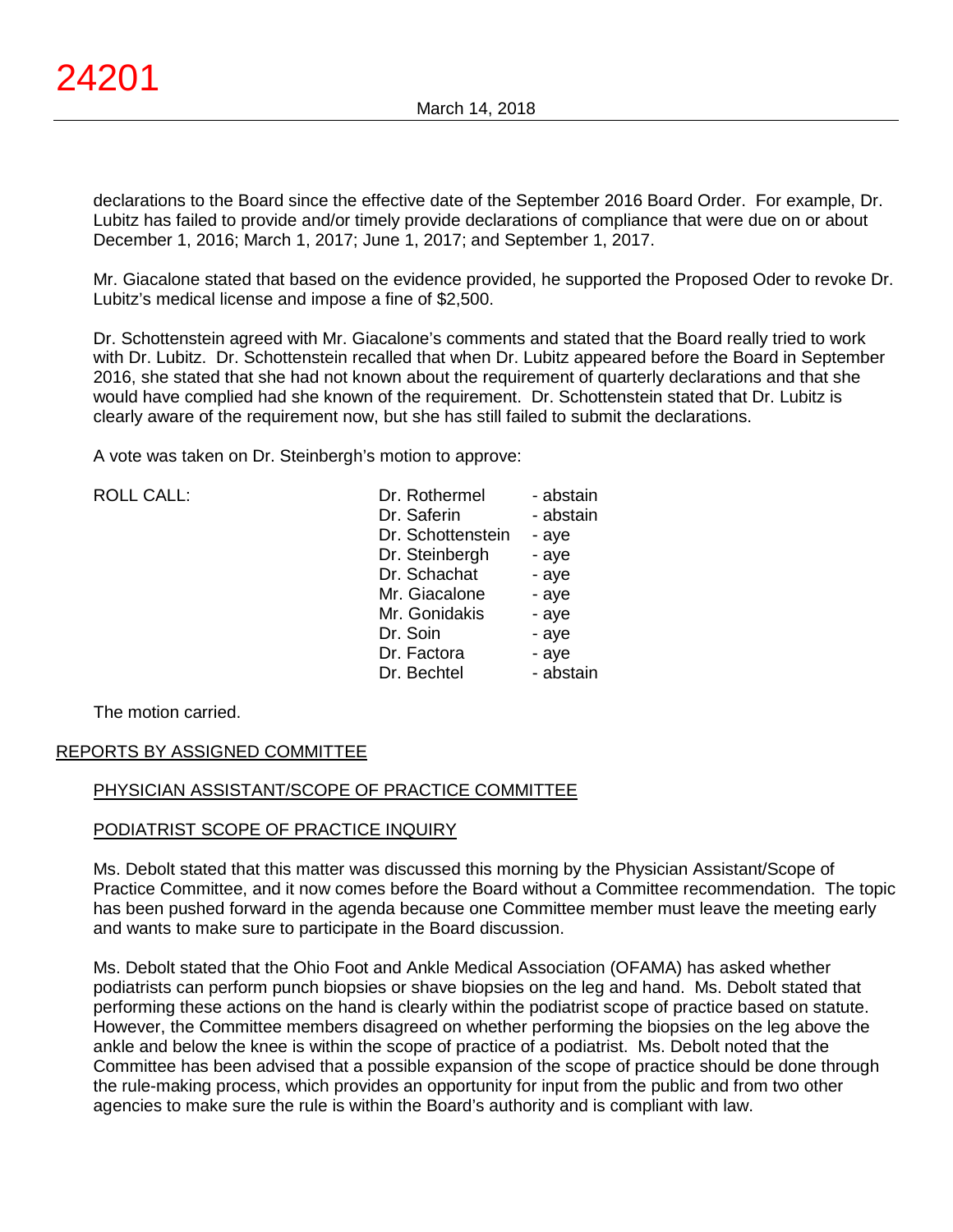Ms. Debolt continued that in February 2018, the Committee directed that a letter be drafted in response to the OFAMA's inquiry that such biopsies are within the podiatrist scope of practice, while simultaneously starting work in a rule that would codify what was in the letter. This morning, the Committee discussed the drafted letter, but there was no vote to approve it. Instead, the Committee voted to bring the matter to the full Board to discuss whether punch and shave biopsies above the ankle and below the knee are within the podiatrist scope of practice.

Dr. Saferin opined that the drafted letter simply clarifies the issue and is not an expansion of the podiatrist scope of practice. Dr. Saferin explained that podiatrists already perform biopsies on the foot and they also perform biopsies during wound care which they are allowed to do. Dr. Saferin stated that when podiatrists see a lesion on the other side of the leg which looks concerning, they want to biopsy it so that the patient can get care as quickly as possible. Dr. Saferin stated that this is a patient safety issue and an access-to-care issue, noting the it is very difficult to quickly get patients scheduled to see other providers for biopsy. Dr. Saferin stated that there is no different skill or treatment involved in biopsies whether they are on top of the foot or elsewhere. Lastly, Dr. Saferin opined that it would be below the minimal standards of care for a podiatrist to wait until someone else could biopsy a suspicious lesion.

Dr. Steinbergh stated that over the years, the Physician Assistant/Scope of Practice Committee has been asked to opine on different issues, including podiatric issues. Dr. Steinbergh quote from Section 4731.51, Ohio Revised Code, regarding the podiatrist scope of practice:

The practice of podiatric medicine and surgery consists of the medical, mechanical, and surgical treatment of ailments of the foot, the muscles and tendons of the leg governing the functions of the foot; and superficial lesions of the hand other than those associated with trauma.

Dr. Steinbergh continued that when the Committee considered the issues of bariatric medicine and wound care in relation to podiatrists, it concluded that these things actually affect the functions of the foot. Dr. Steinbergh opined that a biopsy on the skin of the leg above the ankle and below the knee is outside of that scope. Dr. Steinbergh agreed with Dr. Saferin that the skill involved is the same whether the lesion is on the foot or above the ankle, but the issue for her is that it has nothing to do with the function of the foot or ankle. Dr. Steinbergh felt that if the Board wished in to engage in that discussion, it should do so through the rule-making process.

Dr. Steinbergh opined that the letter that was drafted at the direction of the Committee is not appropriate. Dr. Steinbergh expressed her preference that the letter state that the Board will consider this matter in the rule-making process, rather than give permission to perform the biopsies prior to making a rule. Dr. Steinbergh noted that no one knows exactly what the rule will look like at the end of the process and it would be difficult to reverse the decision the Board makes now if the eventual rule contradicts it. Dr. Steinbergh opined that this is not compromising patient care in any way; rather, the question is whether the removal of a dermatologic lesion on the leg have anything to do with the podiatrist scope of practice.

Dr. Schottenstein stated that he also sees the letter as an expansion of the scope of practice, based on the definition in statute. Dr. Schottenstein also agreed with Dr. Steinbergh's comments regarding sending a letter now while simultaneously beginning a rule-making process that could conceivably result in a rule that contradicts the letter. Dr. Schottenstein felt that the letter should indicate that this is something that the Board is looking into, rather than giving permission to proceed with the biopsies.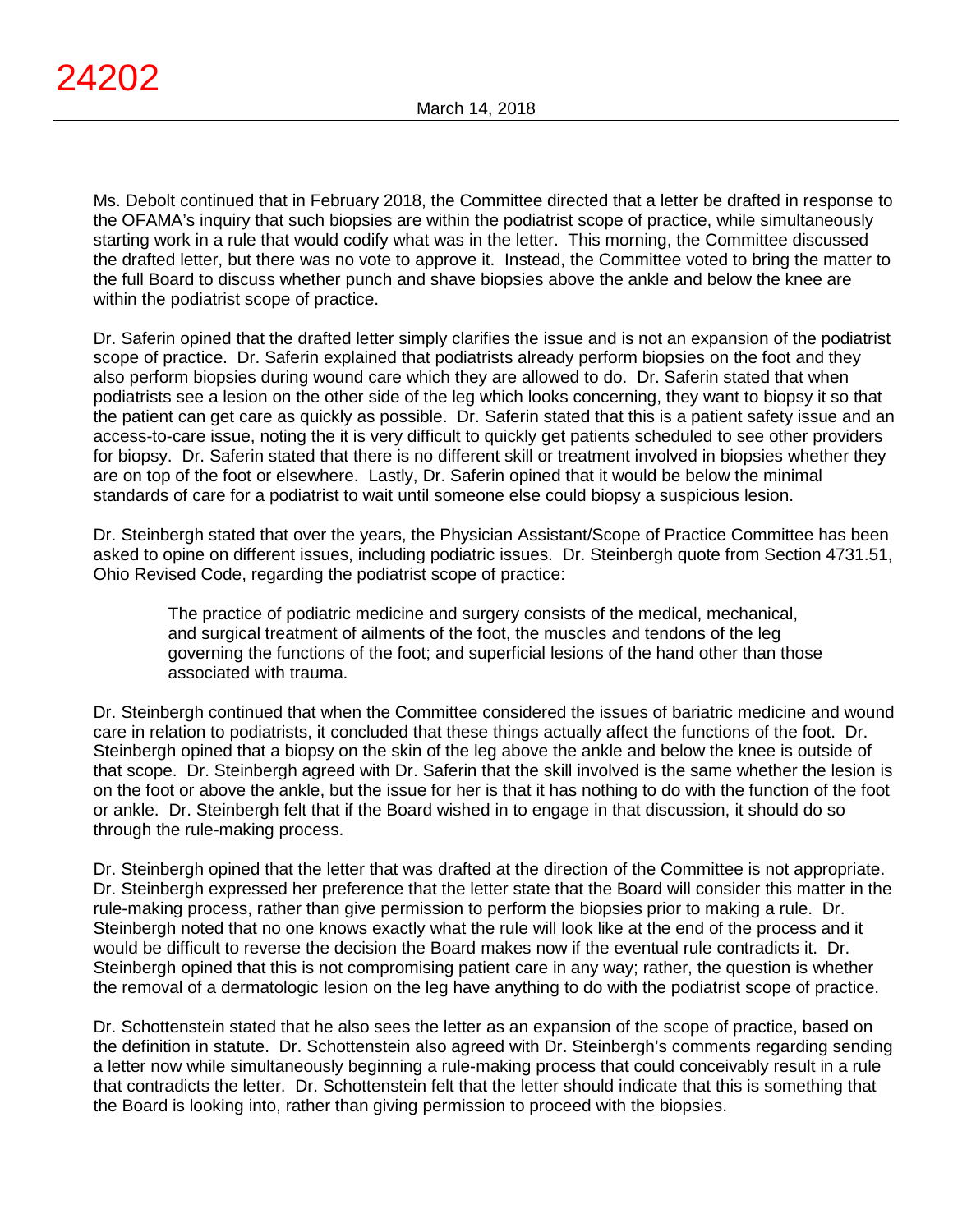Dr. Schachat agreed with Dr. Saferin that podiatrists already practice wound care, that patient access to care is an issue, and that the skill and training for removing a lesion on the foot is similar to removing a lesion above the ankle. However, Dr. Schachat also agreed with Dr. Steinbergh that the letter should say that the Board is considering a rule, instead of saying that podiatrists can perform the biopsies. Dr. Schachat further stated that he is not certain if the statute allows the biopsies, in which case the rule would be moot.

Dr. Bechtel stated that dermatologists like himself often see challenging wounds on the lower extremities. Dr. Bechtel commented that Ohio has excellent wound care teams that can help advance the healing of such wounds, and those teams include podiatrists. Dr. Bechtel stated that ulcerations on these areas can be a source of aggressive skin cancers, so it concerns him that podiatrists are able to be involved in wound care but may be limited from doing a skin biopsy near the edge of a wound that could potentially be an aggressive malignancy. Dr. Bechtel also agreed with other concerns about the podiatrist scope of practice based on the statutory definitions. Dr. Bechtel stated that this is a dilemma that could be clarified by rules or statutory changes. Dr. Bechtel opined that the podiatrist scope of practice may need to be redefined.

Dr. Soin stated that he sees no problem with a podiatrist performing a shave or punch biopsy between the knee and the ankle, noting that podiatrists already perform more aggressive and invasive procedures in the distal lower extremity. Dr. Soin stated that podiatrists have a compendium of patients that can benefit from biopsies and potentially early detection. Dr. Soin stated that as a matter of patient safety or protection, he sees no risk in allowing podiatrists to perform these procedures.

Dr. Factora stated that the same type of lesion that occurs on the foot can also occur in the lower leg. Dr. Factora stated that podiatrists have the skill to remove the lesion and it should be appropriate for them to actually do the biopsy. Dr. Factora stated that if there is a lesion that could be of a serious nature and a delay could potentially affect the patient's prognosis, an opportunity to address it quicker would be in the best interest of the patient.

Dr. Steinbergh stated that she can appreciate a situation involving a non-healing lesion associated with a wound that a podiatrist is already caring for. Dr. Steinbergh expressed concern that if the scope of practice is expanded to below the knee, then it could also be expanded to above the knee and further up the leg. Dr. Steinbergh reiterated that she is not questioning the skill of podiatrists to perform biopsies, but stated that this is about properly appreciating the scope of practice. Dr. Steinbergh stated that if the Board wants to expand the podiatrist scope of practice, that is the reason the rule-making process exists.

Dr. Saferin opined that there is no physician or non-physician on the Board who would say that a malignancy would not affect the muscles and tendons that function in the foot. Therefore, such a malignancy would be well within the podiatrist scope of practice and would not represent an expansion. Dr. Saferin noted that podiatrists are already doing muscle transfers and skin grafts by taking them from the lower leg. Dr. Saferin further noted that podiatrists can do muscle transfers to cover an ulcer. Dr. Saferin stated that performing a punch or shave biopsy is very minor compared to what podiatrist are capable of and already do within their scope of practice.

Mr. Giacalone stated that he agrees with Dr. Soin's and Dr. Factora's comments. Mr. Giacalone stated that early detection of problems is in the best interest of the public, especially when it concerns a potential malignancy. Mr. Giacalone commented that the statutes were made by legislators, not physicians, and are not always well-defined. Mr. Giacalone stated that the Medical Board, as the agency that is supposed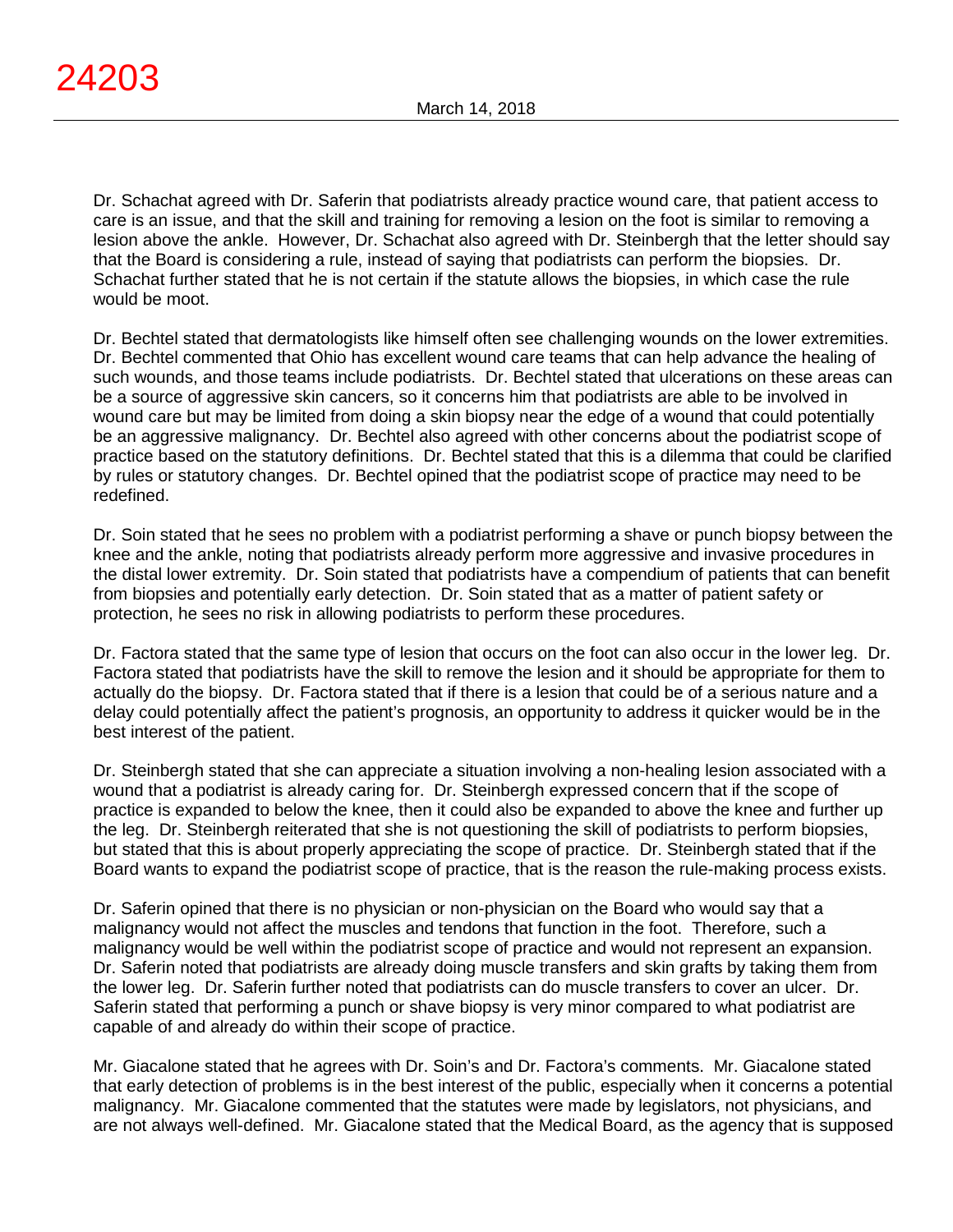to interpret the statutes and create regulations if necessary, should be in a position to decide if something is in the best interest of the public. Mr. Giacalone opined that if something is good for the public and there is latitude to do it, then the Board should do that thing. Mr. Giacalone stated that an attorney could argue both sides of this issue, but this is a public health issue and not an attorney issue. Mr. Giacalone favored sending the letter to OFAMA as drafted

# **Dr. Saferin moved to send the letter to OFAMA as drafted. Mr. Gonidakis seconded the motion.**

Dr. Steinbergh suggested that all Board members take a few minutes and read the letter. Mr. Giacalone agreed. The Board members spent a few minutes reviewing the letter.

A vote was taken on Dr. Saferin's motion:

| <b>ROLL CALL:</b> | Dr. Rothermel<br>Dr. Saferin<br>Dr. Schottenstein<br>Dr. Steinbergh<br>Dr. Schachat<br>Mr. Giacalone<br>Mr. Gonidakis<br>Dr. Soin<br>Dr. Factora | - aye<br>- aye<br>- nay<br>- nay<br>- nay<br>- aye<br>- aye<br>- aye<br>- aye |
|-------------------|--------------------------------------------------------------------------------------------------------------------------------------------------|-------------------------------------------------------------------------------|
|                   | Dr. Bechtel                                                                                                                                      | - aye                                                                         |

The motion carried.

Dr. Steinbergh requested that the letter be signed by the President of the Board instead of the Chair of the Physician Assistant/Scope of Practice Committee. Mr. Giacalone agreed.

#### EXECUTIVE SESSION

**Dr. Steinbergh moved to go into Executive Session to confer with the Medical Board's attorneys on matters of pending or imminent court action, and for the purpose of deliberating on proposed consent agreements in the exercise of the Medical Board's quasi-judicial capacity. Dr. Schottenstein seconded the motion.** A vote was taken:

| Dr. Rothermel     | - aye |
|-------------------|-------|
| Dr. Saferin       | - aye |
| Dr. Schottenstein | - aye |
| Dr. Steinbergh    | - aye |
| Dr. Schachat      | - aye |
| Mr. Giacalone     | - aye |
| Mr. Gonidakis     | - aye |
| Dr. Soin          | - aye |
| Dr. Factora       | - aye |
| Dr. Bechtel       | - ave |
|                   |       |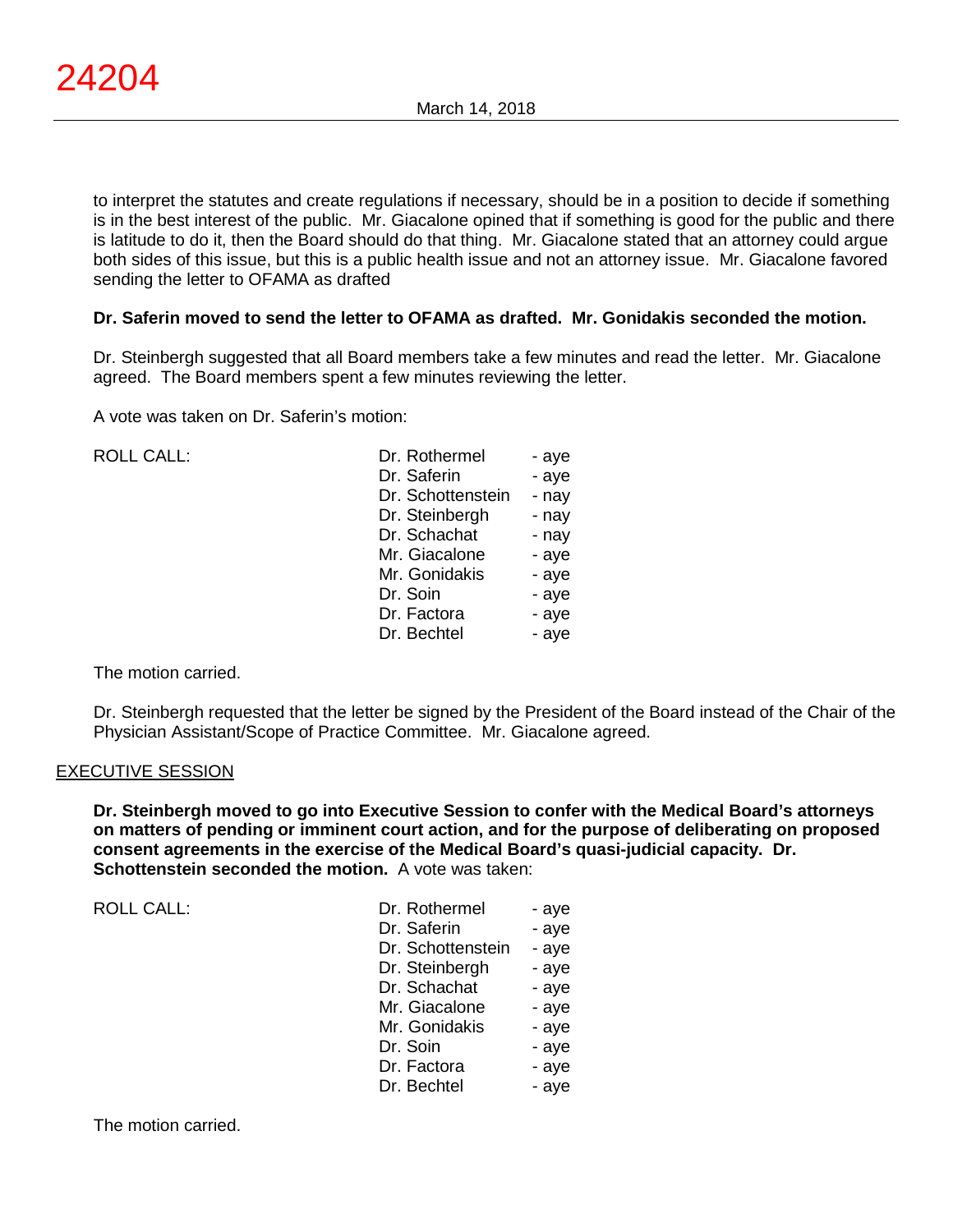Pursuant to Section 121.22(G)(3), Ohio Revised Code, the Board went into executive session with Mr. Groeber, Ms. Anderson, Mr. Fais, Ms. Loe, Ms. Debolt, Mr. Schmidt, Ms. Marshall, the Enforcement Attorneys, the Assistant Attorneys General, Ms. Murray, Mr. Smith, Ms. Moore, Mr. DePew, and Mr. Taylor in attendance.

The Board returned to public session.

## RATIFICATION OF SETTLEMENT AGREEMENTS

## AUBREY D. WINKLER, P.A. – CONSENT AGREEMENT

**Dr. Steinbergh moved to ratify the proposed Consent Agreement with Ms. Winkler. Dr. Schottenstein seconded the motion.** A vote was taken:

| <b>ROLL CALL:</b> | Dr. Rothermel     | - abstain |
|-------------------|-------------------|-----------|
|                   | Dr. Saferin       | - abstain |
|                   | Dr. Schottenstein | - aye     |
|                   | Dr. Steinbergh    | - aye     |
|                   | Dr. Schachat      | - aye     |
|                   | Mr. Giacalone     | - aye     |
|                   | Mr. Gonidakis     | - aye     |
|                   | Dr. Soin          | - aye     |
|                   | Dr. Factora       | - aye     |
|                   | Dr. Bechtel       | - aye     |
|                   |                   |           |

The motion to ratify carried.

# WAYNE J. MYLES, D.O. – CONSENT AGREEMENT

**Dr. Steinbergh moved to ratify the proposed Consent Agreement with Dr. Myles. Dr. Schottenstein seconded the motion.** A vote was taken:

| <b>ROLL CALL:</b> | Dr. Rothermel<br>Dr. Saferin<br>Dr. Schottenstein<br>Dr. Steinbergh<br>Dr. Schachat<br>Mr. Giacalone<br>Mr. Gonidakis<br>Dr. Soin<br>Dr. Factora | - abstain<br>- abstain<br>- aye<br>- aye<br>- aye<br>- aye<br>- aye<br>- aye<br>- aye |
|-------------------|--------------------------------------------------------------------------------------------------------------------------------------------------|---------------------------------------------------------------------------------------|
|                   | Dr. Bechtel                                                                                                                                      | - abstain                                                                             |

The motion to ratify carried.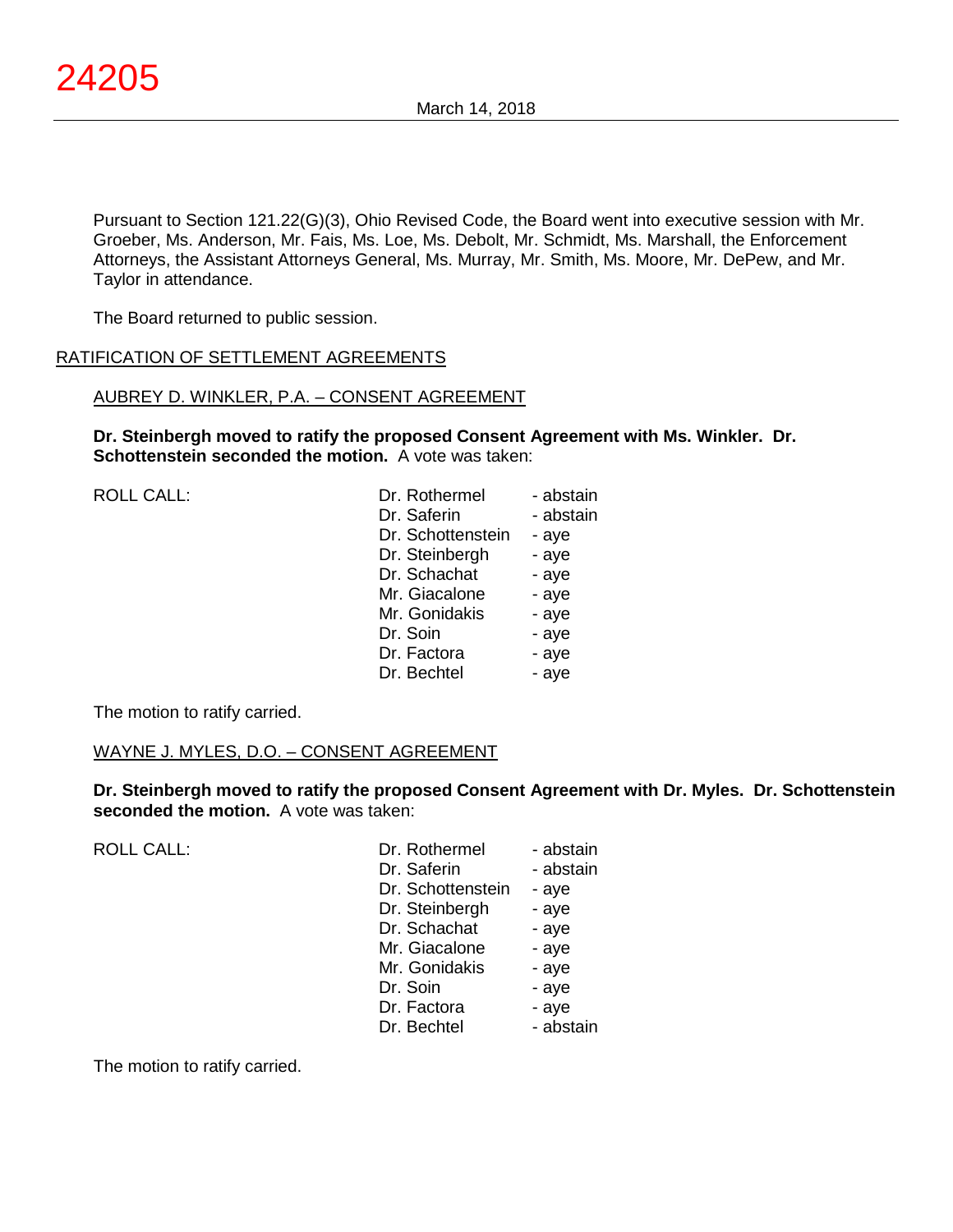## JANET LYNN RICE, M.D. – PERMANENT SURRENDER OF CERTIFICATE TO PRACTICE MEDICINE AND SURGERY

**Dr. Steinbergh moved to ratify the proposed Permanent Surrender with Dr. Rice. Dr. Schottenstein seconded the motion.** A vote was taken:

ROLL CALL:

| Dr. Rothermel     | - abstain |
|-------------------|-----------|
| Dr. Saferin       | - abstain |
| Dr. Schottenstein | - aye     |
| Dr. Steinbergh    | - aye     |
| Dr. Schachat      | - aye     |
| Mr. Giacalone     | - aye     |
| Mr. Gonidakis     | - aye     |
| Dr. Soin          | - aye     |
| Dr. Factora       | - aye     |
| Dr. Bechtel       | - aye     |
|                   |           |

The motion to ratify carried.

## JAMES IBRAHIM TAK, M.D. – STEP II CONSENT AGREEMENT

**Dr. Steinbergh moved to ratify the proposed Step II Consent Agreement with Dr. Tak. Dr. Schottenstein seconded the motion.** A vote was taken:

ROLL CALL:

| Dr. Rothermel     | - abstain |
|-------------------|-----------|
| Dr. Saferin       | - abstain |
| Dr. Schottenstein | - aye     |
| Dr. Steinbergh    | - aye     |
| Dr. Schachat      | - aye     |
| Mr. Giacalone     | - aye     |
| Mr. Gonidakis     | - aye     |
| Dr. Soin          | - aye     |
| Dr. Factora       | - aye     |
| Dr. Bechtel       | - ave     |

The motion to ratify carried.

## CITATIONS AND ORDERS OF SUMMARY SUSPENSION, IMMEDIATE SUSPENSION, AND AUTOMATIC **SUSPENSION**

Ms. Marshall provided a brief overview of the five proposed citations on today's agenda.

Dr. Schottenstein asked why proposed citation #4 (Muhammed Nasher-Alneam, M.D.) and #5 (James Prommersberger, D.P.M.) were not summary suspensions of those practitioners' licenses. Ms. Marshall replied that for a summary suspension, statute requires that the Secretary and Supervising Member find 1) clear and convincing evidence of a violation of the Board's statutes or rules, and 2) a danger of immediate and serious harm to the public, which basically refers to Ohio patients since it is an Ohio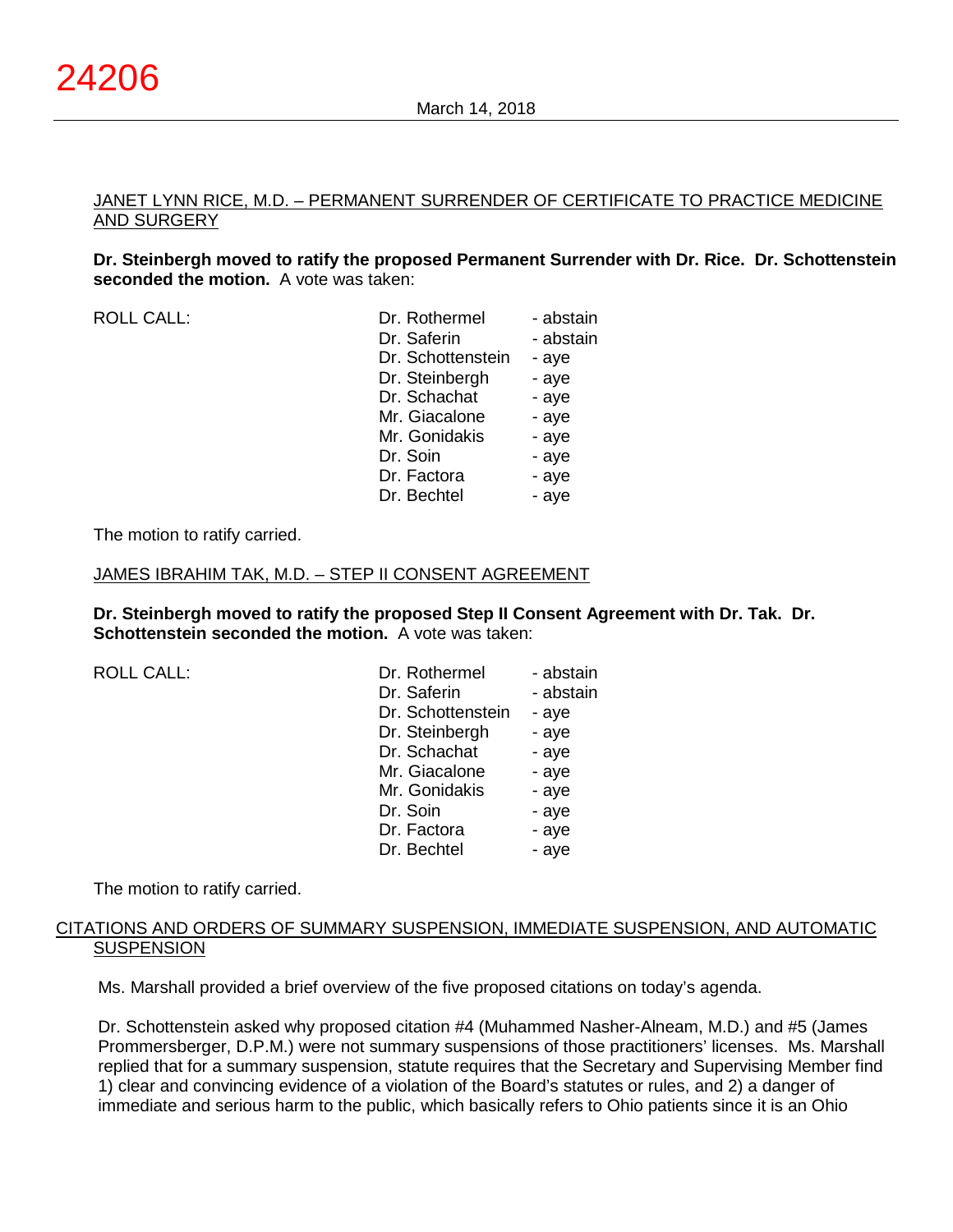statutory action. Ms. Marshall stated that both of these cases meet the first criterion. However, they do not meet the second criterion.

Ms. Marshall elaborated that Dr. Nasher-Alneam lives and practices in Charleston, West Virginia, which is not near the Ohio border. Ms. Marshall further noted that the West Virginia Board of Medicine did not suspend Dr. Nasher-Alneam's West Virginia medical license, but they did require him to enter into an interim agreement in order to grant a continuance of his West Virginia hearing. Consequently, Dr. Nasher-Alneam has not had due process in West Virginia yet and the West Virginia Board has not yet determined the validity of the allegations against him.

Regarding Dr. Prommersberger, Ms. Marshall stated that the questionable prescribing took place from 2014 to 2015. Ms. Marshall also noted that the proposed citation is based on action by the West Virginia Board of Medicine and is related to prescriptions that were filled in Kentucky. At this time, there is no evidence that Ohio patients were involved. Dr. Prommersberger has already successfully completed an intensive prescribing course and the West Virginia Board has allowed him to continue prescribing in some capacity, which undercuts the "pill mill" situation that would typically warrant a summary suspension.

Dr. Schottenstein thanked Ms. Marshall for the explanations.

## **Dr. Steinbergh moved to send the Notices of Opportunity for Hearing to Nicholas Garritano, D.O.; and Timothy John Morley, D.O. Dr. Schottenstein seconded the motion.** A vote was taken:

| <b>ROLL CALL:</b> | Dr. Rothermel<br>Dr. Saferin<br>Dr. Schottenstein | - abstain<br>- abstain<br>- aye |
|-------------------|---------------------------------------------------|---------------------------------|
|                   | Dr. Steinbergh                                    | - aye                           |
|                   | Dr. Schachat                                      | - aye                           |
|                   | Mr. Giacalone                                     | - aye                           |
|                   | Mr. Gonidakis                                     | - aye                           |
|                   | Dr. Soin                                          | - aye                           |
|                   | Dr. Factora                                       | - aye                           |
|                   | Dr. Bechtel                                       | - abstain                       |
|                   |                                                   |                                 |

The motion to send carried.

**Dr. Steinbergh moved to send the Notices of Opportunity for Hearing to Pankaj Gupta, M.D.; Muhammed Nasher-Alneam, M.D.; and James Prommersberger, D.P.M. Dr. Schottenstein seconded the motion.** A vote was taken:

ROLL CALL: T

| Dr. Rothermel     | - abstain |
|-------------------|-----------|
| Dr. Saferin       | - abstain |
| Dr. Schottenstein | - aye     |
| Dr. Steinbergh    | - aye     |
| Dr. Schachat      | - aye     |
| Mr. Giacalone     | - aye     |
| Mr. Gonidakis     | - aye     |
| Dr. Soin          | - aye     |
|                   |           |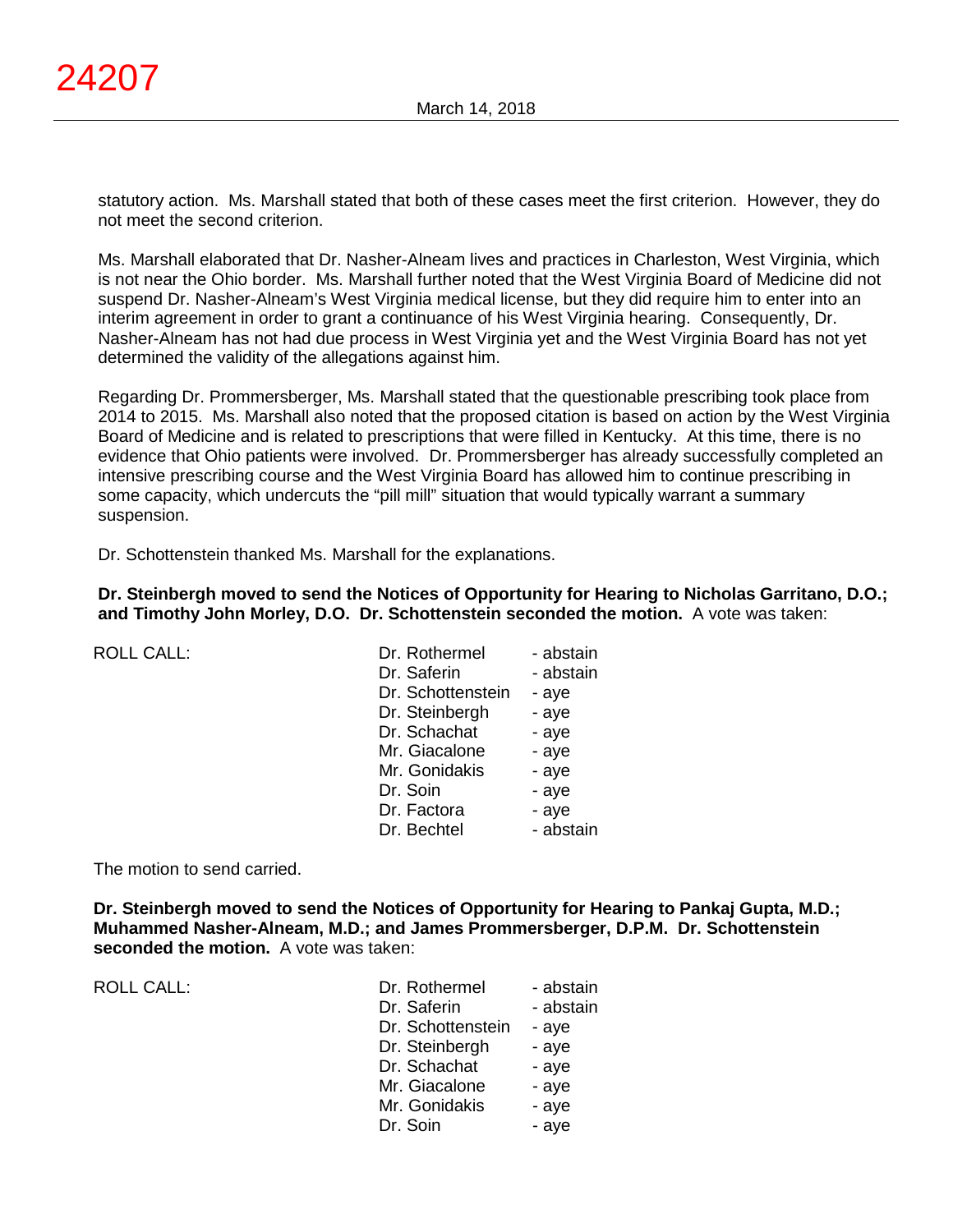| Dr. Factora | - aye |
|-------------|-------|
| Dr. Bechtel | - aye |

The motion to send carried.

## EXECUTIVE SESSION

**Dr. Saferin moved to go into Executive Session for the purpose of preparing for, conducting, or reviewing negotiations or bargaining sessions with public employees concerning their compensation or other terms and conditions of their employment; and to consider the appointment, employment, dismissal, discipline, promotion, demotion, or compensation of a public employee or official. Dr. Schottenstein seconded the motion.** A vote was taken:

| <b>ROLL CALL:</b> | Dr. Rothermel     | - aye |
|-------------------|-------------------|-------|
|                   | Dr. Saferin       | - aye |
|                   | Dr. Schottenstein | - aye |
|                   | Dr. Steinbergh    | - aye |
|                   | Dr. Schachat      | - aye |
|                   | Mr. Giacalone     | - aye |
|                   | Mr. Gonidakis     | - aye |
|                   | Dr. Soin          | - aye |
|                   | Dr. Factora       | - aye |
|                   | Dr. Bechtel       | - aye |
|                   |                   |       |

The motion carried.

Pursuant to Section 121.22(G)(3), Ohio Revised Code, the Board went into executive session with Mr. Groeber, Ms. Anderson, Mr. Fais, and Ms. Loe in attendance.

The Board returned to public session.

The Board recessed at 12:00 p.m. and resumed the meeting at 1:00 p.m.

#### FINAL PROBATIONARY APPEARANCES

#### JOSEPH E. BAUS, M.D.

Dr. Baus was appearing before the Board pursuant to his request for release from the terms of his March 13, 2013 Consent Agreement. Mr. Giacalone reviewed Dr. Baus' history with the Board.

Mr. Giacalone asked Dr. Baus to describe his current practice. Dr. Baus answered that he has a mixed practice of anesthesiology and critical care.

Dr. Soin asked if Dr. Baus has access to fentanyl in his current practice. Dr. Baus replied affirmatively. Dr. Soin asked if there are any checks and balances regarding the fentanyl, given Dr. Baus' history. Dr. Baus responded that the checks and balances are the same as for all other practitioners at the practice. At Dr. Soin's prompting, Dr. Baus explained that when the material is taken out, it is recorded and any waste must be sent to the pharmacy for testing for contamination. Dr. Soin asked if these checks and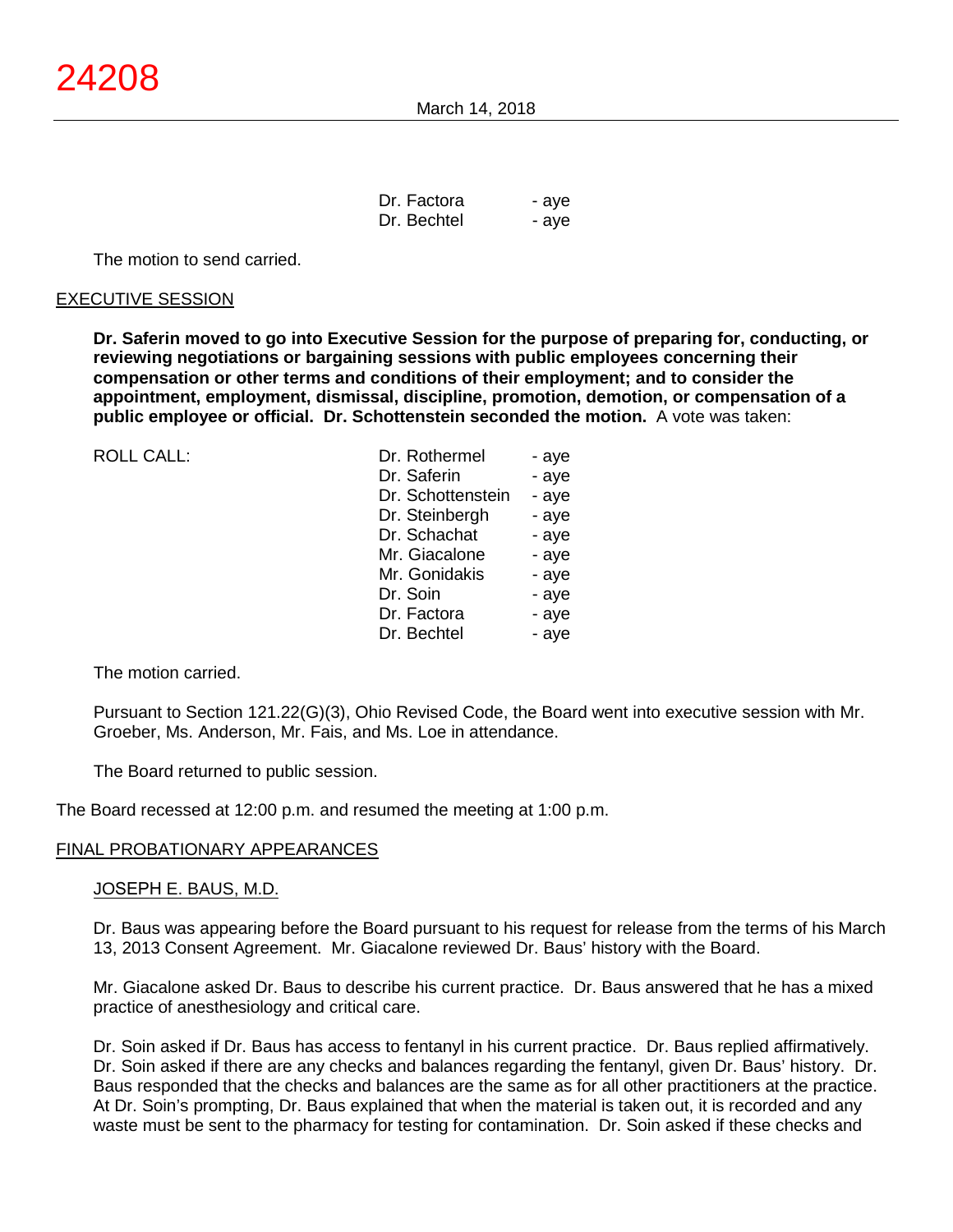balances had been in place when Dr. Baus abused fentanyl. Dr. Baus replied that those checks and balances had not been in place at that time. Dr. Soin asked what is different about the checks and balances now. Dr. Baus replied that one change is that he does not primarily do his own cases anymore and the pharmacy testing is more stringent.

Dr. Soin expressed concern that if Dr. Baus were to relapse, he has almost immediate access to his drug of choice. Dr. Baus understood the concern and noted that he has had five years of documented sobriety. Dr. Soin commended Dr. Baus on his sobriety.

Mr. Giacalone asked if Dr. Baus had self-reported when he had his initial problem. Dr. Baus answered that the hospital he had worked for at that time allowed him the opportunity to contact the Medical Board. Mr. Giacalone asked what Dr. Baus is doing differently from before. Dr. Baus replied that he is working his recovery program, attending meetings, and he has a sponsor. Mr. Giacalone asked if Dr. Baus is working the 12-step program. Dr. Baus replied affirmatively. Mr. Giacalone asked what step Dr. Baus is currently working on. Dr. Baus answered that he has finished the steps, though he is always working step 10 and step 12. Dr. Baus explained that step 10 is taking a daily assessment of his actions, and step 12 is making sure to reach out to other people.

Mr. Giacalone asked Dr. Baus to describe his support group. Dr. Baus stated that in Nebraska he works with anesthesiologists and certified registered nurse anesthetists (CRNA) who are also in recovery and they form a tight network. Dr. Baus stated that his sponsor is an anesthesiologist with about eight years of sobriety. Dr. Baus stated that his sponsor has proven that he can practice anesthesiology; Dr. Baus hoped to prove that as well. Mr. Giacalone asked if Dr. Baus has family or friends who are supporting him in recovery. Dr. Baus answered that his wife is very supportive and he considered his sponsor to be his friend. Mr. Giacalone asked if Dr. Baus has any plans to practice in Ohio. Dr. Baus stated that he may return to Ohio, noting that his mother-in-law would like him to return.

Mr. Giacalone asked if Dr. Baus intends to continue his recovery program after he is released from probation. Dr. Baus answered the he will continue his program. Dr. Baus stated that he still has another year of monitoring under the Nebraska Board of Medicine and Surgery due to time that they added. Mr. Giacalone asked why the Nebraska Board added monitoring time. Dr. Baus responded that he cannot comment on the Nebraska Board's decisions or what may have driven them.

Dr. Schottenstein asked if any activity on Dr. Baus' part that he is aware of had provoked the additional monitoring time in Nebraska. Dr. Baus answered that it was not due to activity on his part. Dr. Schottenstein commented that it is not unreasonable for one to redo the 12 steps from time to time, as some people find it to be helpful and reinforcing. Dr. Baus agreed.

Mr. Giacalone asked if Dr. Baus had any questions for the Board. Dr. Baus stated that this has been a great experience and he thanked the Board for allowing him to practice medicine again. Dr. Baus stated that it is a privilege to practice medicine again and he hoped he could serve as an example for physicians who follow in his path.

**Dr. Schottenstein moved to release Dr. Baus from the terms of his March 13, 2013 Consent Agreement, effective immediately. Dr. Soin seconded the motion.** All members voted aye. The motion carried.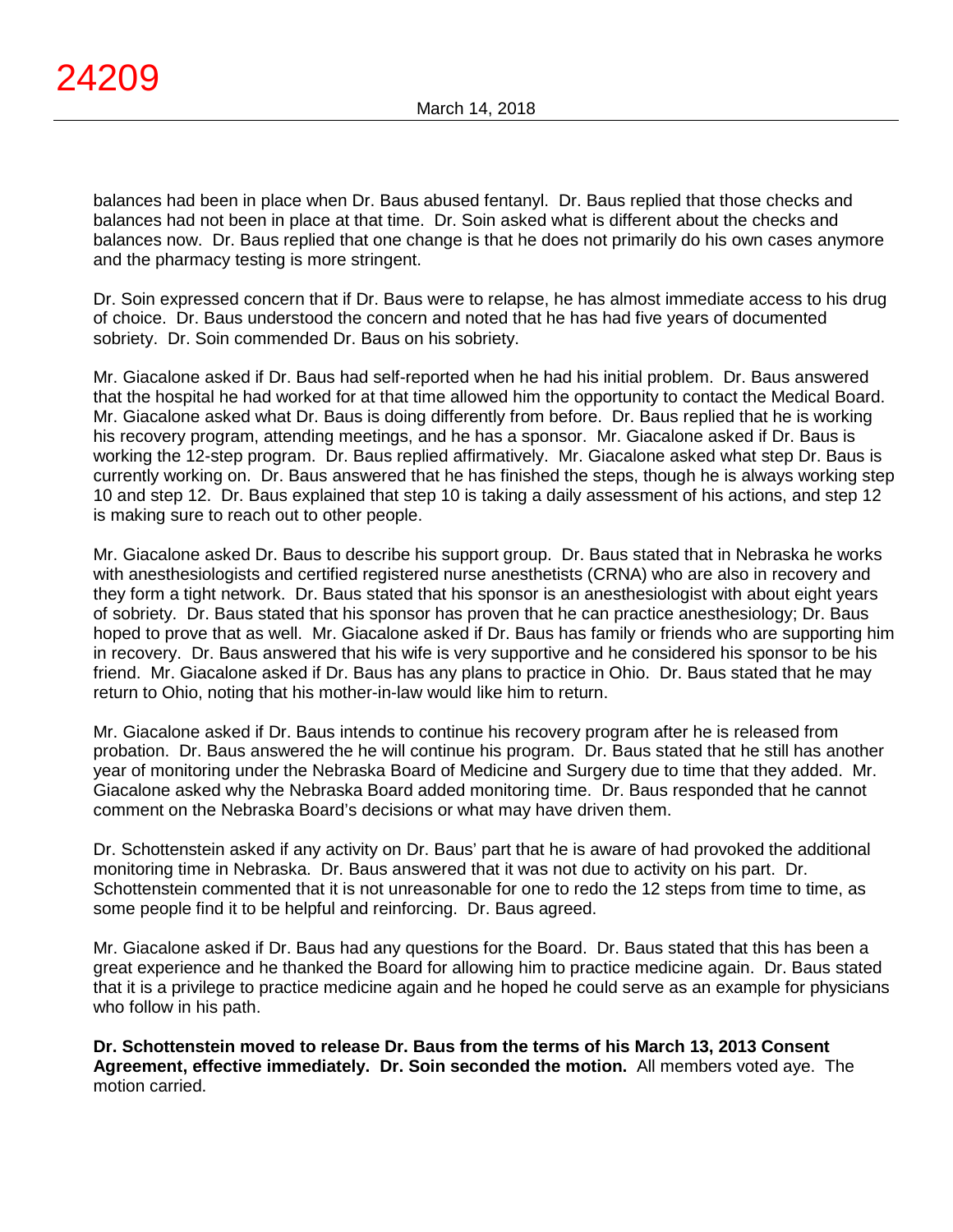## ARMAND L. MINOTTI, D.O.

Dr. Minotti was appearing before the Board pursuant to his request for release from the terms of the Board's Order of January 13, 2016. Mr. Giacalone reviewed Dr. Minotti's history with the Board.

Responding to questions from Mr. Giacalone, Dr. Minotti stated that he is still with the same practice as before, but he no longer practices in the hospital. Dr. Minotti stated that the event that brought him before the Board had occurred at the hospital.

In response to questions from Dr. Steinbergh, Dr. Minotti stated that he goes into the office six days per week. Dr. Minotti added that he has lost many patients because the Board action resulted in his removal from the physician panels of Anthem Insurance, Medicaid, and several other insurances. Dr. Minotti stated that his group has 22 physicians practicing in different buildings; each physician sees their own patients and cover for each other when someone is out of town. Dr. Minotti stated that about seven or eight other physicians in his group practice in his building, but he essentially does his own practice.

Dr. Steinbergh asked if Dr. Minotti expects his relationship with insurance companies to improve once he is released from probation. Dr. Minotti stated that he can apply once he is released, but the process could take months. Dr. Steinbergh asked if Dr. Minotti has support from the other physicians in his group. Dr. Minotti answered that he does have support within his group, but he has just learned that the owner of the group has sold the practice to Mercy Hospital in Youngstown. As a consequence, Dr. Minotti is uncertain what is going to happen in the future.

Dr. Steinbergh asked Dr. Minotti to describe his family and personal support. Dr. Minotti replied that he has three wonderful children and several grandchildren who he is very close to. Dr. Minotti stated that the other physicians in his group have tried to cover his patients, but many of his former patients have gone to other practices. Dr. Steinbergh opined that Dr. Minotti will add value to the new group that will be determined by Mercy Hospital. Dr. Steinbergh asked if Dr. Minotti is enjoying his work. Dr. Minotti replied that he enjoys he work very much.

Dr. Schottenstein asked if Dr. Minotti continues to practice in the prison. Dr. Minotti answered that he no longer practices in the prison. Dr. Schottenstein asked if Dr. Minotti is very careful when documenting in a patient chart to make certain it is accurate. Dr. Minotti answered affirmatively. Dr. Schottenstein asked if the courses Dr. Minotti took in documentation and medical ethics were informative and productive. Dr. Minotti answered affirmatively. Dr. Schottenstein recalled that Dr. Minotti had previously worked many hours and was very busy. Dr. Schottenstein acknowledged that Dr. Minotti would like to be busier than he is now, but suggested that a more healthy busy level than before would be appropriate. Dr. Minotti agreed. Dr. Schottenstein wished Dr. Minotti well.

**Dr. Steinbergh moved to release Dr. Minotti from the terms of the Board's Order of January 13, 2016, effective immediately. Dr. Schottenstein seconded the motion.** All members voted aye. The motion carried.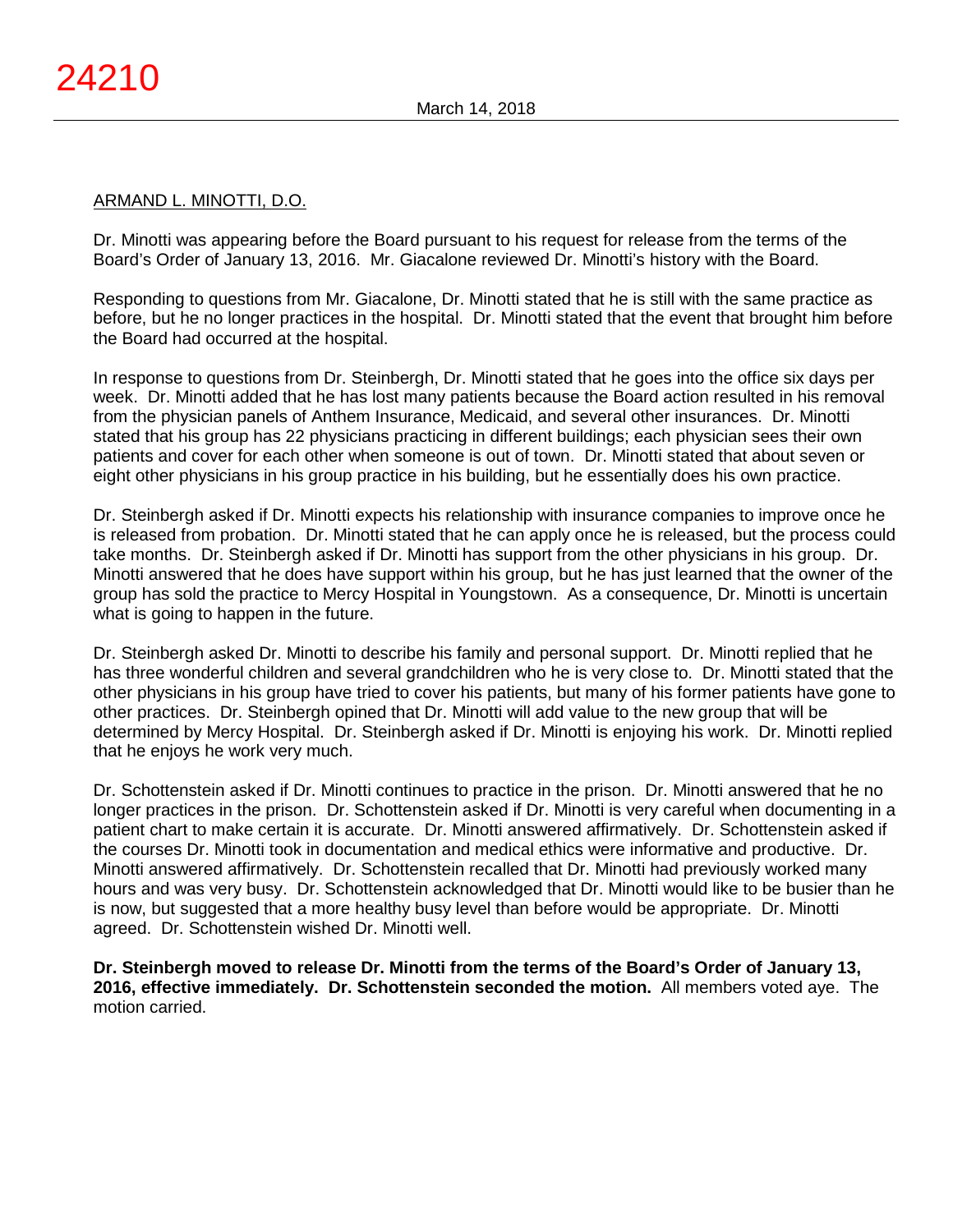# REPORTS BY ASSIGNED COMMITTEE

## FINANCE COMMITTEE

## FISCAL REPORT

Dr. Schottenstein stated that the Board's revenue for January 2018 was \$1,126,708, approximately the same as the previous month and about a 5% increase from January 2016. Dr. Schottenstein stated that this continues the trend in the right direction. The Board's year-to-date revenue for the fiscal year is roughly \$4,900,000, compared to \$5,600,000 at this point in Fiscal Year 2016. Dr. Schottenstein stated that January 2018 showed a net revenue gain of approximately \$232,000, substantial improvement over the net gain in December 2017 of about \$182,000 and the net loss in November 2017 of about \$74,000.

Dr. Schottenstein continued that the Board's cash balance is \$3,575,156, an increase of about 15% compared to January 2017. Dr. Schottenstein noted that the cash balance had reached a low-point of about \$3,000,000 and it is now moving the right direction. Dr. Schottenstein stated that the strong January 2018 figures are partly a reflection of the January 1 deadline for physician license renewals. Dr. Schottenstein noted that January 31 was the deadline for renewal of allied profession licenses other than massage therapists, and that will be reflected in the February 2018 figures.

Dr. Schottenstein stated that the Board has received its first revenue resulting from the January consolidation with the Ohio Board of Dietetics and the Ohio Respiratory Care Board. This revenue is minimal so fare, but it should continue to increase over time. Dr. Schottenstein noted that these professionals will renew their licenses during the last quarter of Fiscal Year 2018 and the revenue from those renewals could be about \$1,000,000. Considering that these professionals renew biennially and that the Medical Board absorbed of some staff members from those boards, the Board may expect approximately \$200,000 of additional revenue per year from the consolidation. Dr. Schottenstein was hopeful that the last two quarters of Fiscal Year 2018 will make up for the first two quarters.

Dr. Schottenstein stated that total expenditures for January 2018 were \$894,976, compared to January 2017 expenditures of \$735,201. Dr. Schottenstein stated that the increased expenditures were substantially a function of payroll increases as vacant positions have been filled. The Board has had a 3.5% increase in expenditures year-to-date.

## ACCOUNTS RECEIVABLE

Dr. Schottenstein stated that the Board has collected \$4,000 of fine payments since the last Board meeting. The Board has collected a total \$197,501 in fines, \$163,501 of that in Fiscal Year 2018. There is \$155,499 of imposed fines that is still unpaid. \$3,500 has been collected from administrative fines related to continuing medical education (CME).

## COMMUNICATIONS UPDATE

Dr. Schottenstein stated that media inquiries have been very substantial recently, including inquiries from *USA Today*. Many of the inquiries are about medical marijuana and physician misconduct. Dr. Schottenstein noted that Mr. Giacalone had been interviewed by WLWT-TV.

Dr. Schottenstein noted that a Take Charge Ohio event will take place in Toledo to promote safe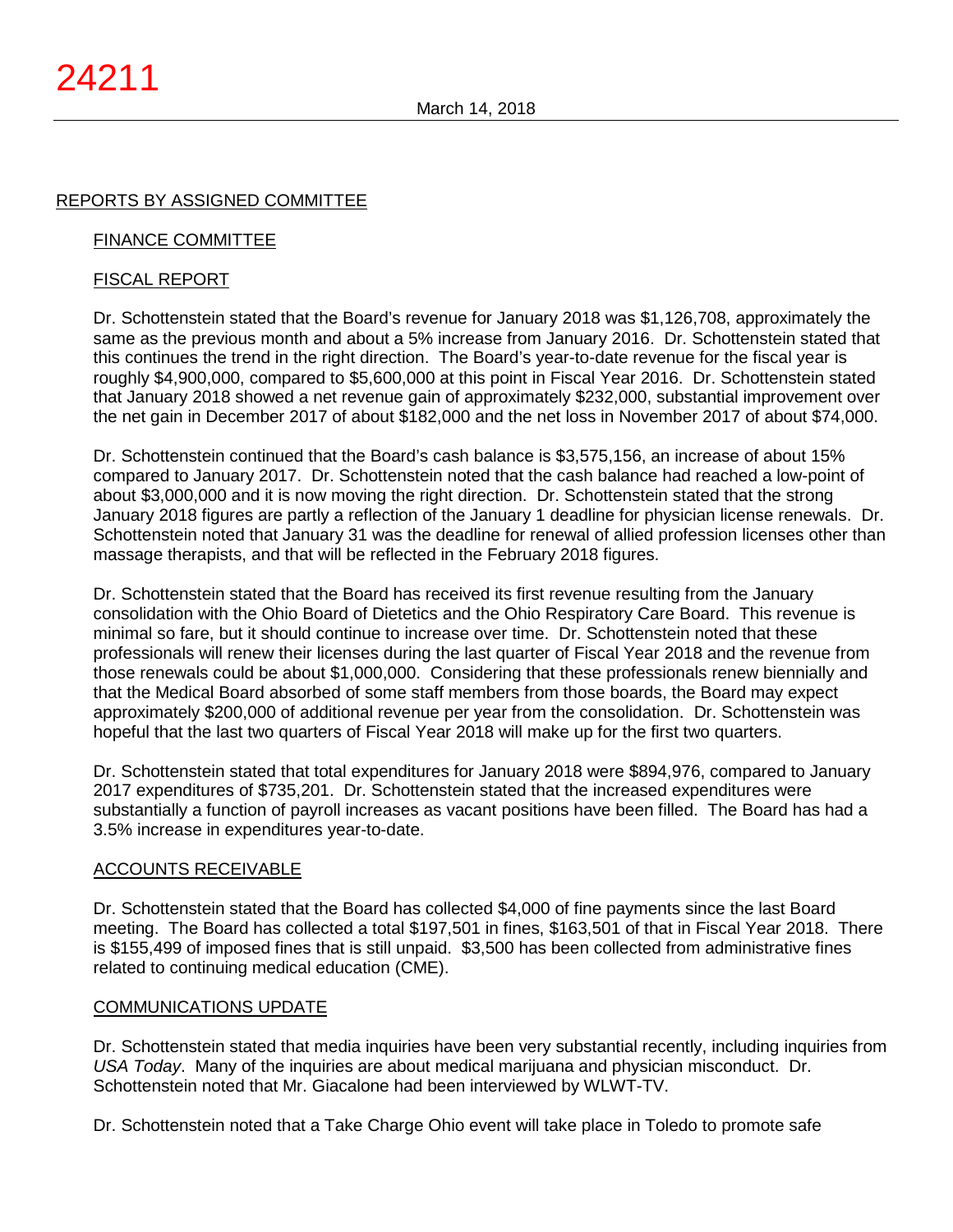prescribing of opioids.

Dr. Schottenstein stated that several additional videos have been created, including one on the history of the Medical Board, an update on fentanyl safety for first responders, and edited clips of final probationary appearances before the Board for the Partners in Professionalism program.

Dr. Schottenstein stated that qualifying physicians will be able to apply for the Certificate to Recommend Medical Marijuana (CTR) soon.

# TRAVEL AUTHORIZATION

Dr. Schottenstein stated that the National Association of Boards of Pharmacy (NABP) has invited Mr. Giacalone to speak at their annual meeting to discuss medication assisted treatment. The Medical Board is being asked to vote on a motion to approve Mr. Giacalone's travel out-of-state, as well as for reimbursement of any expenses not covered by the NABP. The Finance Committee has recommended approval of the authorization.

**Dr. Saferin moved to approve Mr. Giacalone to attend the 2018 annual meeting of the NABP, which will be held May 6, 2018 in Denver Colorado, and that incidental expenses not covered by the NABP will be paid by the Medical Board in accordance with state travel policy. Dr. Saferin further moved that Mr. Giacalone's attendance at the conference is in connection with his duties as, and is related to his position as, President and member of the State Medical Board of Ohio. Dr. Bechtel seconded the motion.** All members voted aye, except Mr. Giacalone who abstained. The motion carried.

# OHIO AUTOMATED RX REPORTING SYSTEM

Dr. Schottenstein stated that a joint letter will be issued by the Medical Board and the Ohio Board of Pharmacy which details the very substantial improvement in the pattern of opioid prescribing to the citizens of Ohio between 2012 and 2017. In addition, the Board of Pharmacy will send Provider Insight Reports to practitioners with the goal of improving prescribing practices. The Provider Insight Report contains de-identified data which provide a basic overview of prescribing patterns for a given practitioner.

Dr. Schottenstein stated that there is a proposal to fund the creation of data reports from Ohio Automated Rx Reporting System (OARRS) that would provide identifiable data that is specific to the practice of an Ohio prescriber. This Prescriber Insight Report would allow a practitioner to ascertain which patients he or she prescribed opioids or benzodiazepines to without checking OARRS. The Prescriber Insight Report would also allow licensing boards such as the Medical Board to obtain monthly reports showing all prescribers and their missed patients. Dr. Schottenstein stated that this proposal would cost the Medical Board \$75,000 upon completion of the project and an ongoing annual fee of \$15,000. Dr. Schottenstein opined that the Prescriber Insight Report would provide valuable information. Dr. Schottenstein commented that if the Board is going to issue citations to practitioners for not being compliance with the OARRS statutes and rules, then the Board should provide practitioners with every tool available to be compliant.

Dr. Schottenstein was unclear as to why the proposed report necessitates an incidental charge instead of being an included service. Dr. Schottenstein was also unclear as to the necessity of the ongoing annual payment. Dr. Schottenstein stated that if the proposal is approved, then the Board will be potentially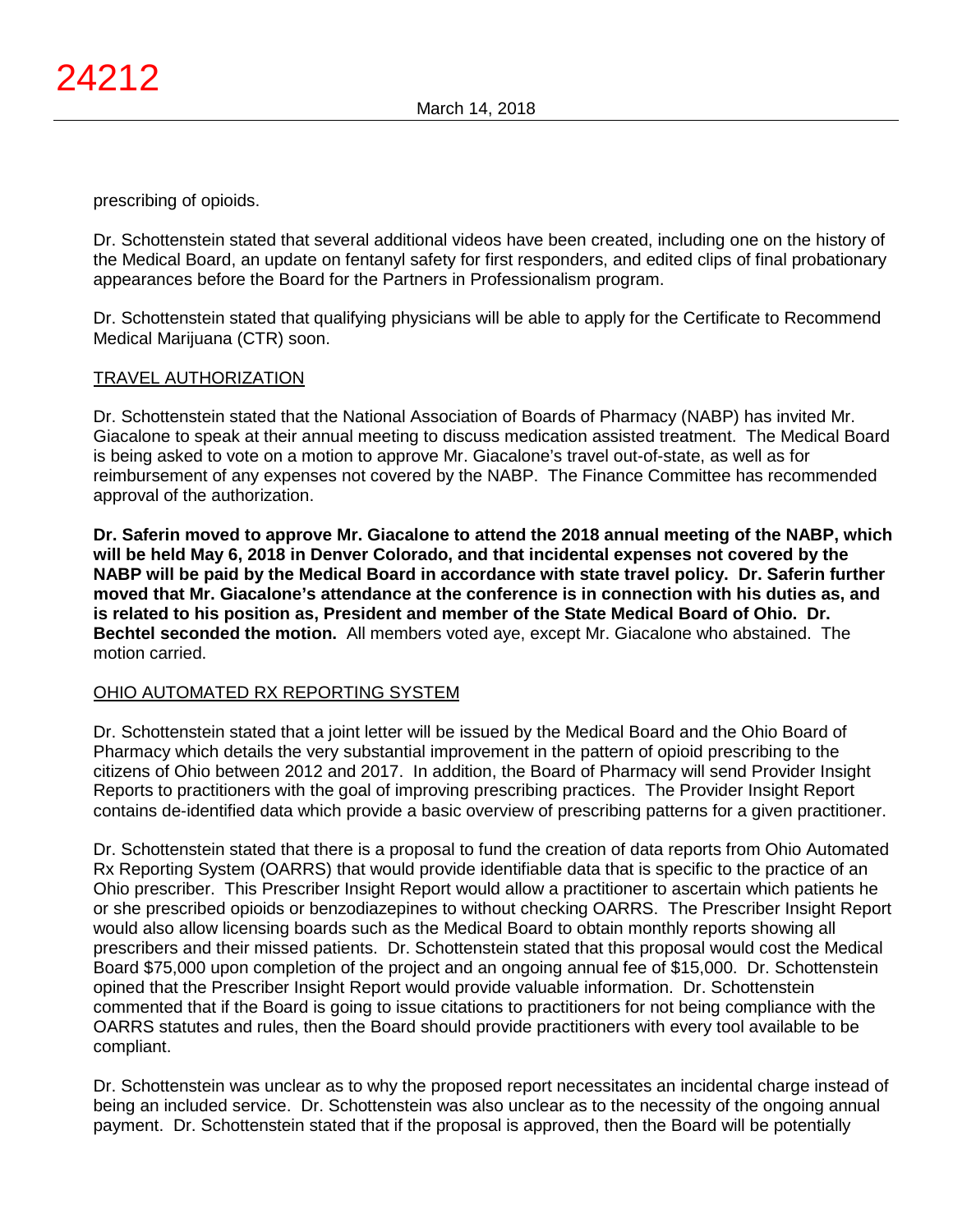funding a project that other states will benefit from. Dr. Schottenstein stated that it is fine for other states to benefit from the report, but it then also seems that the other states should share the expense as well.

Dr. Schottenstein stated that there had been a request for a motion to approve the \$75,000 plus the \$15,000 per year in the Finance Committee. However, the Committee did not proceed with that motion because some Committee members felt that things were moving too quickly and there was not enough information at this time. Dr. Schottenstein felt that it was a substantial expense and that the whole Board should be aware of the situation. Dr. Schottenstein commented that if the Board funds development of the Prescriber Insight Report, it will potentially be followed by development of other reports related to the acute pain opioid prescribing rules, the ICD-10 requirement, and other initiative, and that these reports would also need to be funded.

Mr. Groeber provided a brief background on this situation. Mr. Groeber stated that OARRS was first created for the Ohio Board of Pharmacy by a local company in Dublin, Ohio. Chad Garner had worked for that company and helped develop the initial platform for OARRS. Mr. Garner later left the company and accepted a position with the Board of Pharmacy. With Mr. Garner's help, the Board of Pharmacy was able to produce very good tailored reports from OARRS, and they developed the first Prescriber Insight Report at the Medical Board's request. Later, a company named Appriss, which manages the prescription drug monitoring programs of about 40 states, bought the smaller company. Appriss continued to maintain the older, Ohio-based version of OARRS.

Mr. Groeber continued that when the Board first sent OARRS letters in October 2016 telling physicians they had not checked some patients on the system as required, the physicians naturally wanted to know which patients they had not checked. The physicians contacted the Board and it became administratively burdensome for the Board staff to respond to thousands of emails and calls. Because of the influx, the Board stopped sending the OARRS letters. In response to the requests, The Board staff had to email individualized reports to each of the thousands of physician requesting information. This led the Medical Board to direct the Board of Pharmacy to develop the Prescriber Insight Report, which allows the physicians can obtain the information on missed patients themselves.

Mr. Groeber stated that in 2017, Appriss announced the migration of OARRS to a national platform, which led to the loss of the Prescriber Insight Report and other functionality customized for Ohio. Mr. Groeber expressed frustration that it had only recently been learned that the Prescriber Insight Report and other things had been lost with the new OARRS system. Mr. Groeber commented that had it been known beforehand that this would be the situation, the issue could have been mitigated.

Mr. Groeber stated that the quote of \$75,000 plus \$15,000 per year was received from Appriss last Thursday. Mr. Groeber stated that the quote went to the Medical Board instead of the Board of Pharmacy because the Board of Pharmacy has indicated that it does not have the funding to support it. Mr. Groeber acknowledged the concerns of Dr. Schottenstein and other members that the Board would essentially be funding product development for Appriss. However, without the Prescriber Insight Report the Board staff will have to deal with hundreds or thousands of calls and emails from licenses that must be responded to.

Mr. Groeber stated that in the future, he anticipates initiatives to notify practitioners about failure to put ICD-10 codes on prescriptions, violations of the acute pain prescribing rules, and possibly the upcoming rules on chronic pain prescribing. Mr. Groeber stated that these reports are part of a customer service plan to give practitioners the tools necessary to remain compliant with these rules. Mr. Groeber stated that it will be difficult for the Board to consider potential action against a licensee without providing a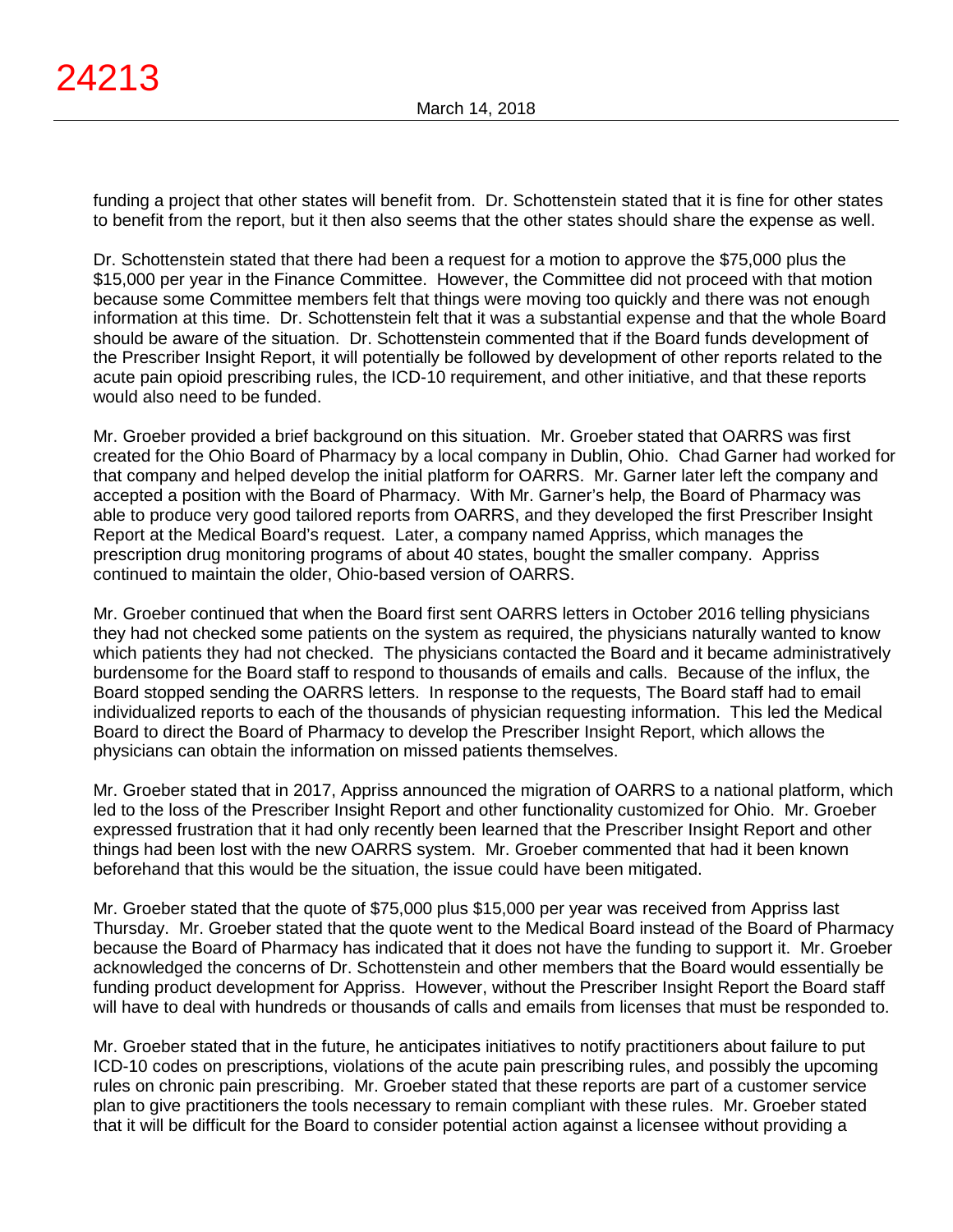reliable way for them to check their compliance.

Mr. Groeber stated that since this morning's Finance Committee meeting, he has informed the Board of Pharmacy that he wishes to speak with representatives from Appriss on this issue. Mr. Groeber noted that the contract is between Appriss and the Board of Pharmacy, and any service would be conducted under that ongoing service and maintenance contract. Mr. Groeber also commented that there was been extraordinary progress in the project and that the number of unchecked patients has lowered significantly.

The Board discussed this matter thoroughly. Dr. Soin opined that the Board must provide for the report if it wants to enforce the rules. Dr. Soin stated that as a pain management physician, it is very helpful to use the report to go back to identify and correct any gaps in service. Dr. Schachat agreed with Dr. Soin and wondered if the Board could claim some intellectually property rights around the product that it will fund the development of. Mr. Groeber appreciated Dr. Schachat's thought, but asked the Board to look at this as an altruistic expense on a product that other states may use as well. Mr. Groeber speculated that the Board could push back against the \$15,000 annual payment by pointing out that it is funding a product that Appriss will then sell to other states. Regarding the initial funding of \$75,000, Mr. Groeber pointed out that the Board has collected \$75,000 in fines for OARRS violations alone.

Dr. Schachat exited the meeting at this time.

Dr. Saferin opined that the proposed expenditure is a necessary evil. Dr. Saferin stated that the Board should trust its staff to manage the project correctly and make sure everything is appropriate before any funds are actually spent. Dr. Saferin appreciated the need for more information on this matter, but felt that the project should proceed in a timely manner.

## **Dr. Saferin moved to approve the proposal as discussed and to authorize the expenditure of \$75,000 plus \$15,000 annually for the project. Dr. Steinbergh seconded the motion.**

Dr. Schottenstein stated that he agrees with the comments that have been made. Dr. Schottenstein observed that there is a consensus that the information in the Prescriber Insight Report would be valuable and that the Board will have to pay for it. However, Dr. Schottenstein opined that this seems rushed. Dr. Schottenstein stated that he trusts the staff, but the staff is new to this matter which came up only a few days ago. Dr. Schottenstein stated that it would not hurt to take time to gather additional information and have a phone conversation or meeting about this subject before the Board votes. Dr. Schottenstein stated that at this point the Board does not even know the particulars of the contract or when the project would be expected to be completed.

Mr. Gonidakis agreed with Dr. Schottenstein. Mr. Gonidakis indicated that he, as well as some other Board members, would be willing to participate in a meeting with the Board of Pharmacy. Mr. Gonidakis stated that a meeting could clarify some issues and bring unity on other things as well. Mr. Gonidakis felt it was important to pause and figure out where the Board is before moving forward.

Mr. Groeber asked Ms. Loe to clarify if the full Board would need to vote on this proposal due to the size of the expenditure. Ms. Loe recalled that under Board policy, expenditures over \$50,000 need to be approved by a full Board vote. Mr. Groeber stated that since a full Board vote is required, the next time the Board could approve would be the April 11 Board meeting, which would further delay the project. Mr. Groeber stated that this would push the estimated completion of the project to May, by which time two or three rounds of OARRS letters will have already been sent and the Board will have been inundated with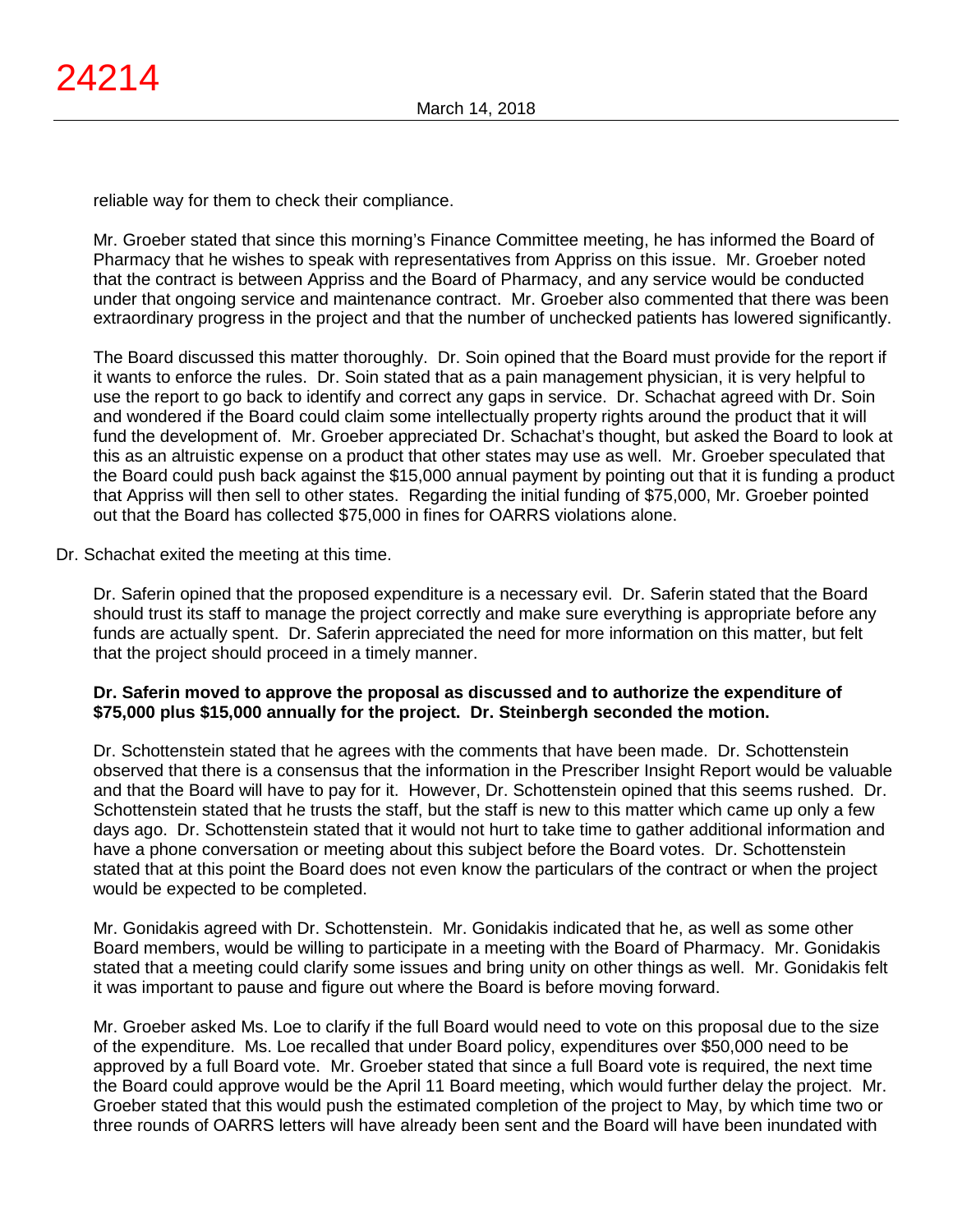the subsequent calls from the recipients of the letters.

Dr. Soin opined that the proposal should be approved, stating that he would want to have the necessary tools to correct any shortcomings. Dr. Soin stated that he has not enjoyed having the Board fine practitioners for OARRS violations, but it has done so and has collected revenue from that. Dr. Soin stated that it would make sense to put that revenue to work fixing this issue.

Dr. Steinbergh suggested that Dr. Saferin's motion could be withdrawn and a new motion could be made to approve the expenditure, pending the meeting with representatives from the Board of Pharmacy and Appriss, and final approval by Mr. Giacalone and Dr. Schottenstein as President of the Board and Chair of the Finance Committee, respectively.

Dr. Rothermel asked if there has been any consideration of waiting about a month before sending out the next OARRS letters. Mr. Groeber commented that delaying the OARRS letters would not be in the Board's best interest and that the OARRS letters have had a positive effect. Mr. Groeber also commented that it is unlikely that the project would be complete a month from now. Mr. Groeber added that there are many people pushing for the letters to be sent and a delay is unlikely.

Mr. Giacalone suggested that if the expenditure is approved, the Medical Board should get a commitment from the Board of Pharmacy to meet with the Medical Board's staff every two weeks until the project is complete, and then monthly meetings thereafter. Mr. Groeber agreed.

The Board continued to extensively discuss this topic, including the possibility of negotiating a reduction in price if certain deadlines on the project are not met.

**Dr. Saferin wished to withdraw his motion.** No Board member objection to withdrawing the motion. The motion was withdrawn.

**Dr. Steinbergh moved to approve the proposal and to authorize the expenditure of \$75,000 plus \$15,000 annually for the project, pending final approval by Mr. Giacalone and Dr. Schottenstein following the meeting with the Ohio Board of Pharmacy and Appriss. Dr. Saferin seconded the motion.** All members voted aye. The motion carried.

# POLICY COMMITTEE

## LEGISLATIVE UPDATE

Dr. Soin stated that Mr. LaCross had reviewed the Legislative Update with the Policy Committee, and focused on two bills specifically. Regarding House Bill 286, the palliative care bill, there was some discussion about the definition of a serious medical condition. Mr. LaCross will take the Committee's concerns about opioid prescribing under the auspices of palliative care to the legislature and discuss options.

Dr. Soin stated that House Bill 479 is a pharmaceutical bill to make sure that Ohio patients and citizens are paying the appropriate price for prescription drugs.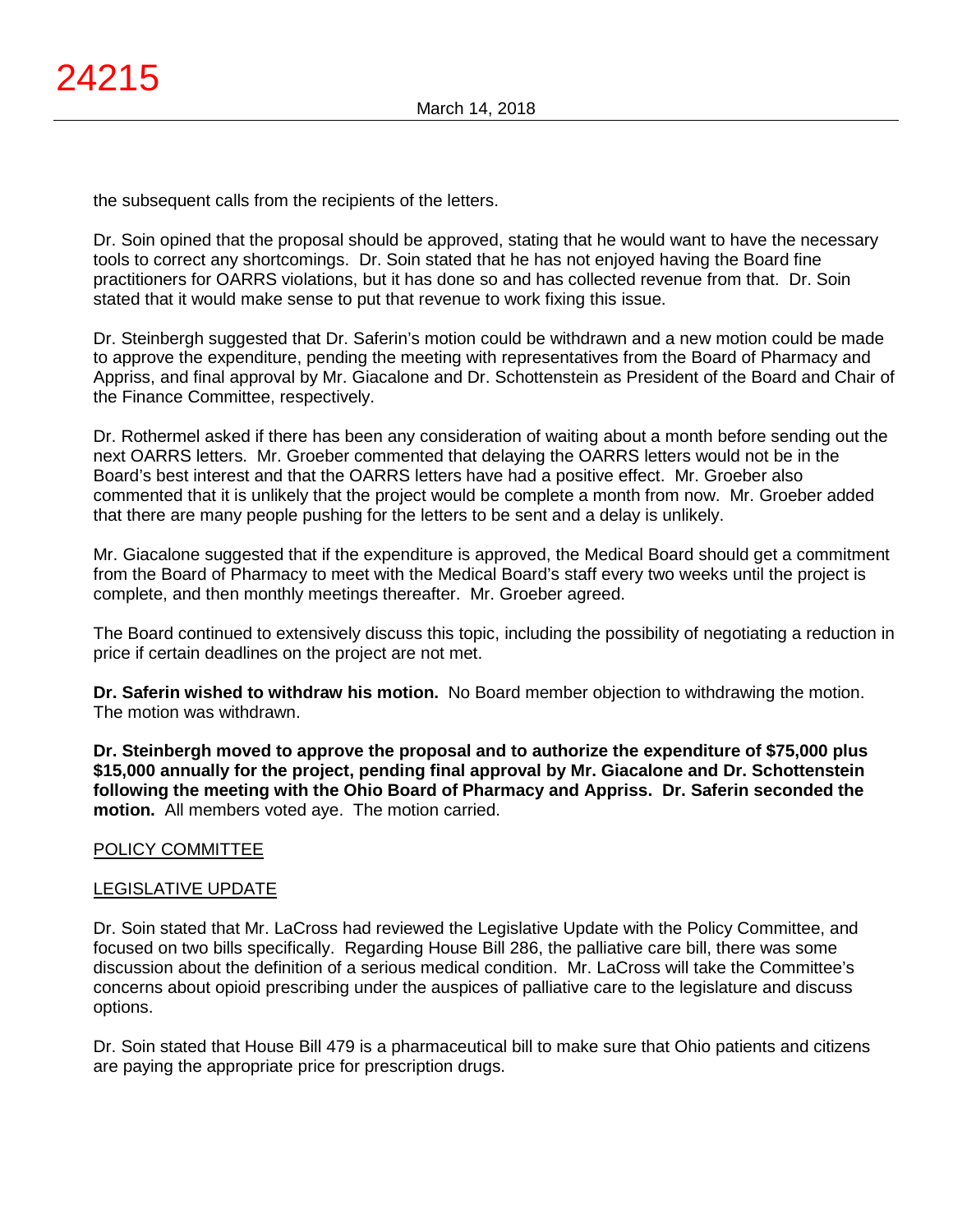# ONE-BITE REPORTING EXEMPTION RULES AND CONTRACT

Dr. Soin stated that the Policy Committee discussed the one-bite reporting exemptions rules and contract, and voted to send the draft rules to interested parties for comment.

## Mr. Gonidakis exited the meeting at this time.

## LIGHT-BASED MEDICAL DEVICE RULES

Dr. Soin stated that the Policy Committee has recommended filing the light-based medical devices rules with the Common Sense Initiative office. Ms. Anderson stated that the Committee also approved the amendments outlined in Mr. Smith's memo and to file with CSI for anti-trust review.

**Dr. Steinbergh moved to approve the rules for filing with the Common Sense Initiative for an antitrust review. Dr. Saferin seconded the motion.** All members voted aye. The motion carried.

#### FSMB RESOLUTIONS AND REPORTS

Ms. Anderson stated that the Federation of State Medical Boards (FSMB) resolutions and reports will need to be revisited at the April Board meeting, but she asked the Board members to provide feedback now or at any time in the next month.

Dr. Steinbergh stated that she is particularly concerned about Resolution 18-3, Supporting the Practice of Physician Assistants. Dr. Steinbergh stated that this proposal from the Washington State Medical Commission asks the FSMB to support the independent practice for physician assistants in what they call a voluntary Optimal Team Practice (OTP). Dr. Steinbergh stated that the OTP is a new physician assistant practice model adopted by the American Academy of Physician Assistants last year.

Mr. Gonidakis returned to the meeting at this time.

Dr. Steinbergh stated that the resolution makes the following recommendations:

- revise the model of the medical practice act and regulations to integrate physician assistants into medical boards as full members with proportional representation
- support state medical boards' efforts to amend their laws to permit voluntary full and independent practice of physician assistants up to the full scope of their education and training
- collaborate with the United States Medical Licensure Examination (USMLE) to allow physician assistants to take appropriate levels of the USMLE
- remove requirements that physician assistants maintain any supervisory or collaborative relationship with a physician in order to practice
- remove the concept that physician assistants' scope of practice is determined by physician delegation and instead allow physician assistants to provide any legal medical service for which they have been prepared by their education, training, and experience, and are competent to perform
- support the establishment of independent physician assistant regulatory boards to license,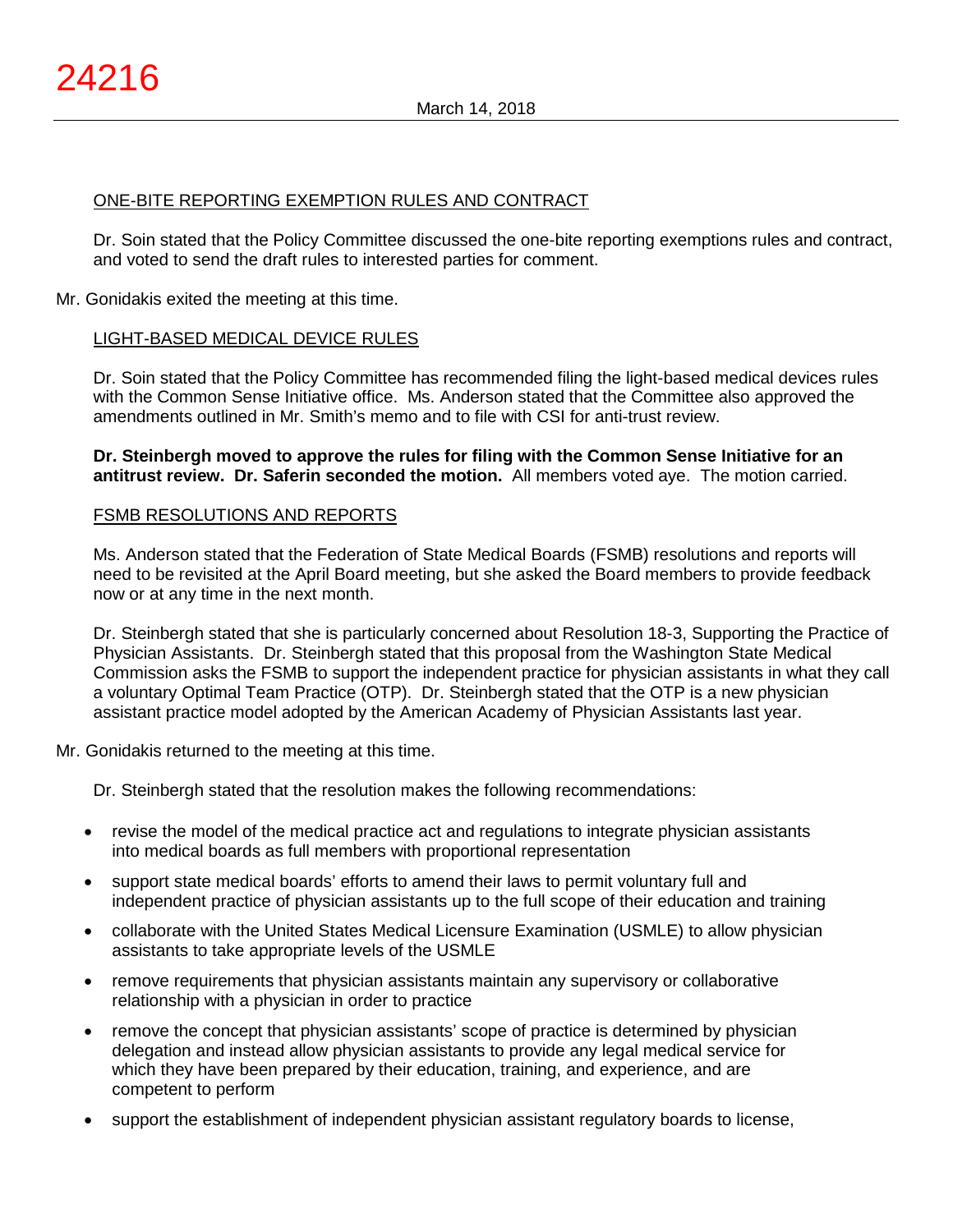regulate, and discipline physician assistants

- supports physician assistants' ability to directly bill insurers and be reimbursed for care at physician rates
- prohibit insurers from imposing practice education or collaboration requirements for physician assistants that are more restrictive than state law
- support the continued movement towards changing the title of physician assistant to just "PA."

Dr. Steinbergh stated that many people have concerns about this resolution and that the Board should give thought to this resolution for discussion next month.

Dr. Steinbergh stated that she also has concerns about Resolution 18-4, Permitting Out-of-state Practitioners to Provide Continuity of Care in Limited Situations, but she did not wish to make comments on it at this time.

Dr. Schottenstein stated that he was interested in Report 18-1, Regenerative and Stem Cell Therapy Practices. Dr. Schottenstein reviewed Ohio's rules and did not see much on regulation of stem cell therapy. Ms. Anderson stated that she is not aware of any rules on stem cell therapy. Dr. Steinbergh commented that she has heard concerns that the Medical Board is not addressing what is happening with stem cell treatment in Ohio today. Dr. Steinbergh stated that there are evidence-based stem cell therapies, but the question is whether more practices are going into stem cell therapies that are not evidence-based. Dr. Schottenstein stated that Report 18-1 paints a bleak picture of what can happen with a lack of regulation in that area.

Dr. Schottenstein observed that Report 18-3, Physician Wellness and Burnout, makes a reference to a Continuous Query option for the National Practitioner Databank (NPDB). Dr. Schottenstein stated that the Continuous Query provides data to medical boards on anything that is reported to the NPDB, including adverse license actions, privilege issues, Medicare/Medicaid expulsions, civil or criminal convictions, and medical malpractice payments. Dr. Schottenstein stated that state medical boards can subscribe to the Continuous Query for an expense. Dr. Schottenstein asked if the Ohio Board has ever considered subscribing to the Continuous Query.

Ms. Anderson stated that the Board can look into the Continuous Query. Ms. Anderson noted that the Board receives information on any board actions from the FSMB and it can query NPDB when there is reason to do so. The Board also receives information regarding Medicare/Medicaid exclusions and the Board can take action based on a Veterans Administration action. Ms. Anderson further noted that state law requires hospitals to notify the Board about any actions against a practitioner's privileges.

Dr. Schottenstein stated that Report 18-3 also talks about "safe haven non-reporting." Dr. Schottenstein found this to be similar to the Board's non-disciplinary monitoring program for mental and physical illness. Dr. Schottenstein commented that the Board has not been inclined to go quite as far as the safe haven non-reporting concept as far as ceding oversight of licensees with mental health issues. Dr. Steinbergh stated that there are concerns about medical students and residents who are reluctant to seek the treatment they need due to the stigma. Dr. Schottenstein agreed and speculated that that may be why the FSMB is advocating the safe haven non-reporting concept. Dr. Schottenstein agreed with the Report's recommendation to put a statement on the board website and through board communications about the importance of physician health.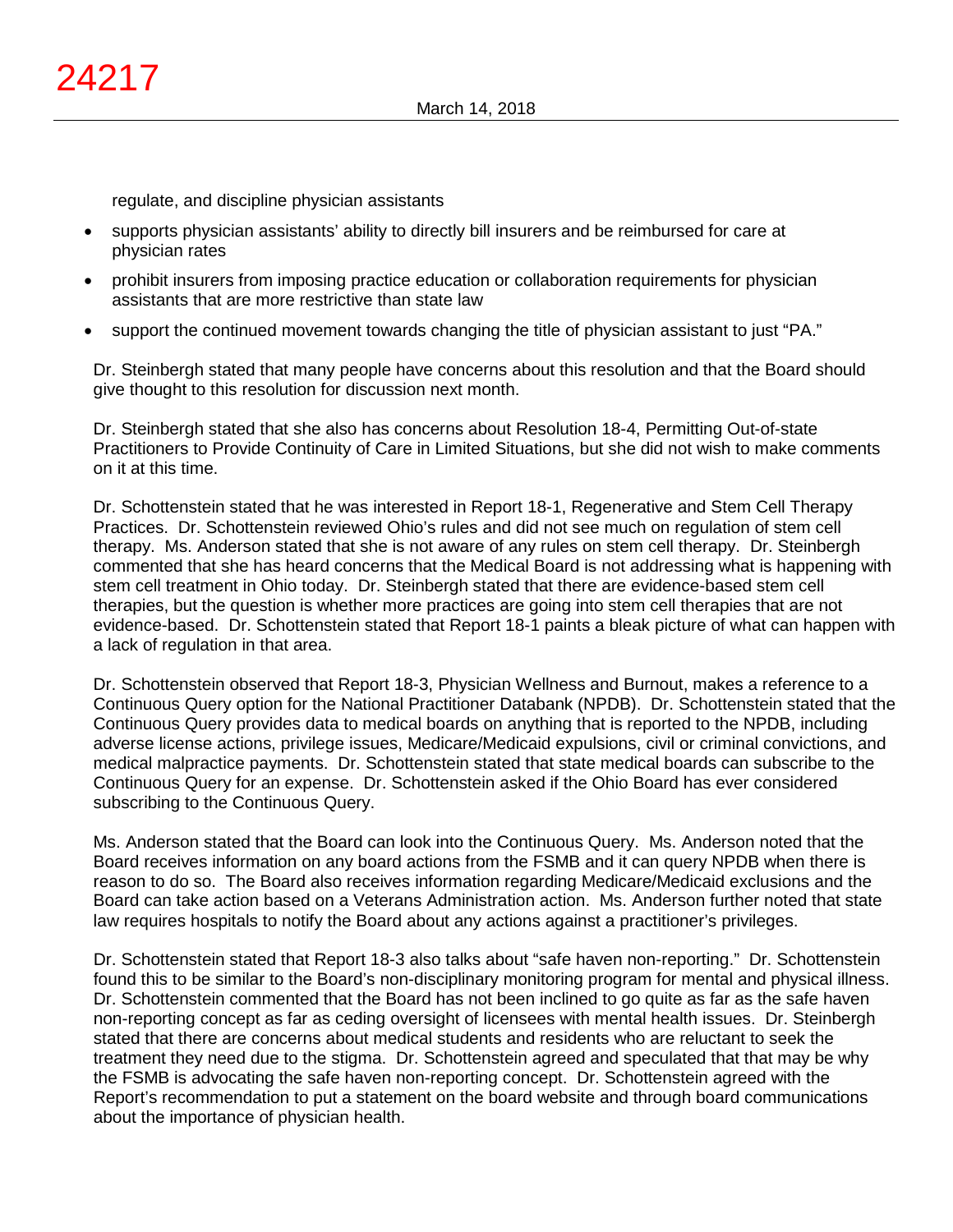Ms. Anderson commented that the Board had sent a letter to the FSMB regarding Report 18-2, Prescription Drug Monitoring Programs (PDMP). Ms. Anderson stated that the FSMB accepted some of the Board's comments, but not all. Ms. Anderson noted that on comment the FSMB accepted was that, rather than requiring a subpoena or warrant, licensing agencies should be able to access PDMP's based only on an active investigation, which is the current status of the law in Ohio.

# UPDATE ON LETTER TO FDA COMMISSIONER

Ms. Anderson stated that at last month's Policy Committee meeting, she was instructed to draft a letter to the Commissioner of the Food and Drug Administration (FDA) to offer the Board's assistance with developing policies that address prescribing without alienating physicians, and to work with physicians to address prescribing issues rather than being punitive. Ms. Anderson stated that the Policy Committee has recommended approval of the letter.

Dr. Steinbergh opined that the draft letter was very good.

**Dr. Steinbergh moved to approve the letter for signature by the Board President. Dr. Schottenstein seconded the motion.** All members voted aye. The motion carried.

# REVISED DRAFT FOR RULE 4731-11-12 FAQ'S

**Dr. Saferin moved to approve the revised draft frequently asked questions (FAQ) for Rule 4731-11- 12 FAQ's as submitted by the Policy Committee. Dr. Bechtel seconded the motion**. The motion carried.

# LICENSURE COMMITTEE

# LICENSURE APPLICATION REVIEWS

## MARIA DEL MAR ROMERO LOPEZ, M.D.

Dr. Saferin stated that Dr. Romero Lopez is requesting graduate medical education (GME) equivalency, pertaining to Section 4731.09(A)(4)(b), Ohio Revised Code, which permits the Board to determine an equivalent to the GME training requirement of two years through the second-year level. Dr. Romero Lopez graduated from University of Valencia in Spain in 2008. Dr. Romero Lopez has held certification from the Educational Commission for Foreign Medical Graduates (ECFMG) since 2015 and it is valid indefinitely. Dr. Romero Lopez had a little over four-and-a-half years of post-graduate training (PGT) in Spain. Since July 2016, Dr. Romero Lopez has participated in a pediatric residency at William Beaumont Hospital in Royal Oak, Michigan, a PGT program accredited by the Accreditation Council for Graduate Medical Education (ACGME). As of March 1, 2018, Dr. Romero Lopez will be four months short of completing her pediatric residency in the United States through the third year level.

Dr. Saferin stated that the Licensure Committee has recommended approval of Dr. Romero Lopez's request.

**Dr. Saferin moved to approve Dr. Romero Lopez's request that the Board deem her training in Spain and twenty months of training in the United States to be equivalent to the twenty-four**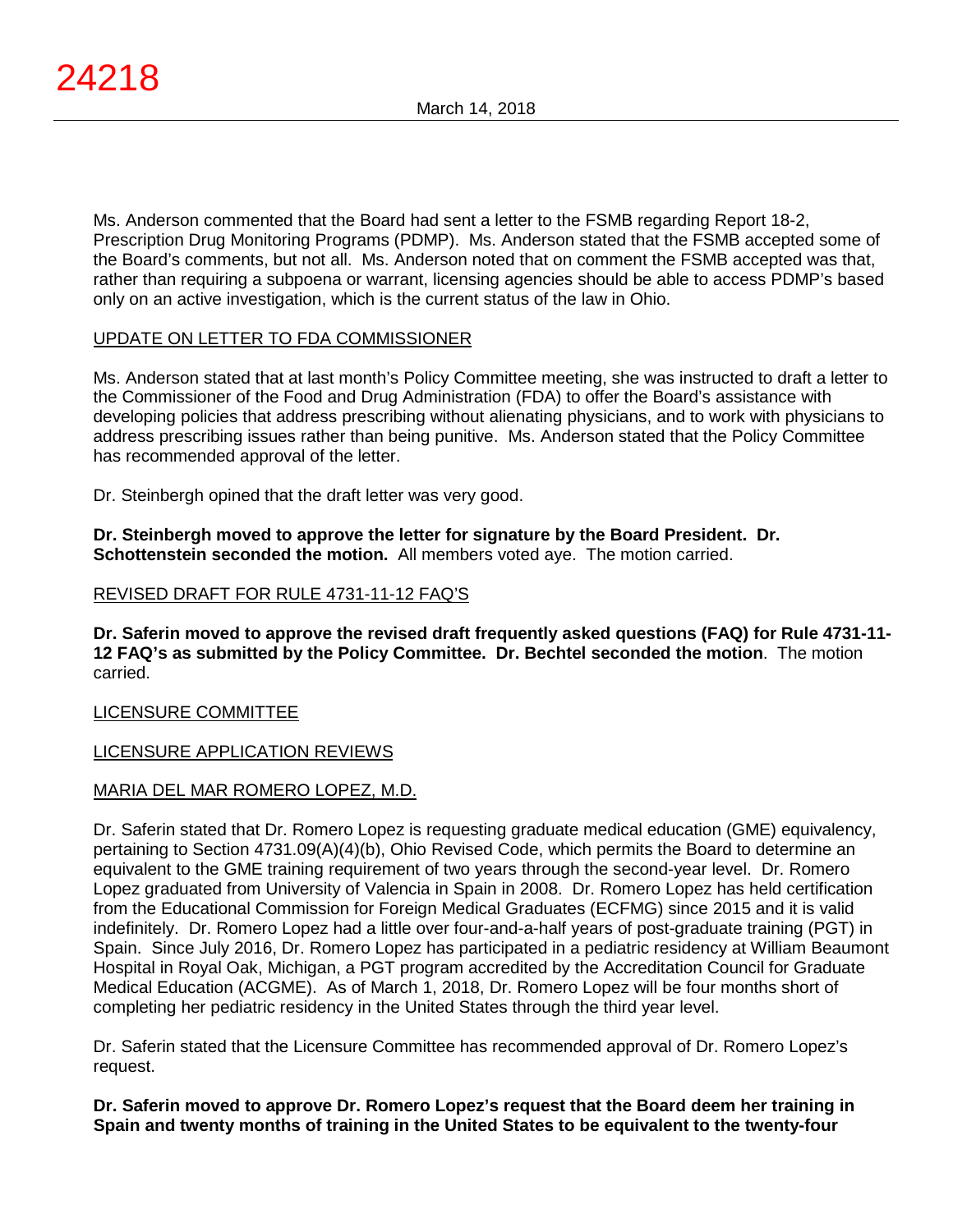## **months of graduate medical education through the second-year level of GME so that she may be granted a license. Dr. Steinbergh seconded the motion.** A vote was taken:

ROLL CALL:

| Dr. Rothermel     | - aye |
|-------------------|-------|
| Dr. Saferin       | - aye |
| Dr. Schottenstein | - aye |
| Dr. Steinbergh    | - aye |
| Mr. Giacalone     | - aye |
| Mr. Gonidakis     | - aye |
| Dr. Soin          | - aye |
| Dr. Factora       | - aye |
| Dr. Bechtel       | - aye |
|                   |       |

The motion carried.

## VAHID ENTEZARI, M.D.

Dr. Saferin stated that Dr. Entezari is applying for a license and has requested a waiver of the United Stated Medical Licensing Examination (USMLE) ten-year rule, based on 4731-6-14(C)(3)(b)(ii), Ohio Administrative Code, which states the Board may grant a good-cause waiver to any applicant who "demonstrates good cause, as determined by the Board, for not having passed all three steps or levels within the ten-year period, and otherwise meets the requirements set forth in paragraph (C)(3)(a) of this rule."

Dr. Saferin stated that Dr. Entezari passed Step 1 of the USMLE on the first attempt in 2006, Step 2 (CK) on the first attempt in 2010, Step 2 (CS) on the first attempt in 2009, and Step 3 on the second attempt in 2017. Dr. Entezari graduated from Iran University of Medical Sciences in 2003. Dr. Entezari successfully completed five years postgraduate training in Orthopedic Surgery at the Cleveland Clinic Foundation, accredited by the Accreditation Council for Graduate Medical Education (ACGME). Dr. Entezari indicated that he will graduate from Thomas Jefferson University's Shoulder and Elbow fellowship in July 2018. Dr. Entezari has accepted a position as attending physician at the Cleveland Clinic.

Dr. Entezari explained as an international medical graduate, he took Step 1 of the USMLE while he was back home and he had difficulty getting into a surgical residency program. Dr. Entezari immigrated to the United States and completed a postdoctoral research fellowship program at Harvard Medical School in 2007. Dr. Entezari also completed a postgraduate master's degree in human clinical and translational medicine at Harvard Medical School prior to starting his residency in 2012. Dr. Entezari has stated that the extension of his postgraduate education was the main reason it took him a month-and-a-half longer than the 10-year limit to successfully complete his USMLE sequence.

Dr. Saferin stated that the Licensure Committee has recommended approval of Dr. Entezari's request.

**Dr. Saferin moved to approve the good cause exception of the 10-year rule as outlined in 4731-6- 14(C)(3)(b)(ii), Ohio Administrative Code, and accepting the examination sequence so that Dr. Entezari may be granted a license. Dr. Bechtel seconded the motion**. A vote was taken:

| <b>ROLL CALL:</b> | Dr. Rothermel | - ave |
|-------------------|---------------|-------|
|                   | Dr. Saferin   | - ave |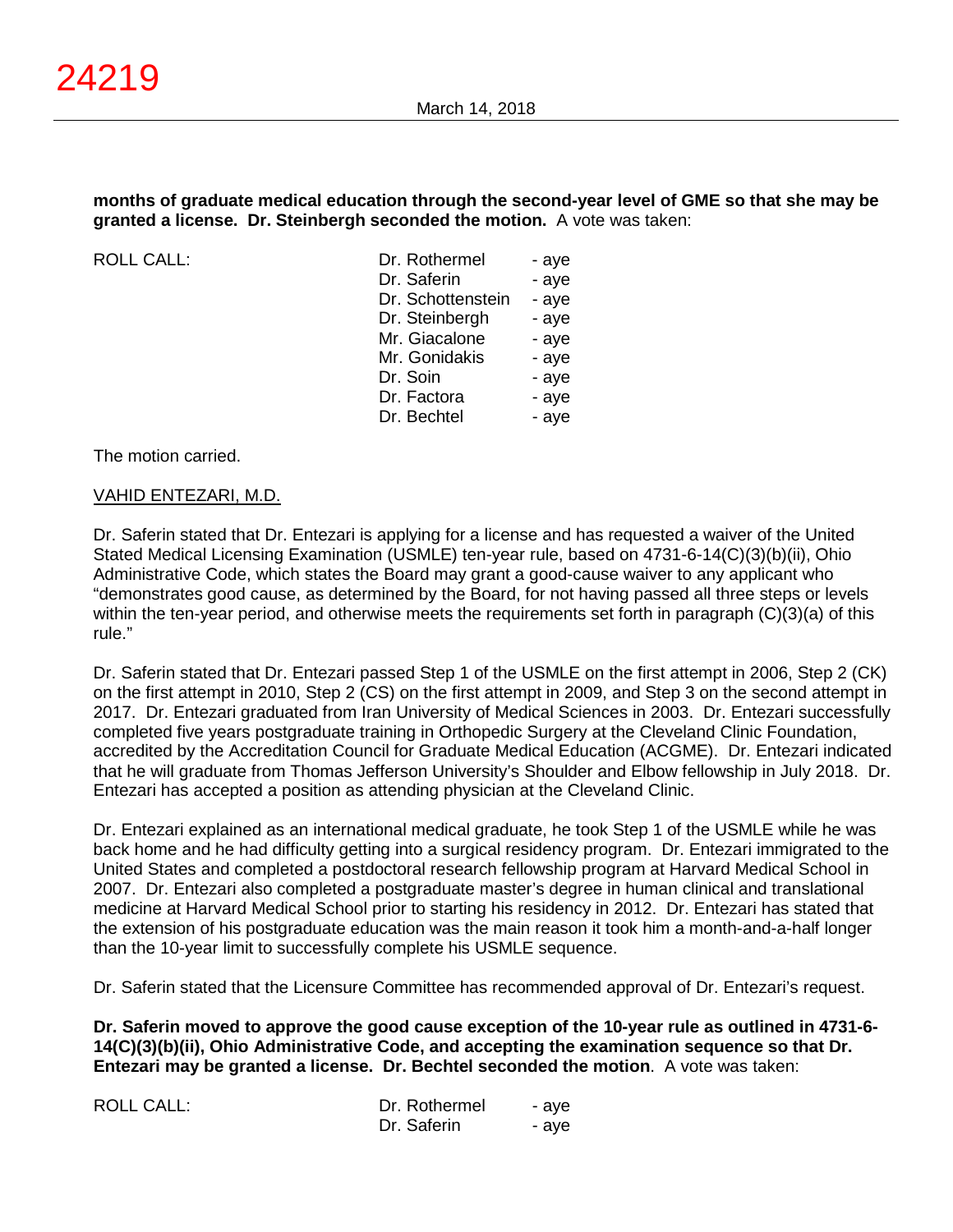| Dr. Schottenstein | - aye |
|-------------------|-------|
| Dr. Steinbergh    | - aye |
| Mr. Giacalone     | - aye |
| Mr. Gonidakis     | - aye |
| Dr. Soin          | - aye |
| Dr. Factora       | - aye |
| Dr. Bechtel       | - aye |

## The motion carried.

# RESPIRATORY CARE CONTINUING EDUCATION COURSE APPROVAL

Dr. Saferin stated that with the Medical Board's recent consolidation with the Ohio Respiratory Care Board, the Board is now tasked with approving respiratory care continuing education courses.

Dr. Saferin stated that the Ohio State University Wexner Medical Center is requesting approval of its presentation on palliative care, hospice care, and code status be approved for one contact hour of respiratory care continuing education on Ohio respiratory care law or professional ethics. A copy of the presentation has been provided for the Board's review.

Dr. Saferin stated that the Licensure Committee has recommended approval of the presentation.

**Dr. Saferin moved that the presentation be approved for one contact hour of respiratory care continuing education on Ohio respiratory care law or professional ethics, pursuant to the provisions of chapter 4761-9 of the Ohio Administrative Code. Dr. Steinbergh seconded the motion.** All members voted aye. The motion carried.

Dr. Steinbergh asked if the Board will be required to approve respiratory care continuing education on a regular basis. Dr. Saferin stated that the Board approves continuing education for respiratory care; that function had been fulfilled by the Ohio Respiratory Care Board, but it now falls to the Medical Board since the board consolidation. Dr. Steinbergh recommended that the Respiratory Care Advisory Council, once it is constituted, make recommendations to the Board on continuing education.

Mr. Giacalone recommended that the rule requiring Board approval of respiratory care continuing education be changed so that any accredited course is approved. Ms. Anderson stated that the staff can explore that option.

## PHYSICIAN ASSISTANT/SCOPE OF PRACTICE COMMITTEE

## REVIEW OF NEW DRUGS

# LUTATHERA

Dr. Steinbergh stated that Lutathera is a new drug which went onto the market in January 2018. Lutathera is a radiopharmaceutical treatment for somatostatin receptor-positive gastroenteropancreatic neuroendocrine tumors (GEP-NET) and is given by IV infusion. Dr. Steinbergh stated that Lutathera falls into the anti-neoplastic category and the new radiopharmaceutical category of the physician assistant formulary.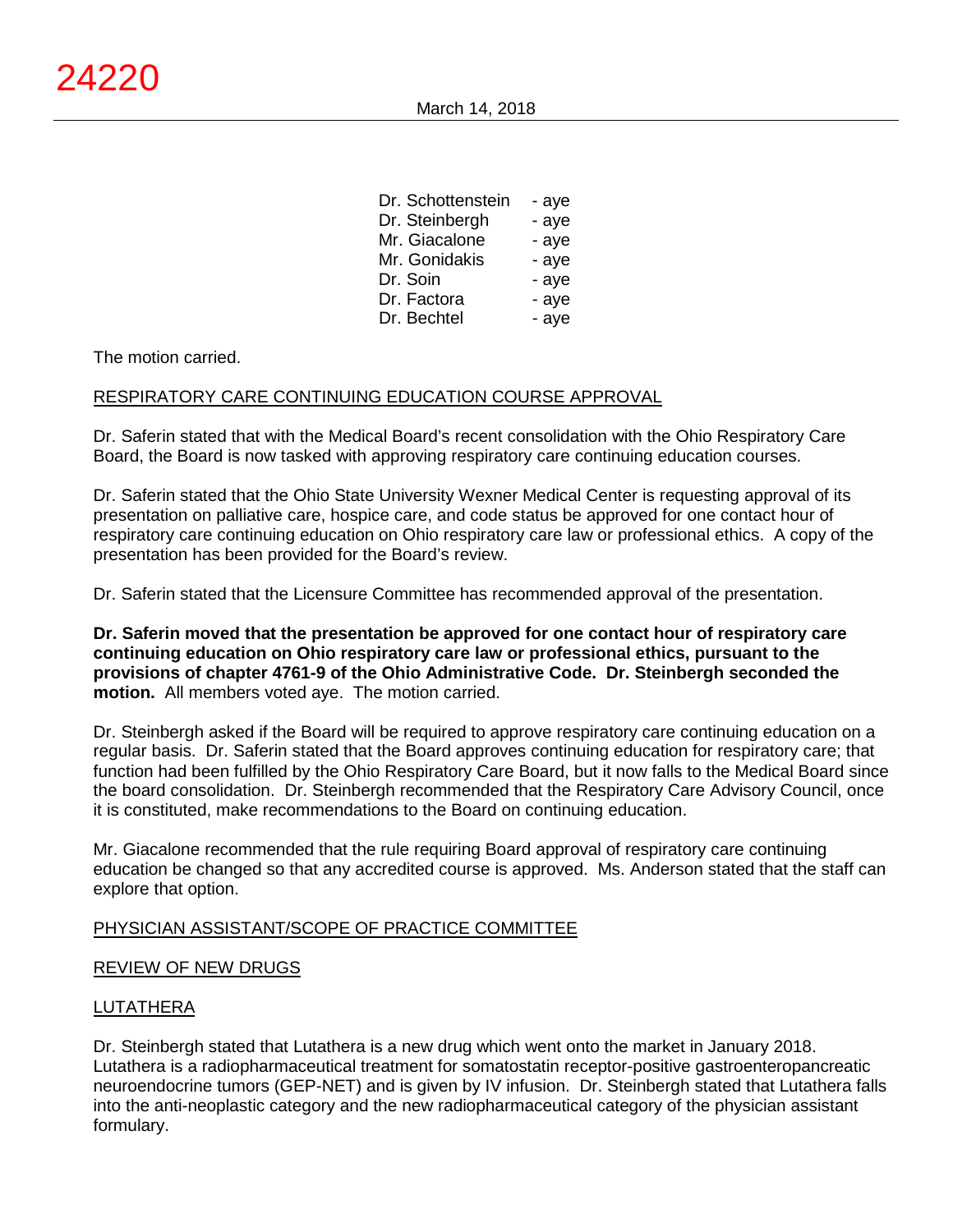Dr. Steinbergh stated that the Physician Assistant Policy Committee and the Physician Assistant/Scope of Practice Committee (PAPC) have recommended placing Lutathera into the May Not Prescribe category.

**Dr. Steinbergh moved to approve the recommendation of the PAPC and the Physician Assistant/ Scope of Practice Committee. Dr. Saferin seconded the motion.** All members voted aye. The motion carried.

## RESPIRATORY TRACT AGENTS

Dr. Steinbergh stated that the respiratory tract agents category of the physician assistant formulary now includes inhaled steroids, nasal steroids, and oral steroids in the May Prescribe category.

## REVIEW OF RULES 4730-1-05, 4730-2-04, AND 4730-2-05

Ms. Debolt stated that several of the comments received on these draft rules had requested that the rules go beyond what the statute allows, which the Board cannot do. Ms. Debolt stated that the only substantive changes were to Rule 4730-04 and involved the definitions included in the Rule. Ms. Debolt stated that the Ohio Physician Assistant Association has concerns that part that a rule on one subject is going to applied in a negative way toward physician assistants. Ms. Debolt stated that she is working to clarify that a rule that required on-site supervision during the first 500 hours of prescriptive authority for a physician assistant will only apply to that rule and that situation.

## **Dr. Saferin moved to approve the proposed rules for filing with the Common Sense Initiative office. Dr. Rothermel seconded the motion.** All members voted aye. The motion carried.

## PHYSICIAN ASSISTANT PRESCRIBING INQUIRY

Ms. Debolt stated that this topic was tabled by the Committee.

## COMPLIANCE COMMITTEE

Dr. Steinbergh stated that on February 14, 2018, the Compliance Committee met with Malak S. Adib, M.D.; Christopher G. Alsager Lee, M.D.; Ernest B. de Bourbon, III, M.D.; Cyma Khalily, M.D.; Bradley T. Schwarz, D.O.; James I. Tak, M.D.; and Jerome B. Yokiel, M.D.; and moved to continue them under the terms of their respective Board actions. The Compliance Committee also accepted Compliance staff's report of conferences on January 8 & 9, 2018.

## TREATMENT PROVIDER APPLICATION

## BETHESDA OAK ALCOHOL AND DRUG TREATMENT PROGRAM

Dr. Steinbergh stated that the Compliance Committee recommended approval of the application for a Certificate of Good Standing as a Treatment Provider for Impaired Practitioners from Bethesda Oak Alcohol and Drug Treatment Program.

**Dr. Schottenstein moved to approve the application for a Certificate of Good Standing as a Treatment Provider for Impaired Practitioners from Bethesda Oak Alcohol and Drug Treatment**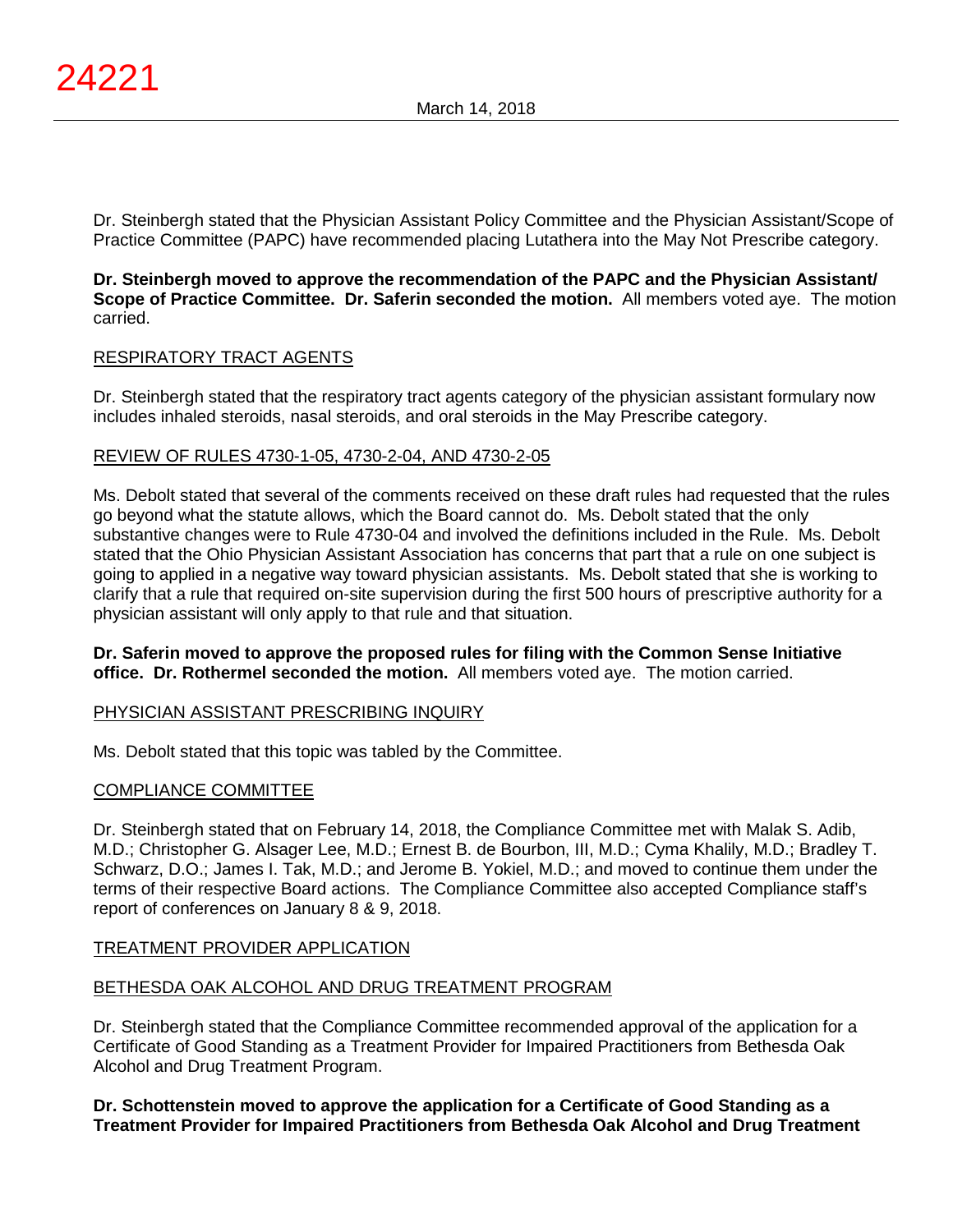## **Program. Dr. Bechtel seconded the motion.** All members voted aye. The motion carried.

#### OPERATIONS REPORT

**Human Resources:** Mr. Groeber stated that the Board currently has two open positions, one for an investigator in the southern area, and one intermittent front desk position.

**Investigator Firearms:** Mr. Groeber stated that the Board staff is continuing to work with the union to implement the changes directed by the Board. Management has continued to work with the union to prepare for the return of firearms should the Board vote to rescind investigator authority to carry firearms at the April 2018 meeting. Mr. Groeber stated that until such time as the Board takes a formal vote, the Board will maintain the investigators' authority to carry firearms.

**Education and Outreach:** Mr. Groeber stated that the education and outreach efforts from Ms. Pollock have been robust. Mr. Groeber also stated that media inquiries have increased.

**Agency Operations:** Mr. Groeber stated that licensure statistics are up 6% over last year; Mr. Groeber noted that this figure will be inflated for the foreseeable future due to the consolidation with the Ohio Board of Dietetics and the Ohio Respiratory Care Board.

Mr. Groeber noted that open complaints have decreased slightly to about 1,200. Mr. Groeber observed that Board investigators were sent out on about 1,100 investigations in 2017, indicating the inputs are trending close to outputs.

Mr. Groeber stated that the times to license applicants continues to decrease. Last month, the Board issued 203 MD/DO license with no associated triage in an average of 21 days. Mr. Groeber commented that it is extraordinary to compare a 21-day issue time to the 100-day time of just three years ago. Due to a few outliers, the expedited licenses were issued in an average of 25 days.

**2018 Board Retreat:** Mr. Groeber stated that the Board Retreat will be on Thursday, May 10, at the Grange Audubon Center south of downtown Columbus. The topics of the Retreat will include guidance on fines; a review of the open meetings law; how Board members can communicate between meetings; settlement agreement processes and ways to provide more information on agreements; Board meeting materials format and delivery timeframe; investigation and enforcement case breakdown and prioritization; and an update on continuing medical education (CME) and CE Broker.

**Board Member Surveys:** Mr. Groeber thanked the Board members who returned their surveys, stating that the surveys drove the topics for the May 10 Retreat. The surveys also indicated other common themes that Ms. Pollock is working on.

**Medical Board Audit:** Mr. Groeber stated that the Ohio Respiratory Care Board and the Ohio Board of Dietetics were required to have a close-out audit prior to ceasing operation and consolidating with the Medical Board. The Auditor's office will send the report directly to Board members, as well as staff. Mr. Groeber stated that the Board members will see some minor findings on the Respiratory Care Board audit.

**Advisory Councils:** Mr. Groeber stated that some late applications have been received for the Dietetics Advisory Council and the Respiratory Care Advisory Council as a result of the outreach to associations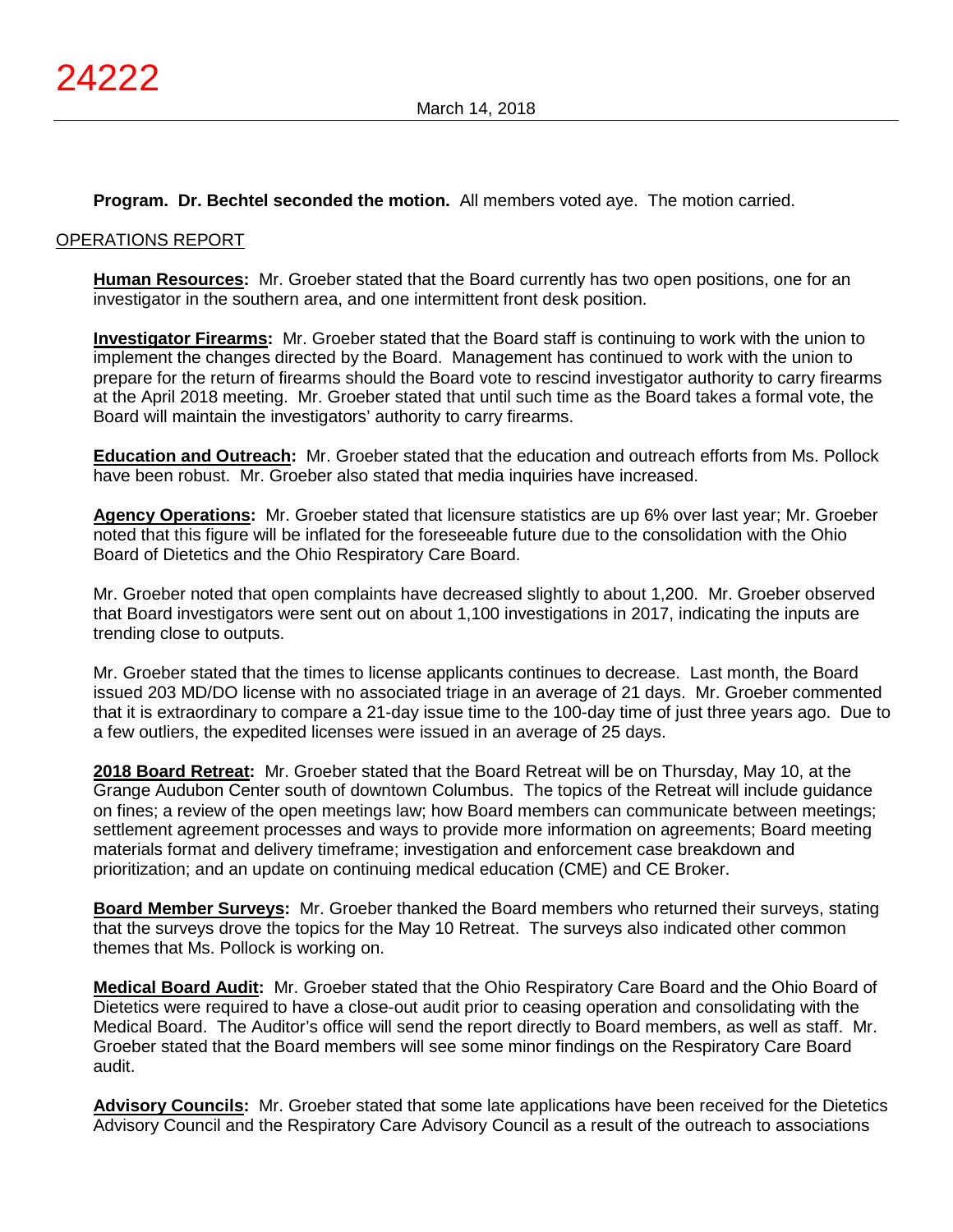that the Board asked for last month. Mr. Groeber stated that the Board will have the full set of applications for the Board to make selections at next month's meeting. Mr. Groeber stated that the first meetings of the councils should take place in May and June.

**Certificate to Recommend Medical Marijuana:** Mr. Groeber stated that the application for the Certificate to Recommend Medical Marijuana (CTR) will go live on the Board's website on Monday, March 19. Mr. Groeber stated that he has high hopes that it will be a good program in this budding industry. Mr. Groeber paused for a moment, then continued.

**Meet the Staff:** Mr. Groeber introduced Greg Porter and Danielle Blue of the Board's Hearing Unit.

Mr. Porter stated that he is the Board's Chief Hearing Examiner. Mr. Porter commented that the Board may not see the Hearing Examiners often, but it sees the Unit's product every month. In response to questions from Mr. Groeber, Mr. Porter stated that he will have been with the Board for 25 years in April and, as of some time ago, he has written more than 350 Report and Recommendations. Dr. Steinbergh commented that she began with the Board at about the same time as Mr. Porter and she has found that she agrees almost all of the time with Mr. Porter's reports.

Responding to questions from Mr. Groeber, Ms. Blue stated that she will have been with the Board for eight years in April and she has written about 200 Report and Recommendations.

Mr. Groeber stated that the quality of the Hearing Unit's proposed orders speaks for itself and that the Board is very seldom overturned in court when it accepts the proposed orders. Mr. Groeber stated that the Medical Board's Hearing Unit sets the bar for many licensing boards.

Mr. Groeber stated that Alana Volakis is not present, but she is the administrative support for the Hearing Unit. Mr. Groeber stated that Ms. Volakis does an excellent job, but she is unfortunately leaving the Board in two weeks to accept another position.

The Board members thanked the Hearing Unit for its work and offered a round of applause.

## PROBATIONARY REQUESTS

Mr. Giacalone advised that at this time he would like the Board to consider the probationary requests on today's consent agenda. Mr. Giacalone asked if any Board member wished to discuss a probationary request separately. No Board member wished to discuss a probationary request separately.

**Dr. Steinbergh moved to accept the Compliance staff's Reports of Conferences and the Secretary and Supervising Member's recommendations as follows:**

• **To grant William Rudolph Bauer, M.D.'s request for approval of** *Intensive Course in Controlled Substance Prescribing: Pain, Anxiety, Insomnia***, offered by Case Western Reserve University, to complete the controlled substance prescribing course requirement;**

• **To grant Danica Gineman, M.T.'s request for approval of the online course** *Massage Ethics 101***, offered by Nirvana Massage CE National; and approval of the only course** *Massage Ethics 201***, offered by Nirvana Massage CE National, to fulfill the professional ethics course requirement;**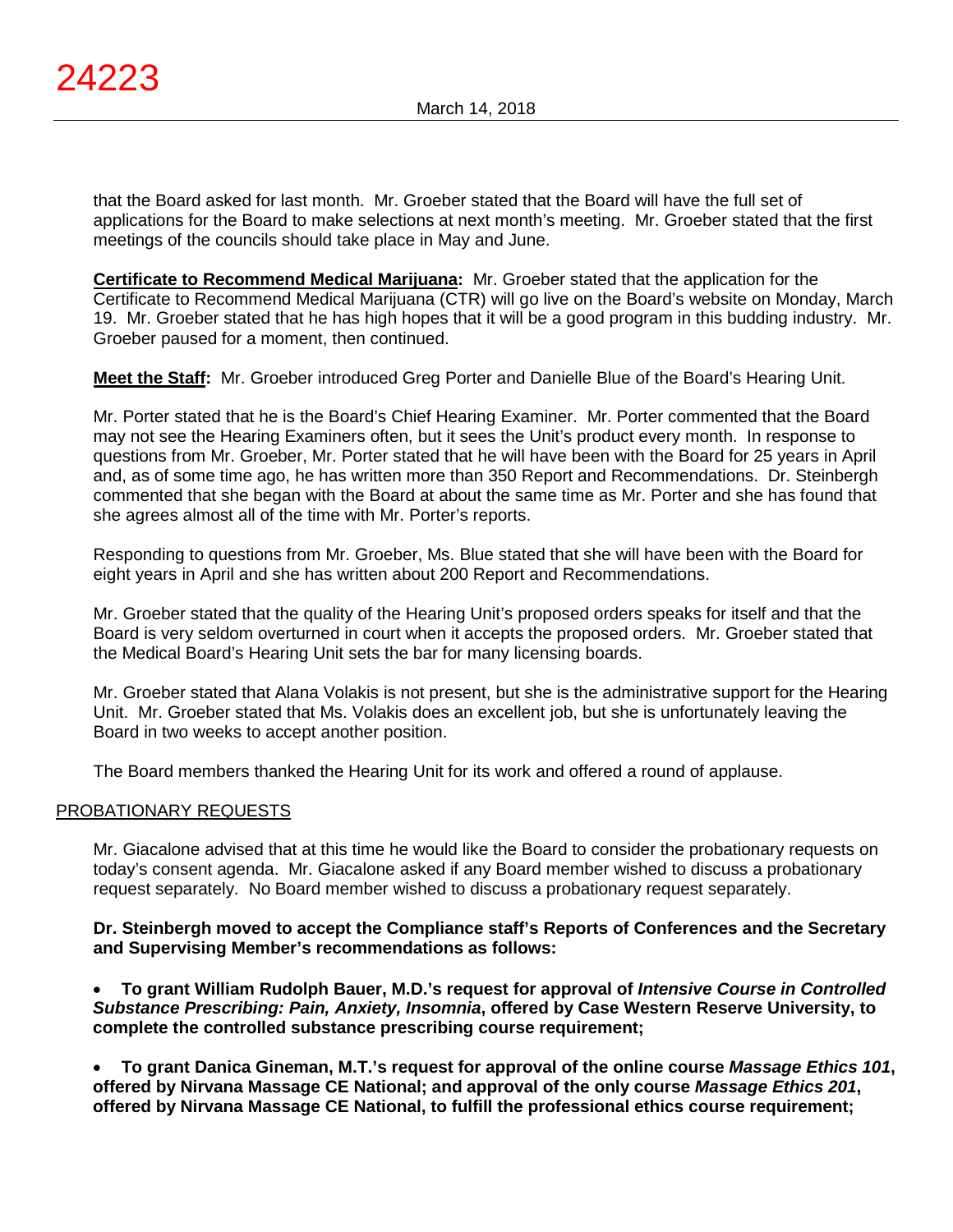• **To grant James A. Marsh, Jr., D.O.'s request approval of Clyde G. Barrett, D.O., to serve as the monitoring physician; and determination of the frequency and number of charts to be reviewed at 10 charts per month;**

• **To grant Richard Ray Mason, D.O.'s request for approval of** *Personal and Professional Ethics in Medicine* **course tailored by Donna Homenko, Ph.D., to fulfill the professional ethics course requirement;**

• **To grant Edward I. Nelson, M.D.'s request for approval of Sarah Hussain, M.D., to serve as the sleep specialist physician;**

• **To grant Florencia A. Riel-Guzman, M.D.'s request for approval to make her final appearance in the August 2018 Board meeting, with release to be effective after the Board's approval at the October 2018 meeting;**

• **To grant Sherif A. Salama, M.D.'s request for approval of** *Intensive Course in Prescribing and Pharmacology of Controlled Drugs: Prescribing Issues Related to America's Opioid Crisis***, administered by the Medical Foundation of Alabama, to fulfill the controlled substance prescribing course requirement;**

• **To grant Siraj A. Siddiqui, M.D.'s request for approval to reduce the chart review requirement to ten charts per month;**

• **To grant Robert L. Thomas, III, M.D.'s request for approval of** *Intensive Course in Controlled Substance Prescribing: Pain, Anxiety, Insomnia***, administered by Case Western Reserve University, to fulfill the controlled substance prescribing course requirement; and approval of**  *Intensive Course in Medical Documentation: Clinical, Legal and Economic Implications for Healthcare Providers***, administered by Case Western Reserve University, to fulfill the medical records course requirement;**

• **To grant Suman C. Vellanki, M.D.'s request for discontinuance of the drug log requirement; and**

• **To grant Jerome B. Yokiel, M.D.'s request for approval of** *Intensive Course in Controlled Substance Prescribing: Pain, Anxiety, Insomnia***, administered by Case Western Reserve University, to fulfill the controlled substance prescribing course requirement.**

**Dr. Schottenstein seconded the motion. A vote was taken:**

| Dr. Rothermel<br>- abstain |
|----------------------------|
| - abstain<br>Dr. Saferin   |
| Dr. Schottenstein<br>- aye |
| Dr. Steinbergh<br>- aye    |
| Mr. Giacalone<br>- aye     |
| Mr. Gonidakis<br>- aye     |
| Dr. Soin<br>- aye          |
| Dr. Factora<br>- aye       |
| - abstain<br>Dr. Bechtel   |
|                            |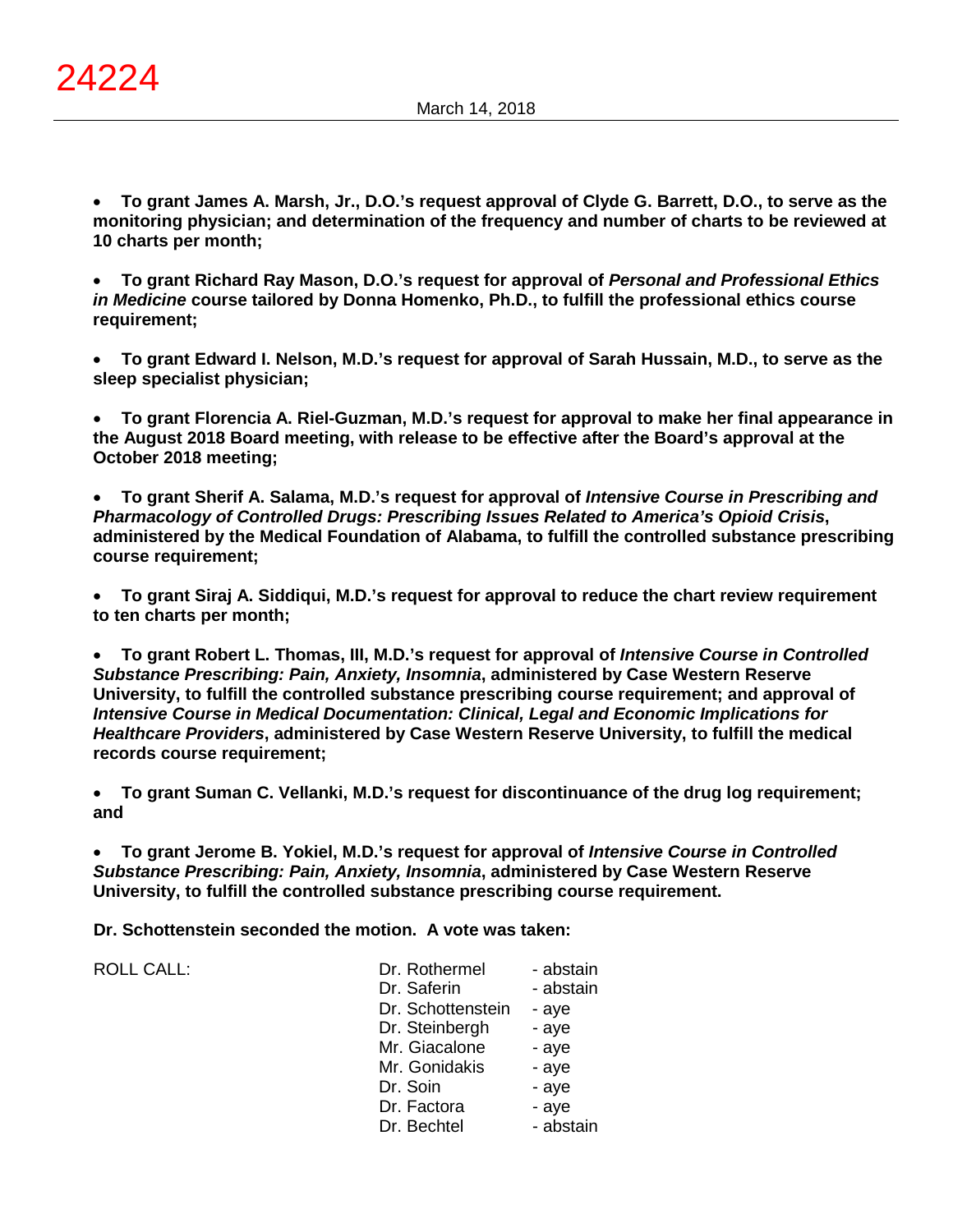The motion carried.

## REINSTATEMENT REQUEST

## ROBERT R. DAIBER, M.D.

**Dr. Steinbergh moved that the request for the reinstatement of the license of Robert R. Daiber, M.D. be approved, effective immediately. Dr. Schottenstein seconded the motion.** A vote was taken:

ROLL CALL:

| Dr. Rothermel     | - abstain |
|-------------------|-----------|
| Dr. Saferin       | - abstain |
| Dr. Schottenstein | - aye     |
| Dr. Steinbergh    | - aye     |
| Mr. Giacalone     | - aye     |
| Mr. Gonidakis     | - aye     |
| Dr. Soin          | - aye     |
| Dr. Factora       | - aye     |
| Dr. Bechtel       | - abstain |

The motion carried.

## ADJOURN

**Dr. Saferin moved to adjourn the meeting. Mr. Gonidakis seconded the motion.** All members voted aye. The motion carried.

Thereupon, at 2:45 p.m., the March 14, 2018 session of the State Medical Board of Ohio was adjourned.

We hereby attest that these are the true and accurate approved minutes of the State Medical Board of Ohio meeting on March 14, 2018, as approved on April 11, 2018.

 $\sqrt{2}$ 

Robert P. Giacalone, President

Nim G. Rokhumel MD

Kim G. Rothermel, M.D., Secretary



(SEAL)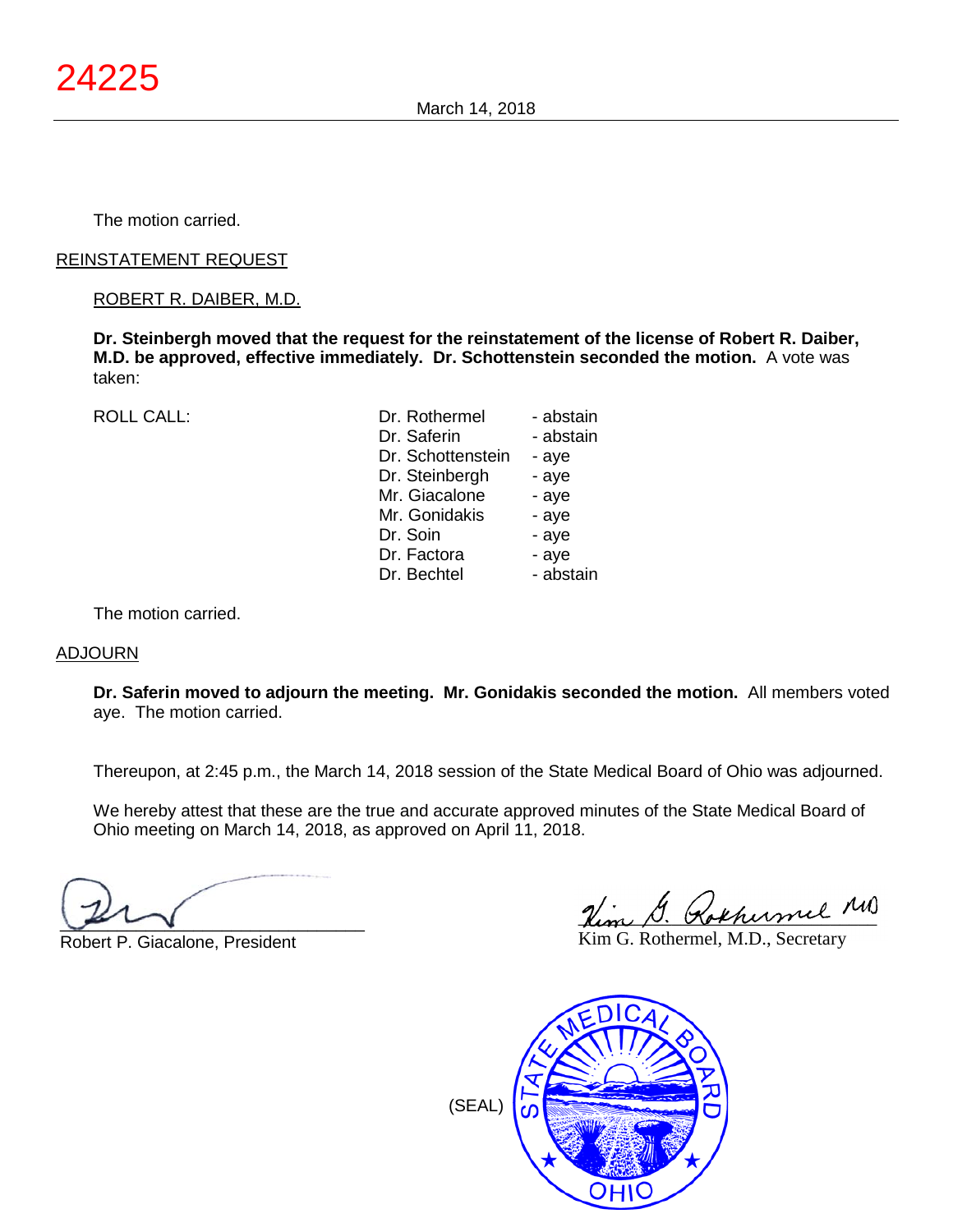# State Medical Board of Ohio

# **PHYSICIAN ASSISTANT/SCOPE OF PRACTICE COMMITTEE MEETING March 14, 2018 30 E. Broad St., Columbus, OH Room 345**

| <b>Members:</b><br>Anita M. Steinbergh, D.O., Chair<br>Robert P. Giacalone<br>Andrew P. Schachat, M.D.<br>Mark A. Bechtel, M.D. | Staff:<br>Sallie Debolt, Senior Counsel<br>Cathy Hacker, Physician Assistant Program<br>Administrator |
|---------------------------------------------------------------------------------------------------------------------------------|-------------------------------------------------------------------------------------------------------|
| <b>Other Members Present:</b><br>Kim G. Rothermel, M.D.,<br>Bruce R. Saferin, D.P.M.<br>Michael Schottenstein, M.D.             |                                                                                                       |
|                                                                                                                                 |                                                                                                       |

Dr. Steinbergh called the meeting to order at 7:30 a.m.

## **MINUTES REVIEW**

**Mr. Giacalone moved to approve the draft minutes of February 14, 2018, as written. Dr. Bechtel seconded the motion.** The motion carried.

#### **REVIEW OF NEW DRUGS**

## **Lutathera**

Dr. Steinbergh stated that Lutathera is a new drug which is specific for the treatment of somatostatin receptor-positive gastroenteropancreatic neuroendocrine tumors (GEP-NET) the Physician Assistant Policy Committee (PAPC) has recommended classifying this drug in the physician assistant formulary as May Not Prescribe. Dr. Steinbergh commented that this was the first radiopharmaceutical drug that the members of the PAPC could recall that was for treatment purposes, as opposed to diagnostic purposes. Consequently, Lutathera is recommended for its own category on the formulary.

**Dr. Bechtel moved to recommend approval of the recommendations of the PAPC. Mr. Giacalone seconded the motion.** The motion carried.

## **RESPIRATORY TRACT AGENTS**

Dr. Steinbergh stated that the recommendation last month from the Physician Assistant Policy Committee (PAPC) regarding respiratory tract agents has been clarified. The recommendation is to place steroidal respiratory tract agents, whether they are nasal, inhaled, or oral, into the May Prescribe category of the physician assistant formulary. Dr. Steinbergh commented that the placement of cortical steroids may also need to be revised in the future.

## **REVIEW OF RULES**

**4730-1-05; 4730-2-04; and 4730-2-05**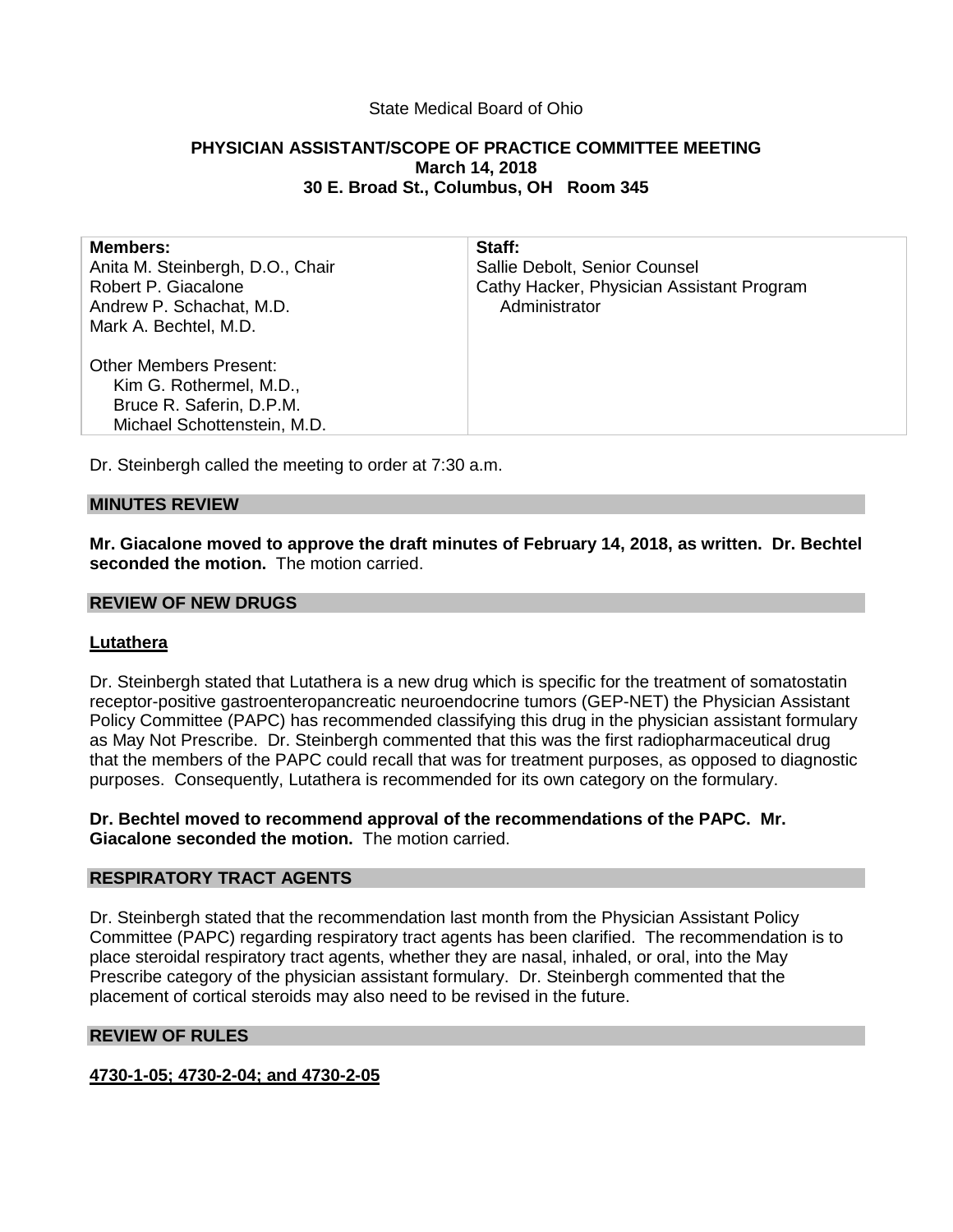Ms. Debolt stated that the proposed amendments to these rules are part of the ongoing effort to reflect the changes to the physician assistant laws passed by the legislature in 2015. Ms. Debolt noted that most of the public comments have come from the Ohio Physician Assistant Association (OPAA). Ms. Debolt commented that the OPAA continues to request that the Board expand the rule beyond the statute, which the Board cannot do. Ms. Debolt stated that the suggestions from the OPAA have been incorporated into the proposed amendments where possible.

## **Dr. Bechtel moved to recommend approval of the proposed rules for filing with the Common Sense Initiative office. Mr. Giacalone seconded the motion.** The motion carried.

## **PHYSICIAN ASSISTANT PRESCRIBING INQUIRY**

Ms. Debolt stated that when a physician assistant first receives a valid prescribing number, they must have 500 hours on onsite supervision of their prescribing by the supervising physician. Under statute, however, the physician assistant does not have to fulfill the 500 hours of supervised prescribing requirement if they had practiced in another jurisdiction with at least 1,000 hours of prescribing.

Ms. Debolt explained that the Board has received an inquiry from a recently-licensed physician assistant asking if the Board could accept 500 hours of prescribing that took place in a Veterans Administration (VA) facility. Ms. Debolt stated that this situation is not specifically mentioned in the statute. Ms. Debolt stated that there are concerns because the Medical Board has no jurisdiction over physician assistants practicing in a VA facility and neither the physician assistant nor the supervising physician in a VA facility are required to be licensed in Ohio.

Dr. Steinbergh asked what qualifications a physician assistant must meet in order to practice in a VA facility. Ms. Debolt responded that a PA must have graduated from a program accredited by the Accreditation Review Commission on Education for the Physician Assistant (ARC-PA) and be certified by the National Commission for Certification of Physician Assistants (NCCPA). Ms. Debolt briefly reviewed some qualifications mentioned in employment advertisements for VA facilities.

The Committee discussed this topic thoroughly. Dr. Saferin asked if the Board could apply the same standard that it does to other physician assistants who come to Ohio after practicing in another state. Ms. Debolt replied that that applies to people applying for licensure in Ohio, whereas the physician assistant who is making this inquiry is already licensed in Ohio and has never practiced anywhere besides the VA system. Dr. Steinbergh asked how long this physician assistant had practiced with the VA. Ms. Debolt replied that she had practiced with the VA for no more than two months. Dr. Schachat suggested that applicants from the VA should meet the same requirements for prescribing authority as applicants from other states.

Mr. Giacalone suggested that the Committee ask Krishnamurthi Ramprasad, M.D., how physician assistant practice and supervision works in the VA system. Mr. Giacalone noted that Dr. Ramprasad is a former member of the Medical Board and currently practices with the VA. Dr. Steinbergh stated that she can contact Dr. Ramprasad with these questions.

## **PODIATRIST SCOPE OF PRACTICE INQUIRY**

Dr. Steinbergh stated that Ms. Debolt, at the Committee's direction last month, has drafted a letter in response to an inquiry from the Ohio Foot and Ankle Medical Association (OFAMA). OFAMA had inquired as to whether it is within the podiatrist scope of practice to biopsy a lesion above the ankle and below the knee. The draft letter states that a podiatrist may biopsy such lesions and that the Board will commence with the rule-making process to put that decision into rule.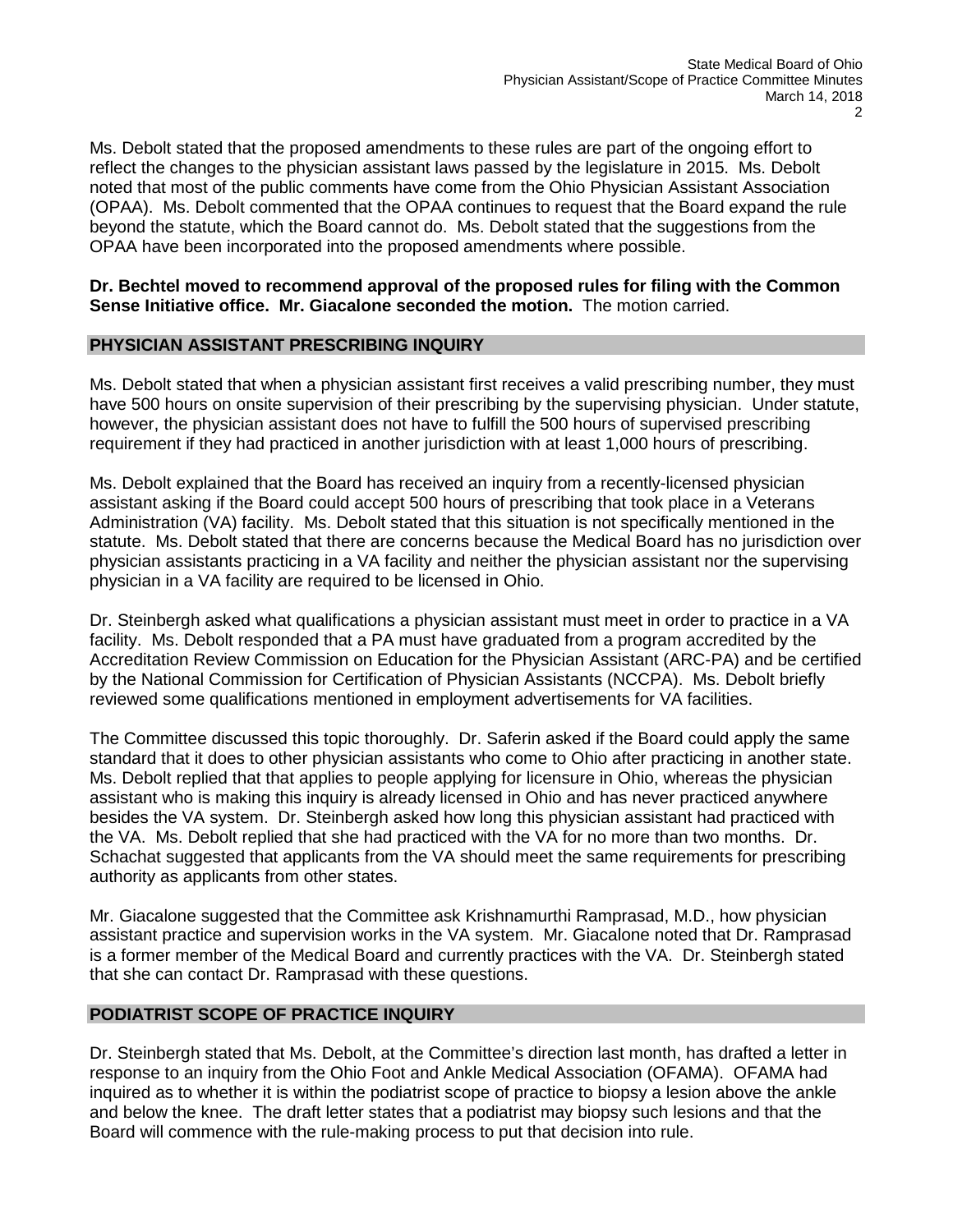Dr. Steinbergh commented that the letter reflects the Committee's discussion last month. However, Dr. Steinbergh continues to disagree with the letter. Dr. Steinbergh expressed concern about sending the letter granting permission for podiatrists to perform this function when there is a possibility that it will not go through the rule-making process. Dr. Steinbergh further opined that the letter expands the podiatrist scope of practice because superficial lesions above the ankle have nothing to do with the function of the foot or ankle. Dr. Steinbergh contrasted this with previous statements regarding bariatric medicine and wound care in that area, which can relate to the function of the foot or ankle. Dr. Steinbergh felt that the letter should describe the Committee's discussion and state that the Board will pursue the rule-making process on this topic.

Mr. Giacalone stated that beginning the rule-making process without addressing the matter in the letter will slow the process. Dr. Steinbergh opined that it would not slow down any significant medical process and that the letter is simply a response to an inquiry.

The Committee continued discussing this matter thoroughly. Ms. Debolt stated that there is a possibility that a rule would not make it through the rule-making process, perhaps due to objections from parties who feel that such lesions are in the dermatologic scope of practice and not the podiatric scope of practice. Ms. Debolt added that any rule must be approved by the Joint Committee on Agency Rule Review (JCARR), which may feel that the rule goes beyond the podiatric scope of practice as described by the statute. Ms. Debolt stated that if the rule does not complete the rulemaking process, then those who had proceeded based on the Board's advice would suddenly have to stop.

Dr. Schachat read a portion of Section 4731.51, Ohio Revised Code:

The practice of podiatric medicine and surgery consists of the medical, mechanical, and surgical treatment of ailments of the foot, the muscles and tendons of the leg governing the functions of the foot; and superficial lesions of the hand …

Dr. Schachat stated that treatment of superficial lesions and ulcers do not fit this definition. Dr. Schachat stated that one problem is that this Committee has approved some things that go beyond the law, and now practitioners are asking for similar things. Dr. Schachat opined that OFAMA should withdraw their request to the Board and seek a change in the law for what they would like podiatrists to be able to do.

Dr. Bechtel commented that this is a difficult position because podiatrists have been allowed to participate in wound care above the ankle and below the knee and they have been active in wound care teams. Dr. Bechtel stated that it would make little sense to tell podiatrists that they can debride and treat wounds above the ankle but may not biopsy suspicious lesions in the same area. Dr. Bechtel added that lesions on the legs are often aggressive with high risk of metastasis. However, Dr. Bechtel also agreed with Dr. Schachat regarding the statutory definition of the podiatrist scope of practice.

Mr. Giacalone asked if the benefit of allowing podiatrists to perform these biopsies would outweigh the risks from a public health standpoint. The Committee briefly discussed the possible benefits of earlier detection of problems through biopsy and the appropriateness of potentially expanding the scope of practice beyond statute. The Committee also discussed the ability or willingness of patients to see another practitioner if a podiatrist cannot biopsy a suspicious lesion.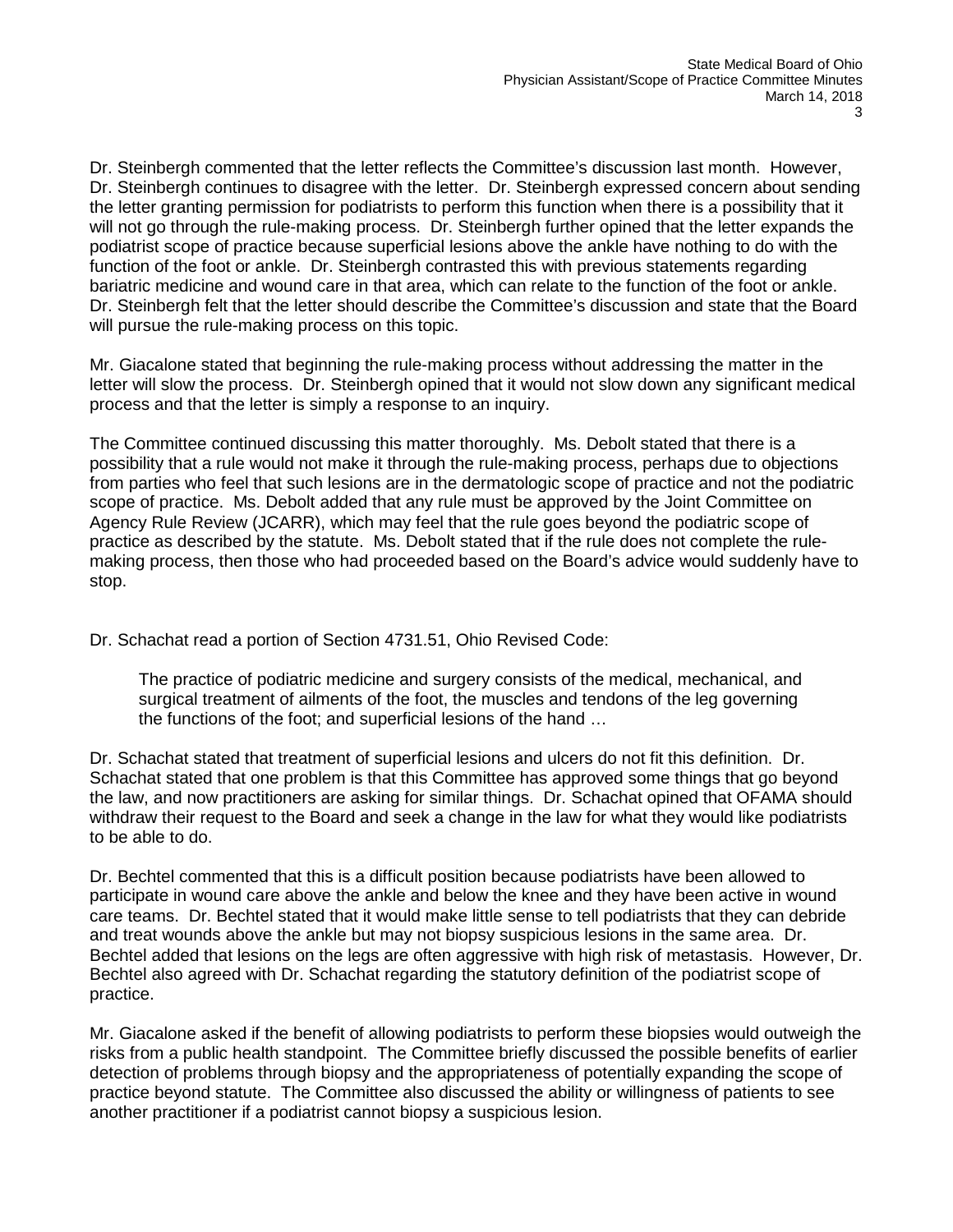Mr. Giacalone opined that the letter should be sent to OFAMA as drafted.

**Mr. Giacalone moved to accept the letter as drafted.** No Committee member seconded the motion. The motion was lost for want of a second.

Dr. Bechtel opined that the full Board should decide this issue. Dr. Steinbergh agreed. Dr. Steinbergh, noting the Dr. Schachat must leave the Board meeting early, suggested that this topic be moved up on the Board agenda so that Dr. Schachat can participate in the discussion and vote. Mr. Giacalone agreed.

The meeting adjourned at 8:15 a.m.

Anita M. Steinbergh, D.O. **Chair** 

blt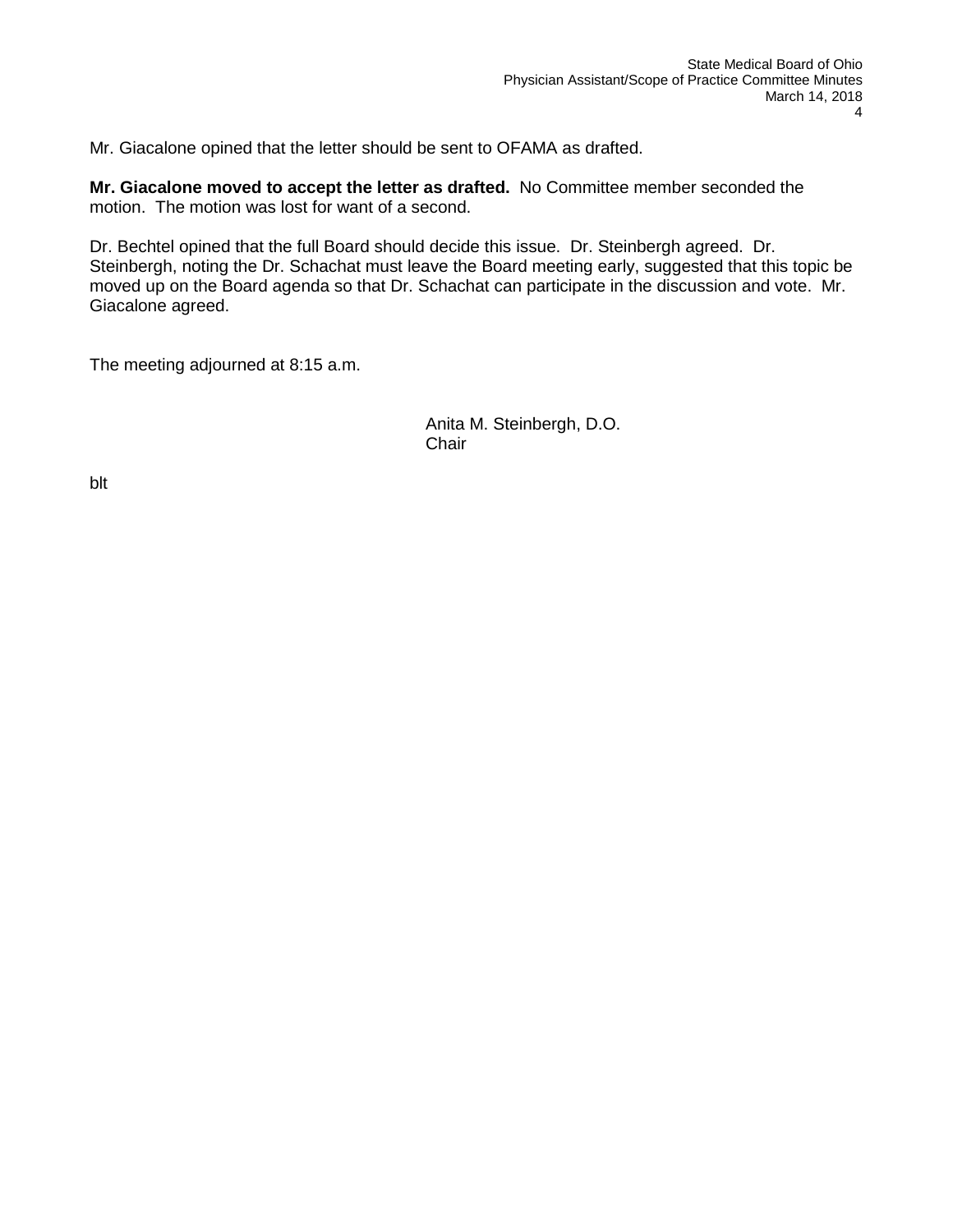# State Medical Board of Ohio

# **LICENSURE COMMITTEE MEETING March 14th, 2018 30 E. Broad St., Columbus, OH Room 318**

| <b>Members:</b>              | Staff:                                             |
|------------------------------|----------------------------------------------------|
| Bruce R. Saferin, D.P.M.     | Joseph Turek, Deputy Director of                   |
| Kim G. Rothermel, M.D.       | Licensure/Renewal                                  |
| Ronan M. Factora, M.D.       | Mitchell Alderson, Chief of Physician<br>Licensure |
| Member Absent:               | Chantel Scott, Chief of Allied Licensure and       |
| Richard Edgin, M.D.          | Renewal                                            |
|                              | <b>Colin DePew, Assistant Attorney</b>             |
| Other Board members present: |                                                    |
| Michael Schottenstein, M.D.  |                                                    |

## **Dr. Saferin calls meeting to order at 8:03 a.m.**

#### **MINUTES REVIEW**

**Dr. Factora moved to approve the draft minutes from February 14, 2018. Dr. Rothermel second the motion.** The motion carried.

## **LICENSE APPLICATION REVIEW**

## **Maria del Mar Romero Lopez, M.D.**

Dr. Saferin stated Maria del Mar Romero Lopez, M.D., had requested graduate medical education GME equivalency pertaining to ORC section 4731.09(A)4(b) which permits the Board to determine an equivalent to the GME training requirement of two years to the second-year level. Dr. Lopez graduated from the University of Valencia in Spain and holds a certificate from a ECFMG since 2015 invalid indefinitely. Dr. Lopez had four-and-a-half years of post-graduate PGT training in Spain. In July 2016, Dr. Lopez participated in a pediatric residency at William Beaumont Hospital in Royal Oak, Michigan, an ACGME accredited program. Dr. Saferin stated as of March 2018, Dr. Lopez will be four months short of completing her residency program in the United States on a third-year level.

## **Dr. Rothermel moved to recommend approval of Dr. Lopez's request that the Board approve her training in Spain and 24 months of training in the United States equivalent to the 20 months of graduate medical education through the second-year level of GME so Dr. Lopez can be granted a license. Dr. Factora second the motion.**

Dr. Schottenstein inquired why Dr. Lopez didn't want to complete the four-month period. Mr. Alderson stated that it's an option offered to applicants who are three to four months away from obtaining a full license if they meet the criteria upon graduation. Mr. Alderson stated the Medical Board provides a verification form to applicants who chose to take this route so their training can be verified.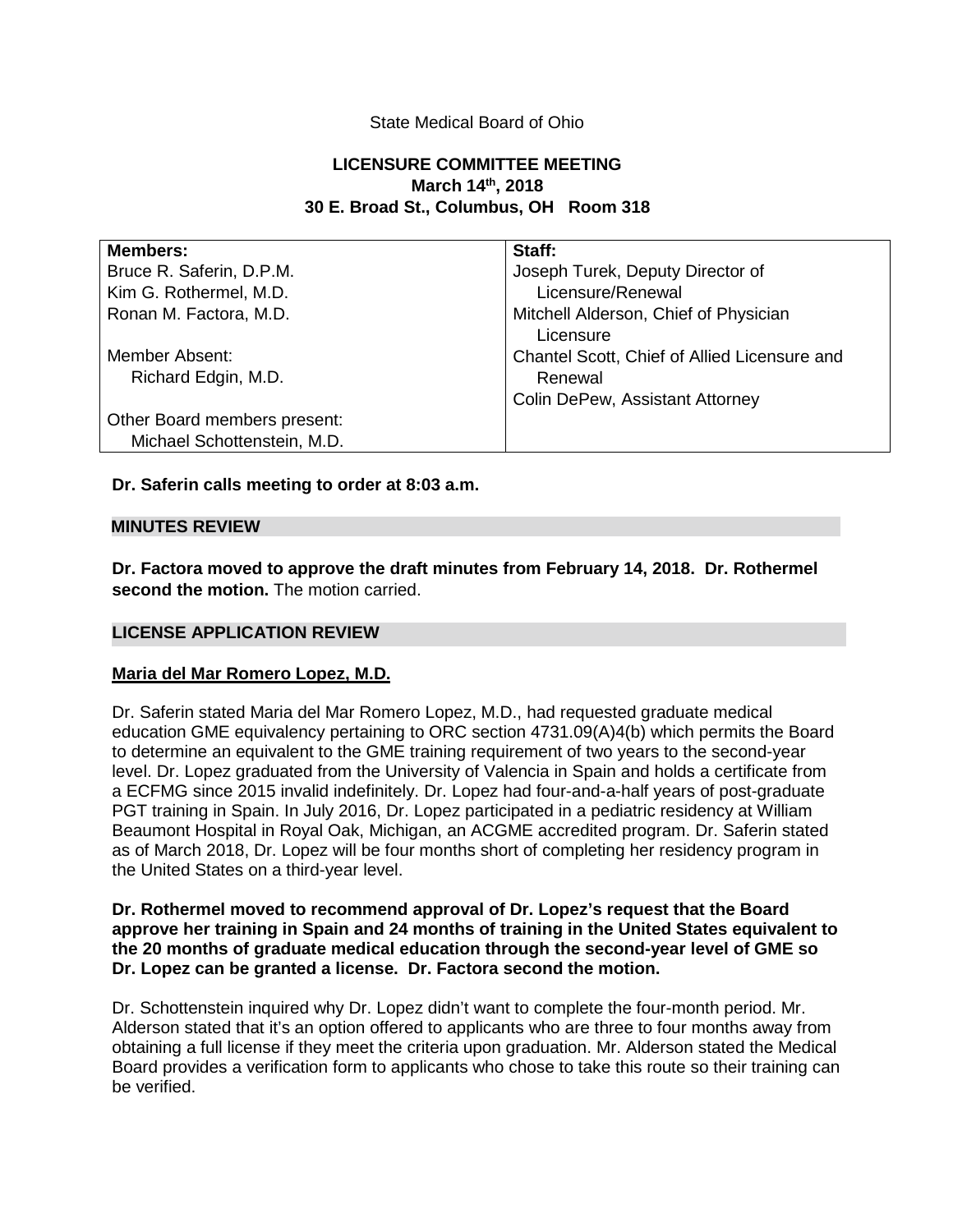# **The motion carried.**

# **Vahid Entezari, M.D.**

Dr. Saferin stated that Vahid Entezari, M.D., was applying for licensure and had requested a wavier in the USMLE ten-year rule pertaining to ORC section 4731-6-14(C)(3)(b)(ii), which states the Board may grant a good cause wavier for any applicant that demonstrates good cause as determined by the board for not having passed all three steps or levels within a tenyear period. Dr. Enterzari passed step one on the first attempt in 2006, step two (c)(k) on the first attempt in 2010, step 2 (c)(s) on the first attempt in 2009, and step three in 2017 on the second attempt. Dr. Enterzari graduated from the University of Medical Sciences in 2003 and he successfully completed a five-year ACGME post graduate training in orthopedic surgery at Cleveland Clinic Foundation. Dr. Enterzari shared that he would be graduating from the Thomas Jefferson University Shoulder and Elbow Fellowship in July 2018. Dr. Enterzari accepted an attending position at Cleveland Clinic, Shoulder and Elbow division.

Dr. Saferin stated Dr. Enterzari explained being an ING, took step one when he was back home and found it difficult to get into surgical resident programs. Dr. Enterzari immigrated to the United States and completed a post-doctoral research fellowship program at Harvard Medical School in 2007. Dr. Enterzari also completed a post graduate master's degree in human clinical and transitional medicine at Harvard Medical School prior to starting his residency in 2012. Dr. Enterzari advised the extension of his post grad education was the main reason it took him a month and the half -past the ten-year limit to successfully complete USMLE sequence.

## **Dr. Rothermel moved to recommend approval of the good-cause exception of the 10-year rule as outlined in 4731-6-14(C)(3)(b)(ii), and accepting the examination sequence to grant Dr. Enterzari a medical license. Dr. Factora second the motion. The motion carried.**

Dr. Schottenstein stated he noticed with both applicants, in the questions section of the application, the questions have been cut off. Mr. Alderson inquired if Dr. Schottenstein would like to see those questions included in the packet that is presented to the Committee and the Board. Mr. Alderson stated that he wanted the demographics from applicants that were historically more pertinent to each question. Dr. Schottenstein stated that he would like to see all the questions but he is fine with what works best for the committee. Mr. Turek inquired if this information was in the pdf document that was sent out. Dr. Saferin stated it was cut out as well. Mr. Alderson stated that this information is a pdf of the application that was electronically submitted by the applicant. Mr. Alderson stated that historically within the Committee, they focused on residency and education, and not the additional questions unless there was something that needed to be looked at further.

Mr. Alderson stated he's happy to include the information going forward. Mr. Turek inquired if a "yes" answer to any of the additional questions would it have made it to this Committee first. Mr. Alderson stated no. Dr. Saferin stated that it would have been evaluated before it made its way to the Licensure Committee. Dr. Schottenstein inquired whether it is by default that all the questions are answered "no." Mr. Turek said it can be answered "yes" but the issue has been resolved. Mr. Alderson stated that there shouldn't be an issue on any affirmative answers if the issue was in front of the Licensure Committee. Dr. Saferin stated it is no different than approving licensure applicants and everything has been fully vetted.

# **RESPIRATORY CARE CONTINUING EDUCATION COURSE APPROVAL**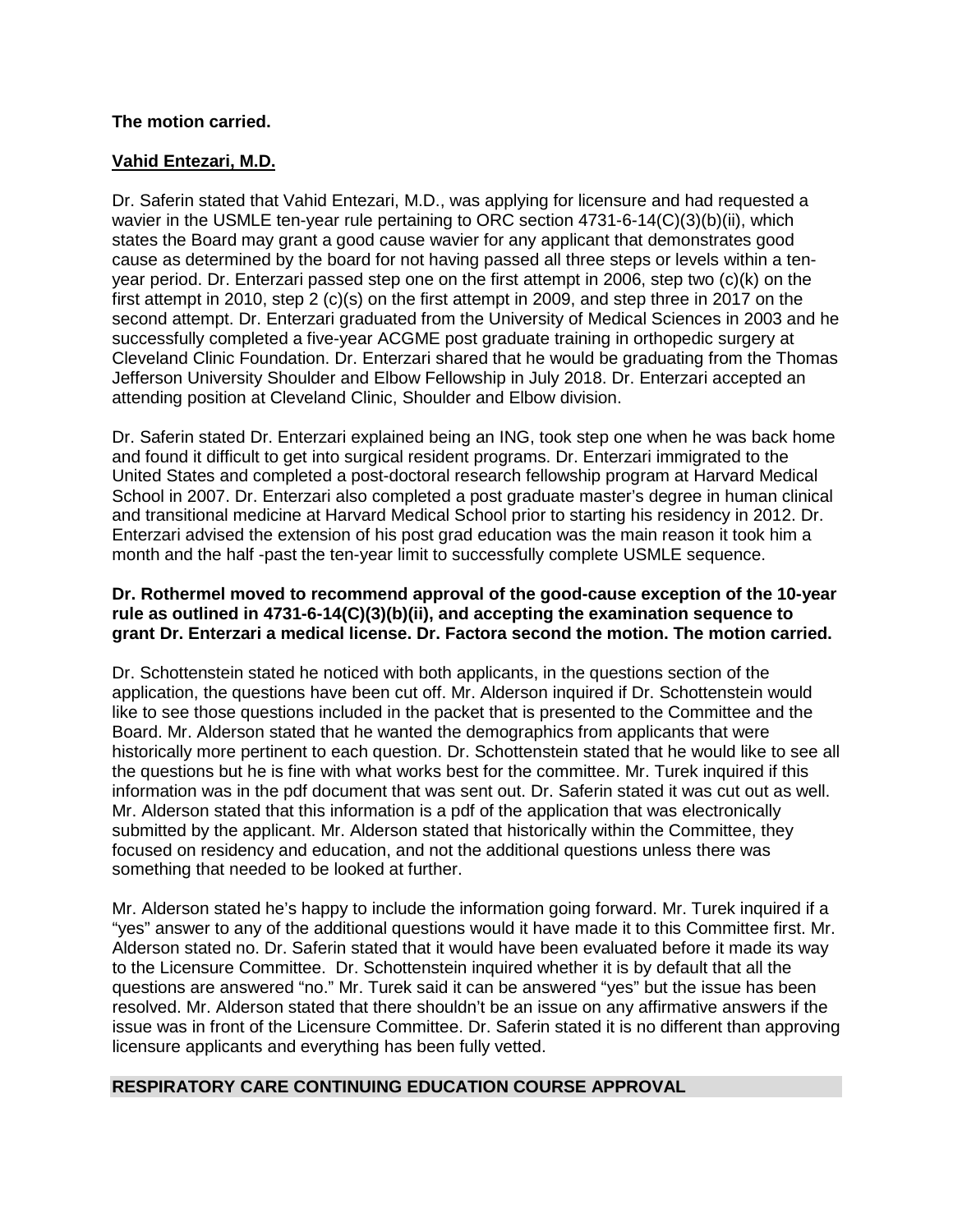Dr. Saferin stated the final item was an approval for a new Respiratory Care Continuing Course from Ohio State University Wexner Medical Center. The Medical Center is requesting its presentation on Palliative Care, Hospice Care and Code status be approved for one contact hour of Respiratory Care Continuing Education on Ohio Respiratory Care Law and Professional Ethics pursuant to the provisions of chapter 4761-9 of the Ohio Administrative Code.

# **Dr. Factora moved that this course be approved for one contact hour of Respiratory Care Continuing Education on Ohio Respiratory Care Law and Professional Ethics pursuant to the provisions of chapter 4761-9 of the Ohio Administrative Code. Dr. Rothermel second the motion.**

Dr. Saferin inquired if the State Medical Board of Ohio is the correct entity that is required to approve respiratory care continuing education. Mr. Turek stated the Medical Board approves ethics courses for respiratory care licensees. Mr. Turek stated other courses could come along seeking approval. Dr. Saferin stated he knew with other license types, designated associations approved continuing education. Mr. DePew stated the rule does lay out other approved types of courses from different entities. Dr. Rothermel inquired if this was a current rule. Mr. DePew stated yes, it was a current rule that the Respiratory Care Board had brought over. Mr. Turek also stated that the respiratory association is required to approve majority of respiratory care continuing education courses.

# **The motion carried.**

## **ADJOURN**

# **Dr. Factora moved to adjourn the meeting. Dr. Rothermel second the motion. The motion carried.**

The meeting adjourned at 8:17 a.m.

Bruce R. Saferin, D.P.M.

**Chair** 

rsb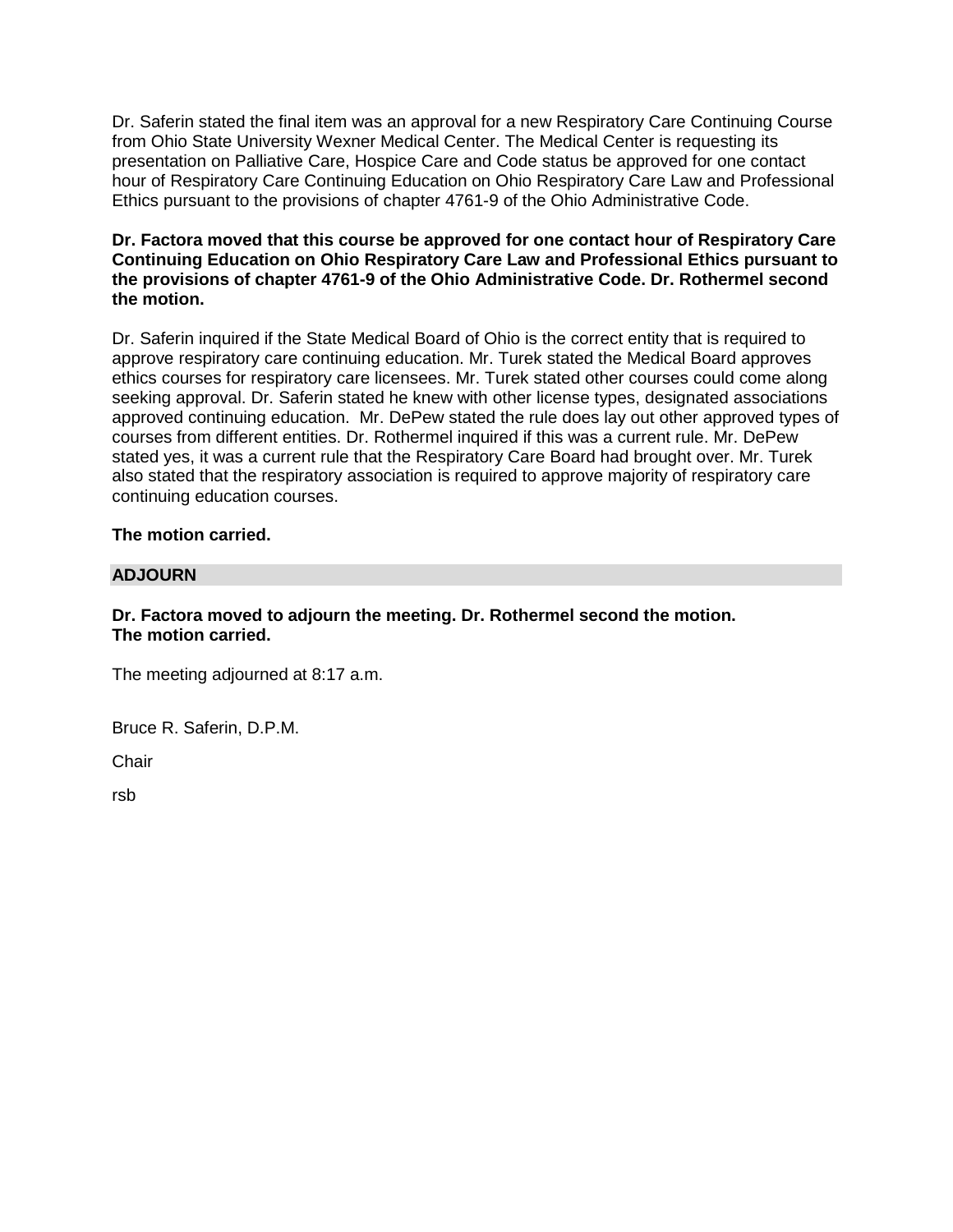## State Medical Board of Ohio

#### **POLICY COMMITTEE MEETING March 14, 2018 30 East Broad Street, Columbus, OH 43215, Room 336**

| Members:                     | Staff:                                                   |
|------------------------------|----------------------------------------------------------|
| Amol Soin, MD                | A.J. Groeber, Executive Director                         |
| Andrew P. Schachat, M.D.     | Kimberly Anderson, Chief Legal Counsel                   |
| <b>Robert Giacalone</b>      | Sallie J. Debolt, Senior Counsel                         |
| Mark. A. Bechtel, M.D.       | Nathan Smith, Senior Legal and Policy Attorney           |
| Betty Montgomery, unable to  | David Fais, Deputy Director                              |
| attend                       | Jonithon LaCross, Director of Public Policy & Government |
|                              | <b>Affairs</b>                                           |
|                              | Tessie Pollock, Director of Communication                |
| Other Board Members present: | Joan Wehrle, Education & Outreach Program Manager        |
| Kim G. Rothermel, M.D.       | Karen Morrison, Education & Outreach Administrator       |
| Bruce Saferin, D.P.M.        | Rebecca Marshall, Chief Enforcement Attorney             |
| Michael Schottenstein, M.D.  |                                                          |
| Anita Steinbergh, D.O.       |                                                          |
| Ronan Factora, M.D.          |                                                          |
|                              |                                                          |
|                              |                                                          |

Dr. Soin called the meeting to order at 9:13 a.m.

# **MEETING MINUTES REVIEW**

Dr. Soin asked for approval of the draft minutes of the February 14, 2018 meeting which were included in the agenda materials.

## **Mr. Giacalone moved to approve the Policy Committee minutes of the February 14, 2018 meeting. Dr. Schachat seconded the motion. Motion carried.**

#### **Rules Review Update**

Ms. Anderson reported that the rules spreadsheet was included in the agenda materials for information. Several rules are at CSI and we are waiting for those to be released.

She reported that the Dietetics and Respiratory Care rules are essentially clean-up of the rules due to statute changes included in HB145 and the budget bill. These rules will be on the April agenda for the policy committee along with the Genetic Counselor rules.

#### **One-bite draft rules and draft contract**

Ms. Anderson noted that the information was included in the agenda materials. The information had been circulated for comments. We received several comments including those from Dr. Schottenstein and Board staff. The rules were updated to reflect the comments. Ms. Anderson said we were able to clarify several things. Information begins on page 512.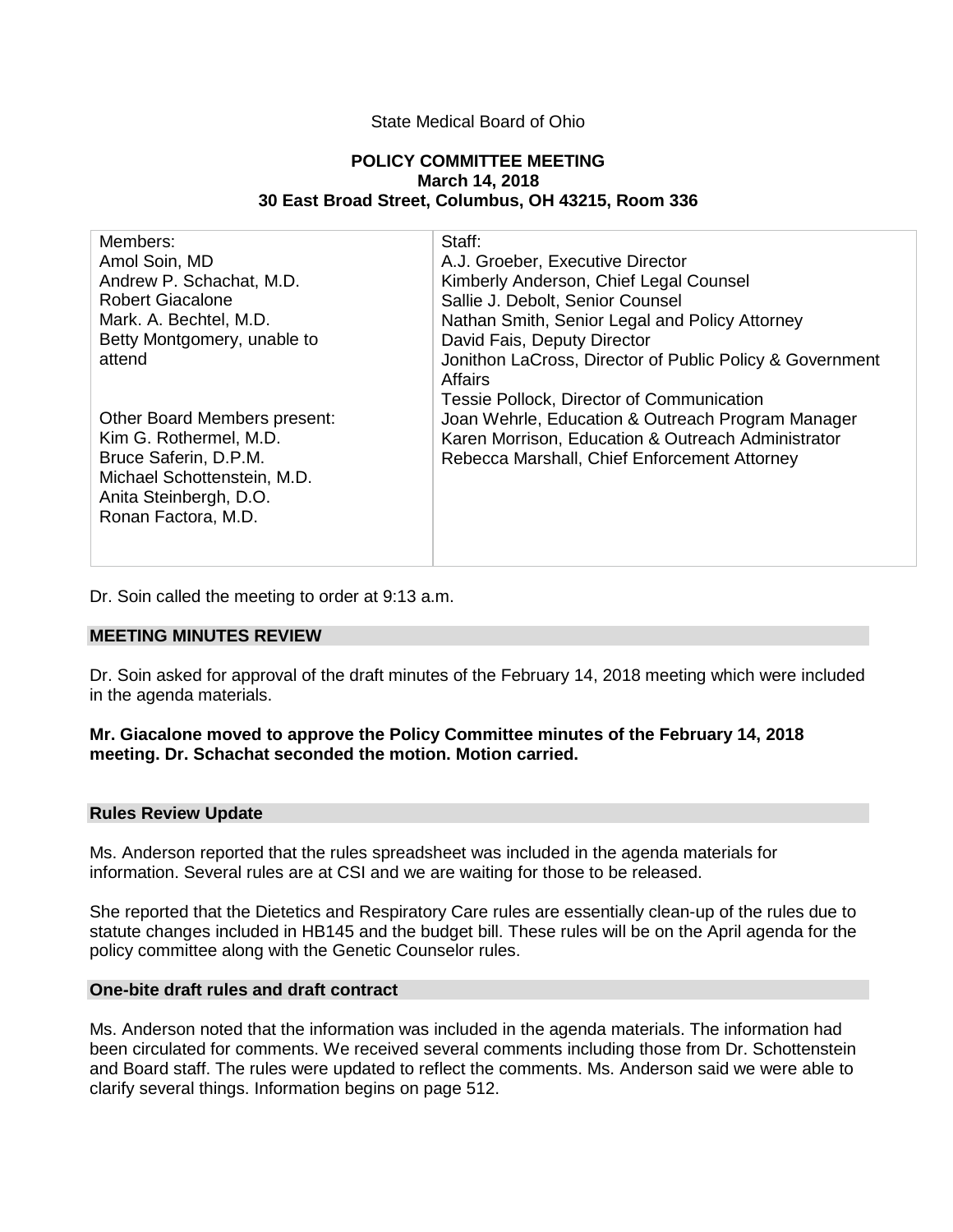Ms. Anderson said there are five proposed rules. The one-bite rules will be included in OAC Chapter 4731-16, the treatment provider rules.

## **4731-16-17 Requirements for the one-bite program**

This rule lays out the overview of the program. Ms. Anderson said that there are some entities that are different in this process. The first is a *monitoring organization* which will contract with the Medical Board. She said a draft contract is also included in the materials. It is our hope to get it to DAS in the next week or two for the competitive bid process for that contact. The *one-bite treatment provider* is also a new definition and it is explained more in one of the other rules. Essentially the one-bite treatment provider must meet current treatment provider requirements but must also have additional expertise in their medical director and staff to provide care for the one-bite individuals. *Continuing care provider* is new and it is slightly different from the aftercare that we currently have. The notable difference is that it is more like counseling with licensed counselors are part of the continuing care part of the program. All of this was developed with OPHP and the group facilitated by Representative Grossman.

The monitoring organization will be taking one-bite reports and making eligibility determinations. It is anticipated that the Board will also receive reports as we do now and if the individual is eligible for onebite the Board will refer them to the monitoring organization.

Ms. Anderson said that another thing that is different with this program is the length of treatment for the licensee who is eligible for one-bite. In the one-bite program, the length of treatment is determined by the treatment provider and the current minimum 28-day treatment is no longer required.

Ms. Anderson said that as we work this process and these rules the board may want to discuss the length of treatment and determine if we want to have two different standards or the same standard. She said that decision does not need to be made now but it is something to keep in mind as it is different.

# **4731-16-18 Eligibility for the one-bite program**

Ms. Anderson said this rule explains the eligibility for the one-bite program. A lot of the language is set in the statute. A licensee could be eligible for the one-bite program if the individual is diagnosed with a substance use disorder; they are impaired; they have not previously participated in the one-bite program or the prior reporting exemption; and the individual has no prior disciplinary action by the Medical Board for substance abuse.

One of the things that is different is the other things that can go along with impairment. Criminal acts/convictions or mental/ physical health issues would be separated out and would follow a separate track so that it would not be folded into the impairment issue. So, the individual could be eligible for one-bite and get the confidential treatment but they could have a Board action for an out-of-state action or a criminal matter or some other non-impairment issue.

Dr. Steinbergh said that she understands bifurcating cases. She asked if the monitoring provider will be required to monitor the Medical Board's citations and disciplinary actions. She understands what will come to the board as far as complaints. But will the contract require the monitoring organization to monitor the Board's citations so a person in one-bite does not slip through? Does the provider have to report to the board if someone in one-bite has a new citation? Ms. Anderson said at this point the individual can proceed in the one-bite program and the monitoring organization would not be required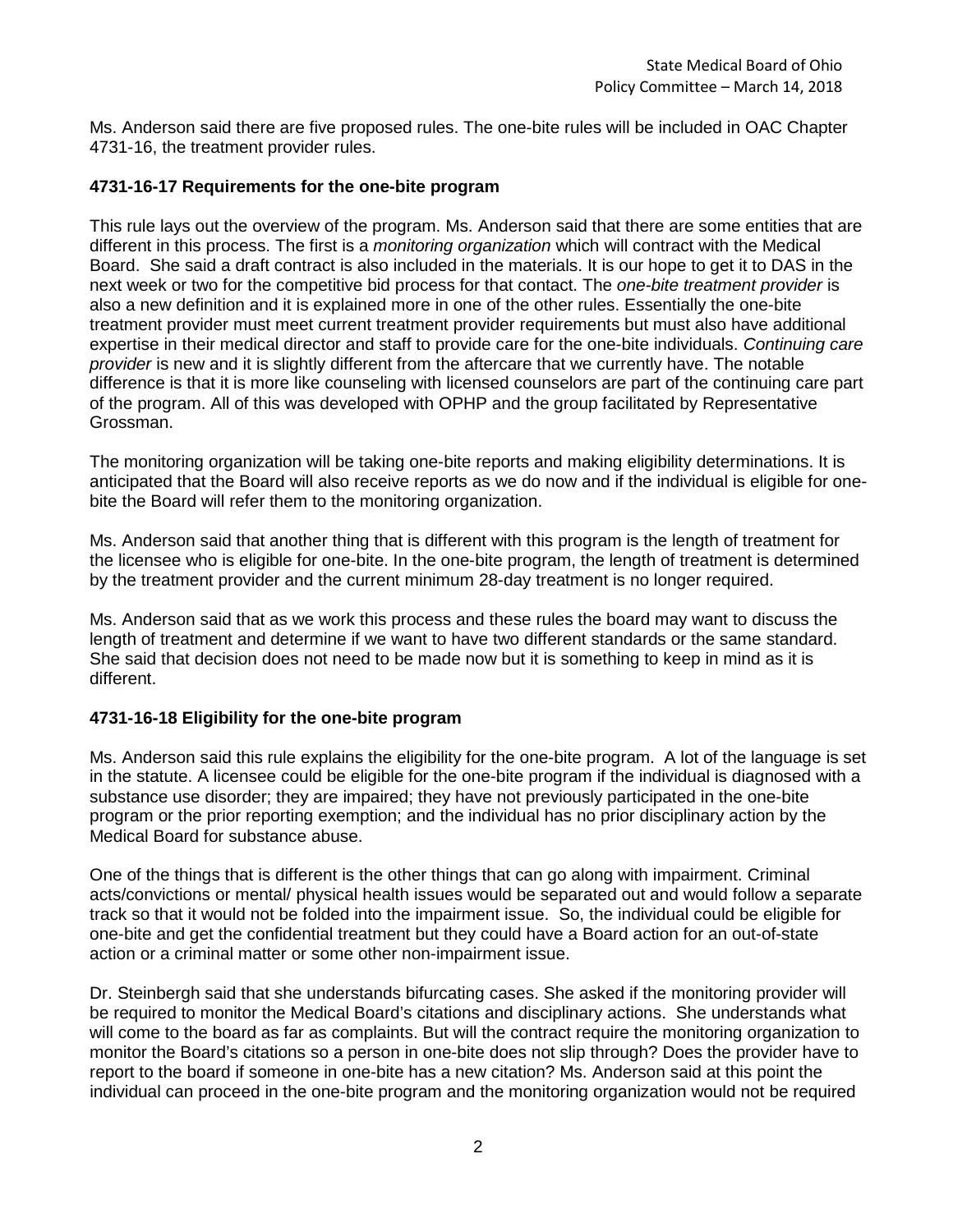to report to the board that the individual is in the one-bite program. As a practical matter, she believed that the Board would find out that information anyway as the individual would tell us they are being monitored by the monitoring organization. She referred to a recent case where the doctor had an outof-state action but was voluntarily participating in a monitoring program. So, the Board's action was based on the out-of-state action.

Ms. Anderson noted that the monitoring organization is not providing the Board the identify of patients but only statistical information.

Dr. Steinbergh still had concern that the Board would cite a licensee who is in the one-bite program for any issue and the monitoring organization would not be aware of the Board action.

Ms. Marshall said it will probably unfold in several ways depending on the situation. If the licensee is in the one-bite program for impairment and the Board subsequently cites the licensee for something else, it would be up to the licensee to decide if they want to affirmatively raise their impairment as mitigating evidence as part of the administrative hearing regarding the citation. For instance, if we had information that an individual had forged prescriptions and the Board cited them for illegal processing of drug documents, she would expect that the licensee would see that it was in their best interest to say that was all part of their impairment, waive their *Eastway* rights, and we find out about it together.

On the other hand, if a licensee was cited for minimal standards or sexual relations with a patient, the licensee may choose to keep the impairment treatment private and just deal with the separate issue. If the licensee raises their impairment issues in an administrative hearing, it no longer remains confidential. If the licensee decides to keep their impairment treatment private, then they take the chance on what discipline they get by not putting forth all the mitigating evidence.

Dr. Steinbergh summarized it as it being up to the licensee not the monitoring organization. Ms. Marshall said she believed that it would work well for the licensee and the Board as the intent of the one-bite program is to be able for the licensee to keep their impairment treatment confidential if they are doing everything right according to the program.

Mr. Giacalone asked why the Board couldn't send the citation letters to the monitoring organization as its public information. He said it would not take much to email them the information.

# **4731-16-19 Monitoring organization for the one-bite program**

This rule has more information about the monitoring provider. Ms. Anderson said it is a bridge between the treatment provider and licensee and the Board. There are requirements for the organization to provide treatment provider information to the licensee and for getting the licensee to the evaluation. The licensee also enters into a monitoring agreement with the monitoring organization for a minimum of five years to do the drug screenings and AA meetings. The monitoring organization also provides statistical reports to the Board and education to licensees and treatment providers about the Medical Board's rules and statutes regarding the one-bite program. There are also requirements that they work with the Board on the educational materials so that there is a consistent message.

Ms. Anderson said that relapse must be reported to the Board. She said we are working out some details of issues of reporting non-compliance. Some non-compliance is relatively minor such a onetime missed call-in versus actual relapse. She said we will develop a list of non-compliance issues that absolutely need to be reported to the Board and we will work with the selected monitoring organization. Dr. Steinbergh said it was very important that the non-compliance issues be identified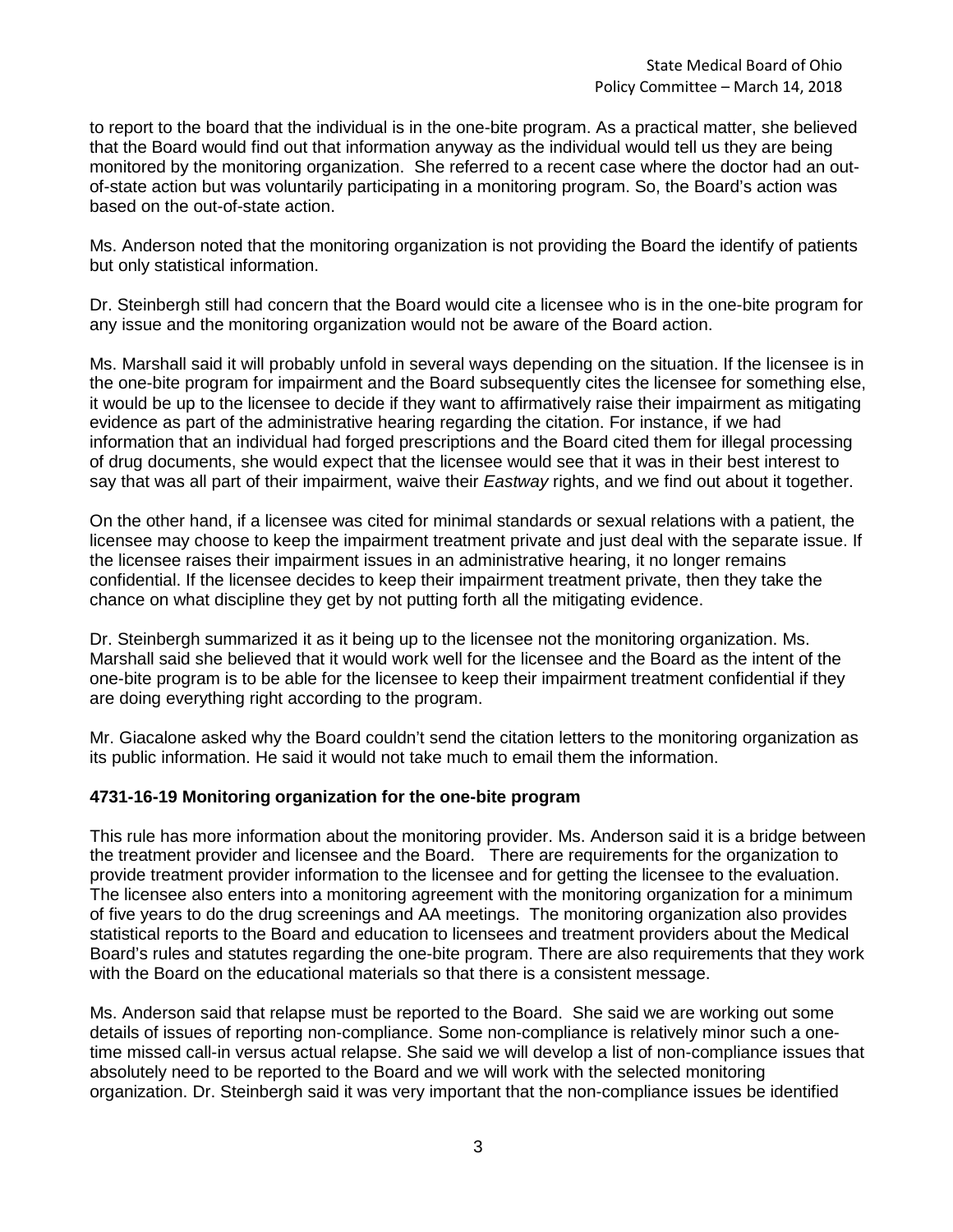and reported to the Board. Ms. Anderson indicated that any confirmed positive screen must be reported to the Board.

## **4731-16-20 Treatment providers in the one-bite program**

Ms. Anderson said that this rule includes the additional requirements and qualifications such as having a medical director who is a board-certified addictionologist or addiction psychiatrist; having the medical director involved in the initial assessment, discharge planning, treatment planning, knowledge of prescribing medications for substance use disorder and interpretation of toxicology screens. We are also requiring a board-certified psychiatrist to be available, and group therapy that is supervised by a psychologist or a master's level chemical dependency counselor, social worker or therapist. Quarterly training regarding one-bite eligibility to all staff of the treatment provider is required. Also, the treatment provider will work closely with the monitoring organization and the treatment provider is also required to report statistics to the board regarding one-bite participants.

## **4731-16-21 Continuing care for the one-bite program**

The continuing care provider is like an aftercare provider. The minimum time is six months but it is set out by the continuing care agreement by the treatment provider with input from the monitoring organization.

## **Draft Monitoring Organization Contract**

Ms. Anderson said the proposed contract was also available for committee review. We are finalizing it and getting it set for the competitive process.

Ms. Anderson said we are seeking approval today to send the draft rules to interested parties for comment.

## **Dr. Bechtel moved to approve sending the draft rules to interested parties for comment. Dr. Schachat seconded the motion. Motion carried.**

## **Light based medical device and standards for surgery rules**

Mr. Smith reported that the initial draft rules for light based medical device and standards for surgery were circulated on January 17<sup>th</sup> with a two-week comment period. The Board received 47 written comments from individuals, groups of individuals, and individuals writing on behalf of organizations. A spreadsheet summarizing each of the comments was included in the agenda materials. Mr. Smith reported that the comments had been categorized into a list of subject areas. He noted that the numbers are approximate and many of the written comments received addressed more than one subject area.

Mr. Smith reviewed the following with the committee:

- 1. Seven comments were generally supportive of the rules with no suggested changes.
- 2. Three comments raised questions and expressed concerns about the rules' lack of regulation of nurse practitioners and the interplay of the rules with Nursing Board regulation of nurse practitioners' application of light based medical devices.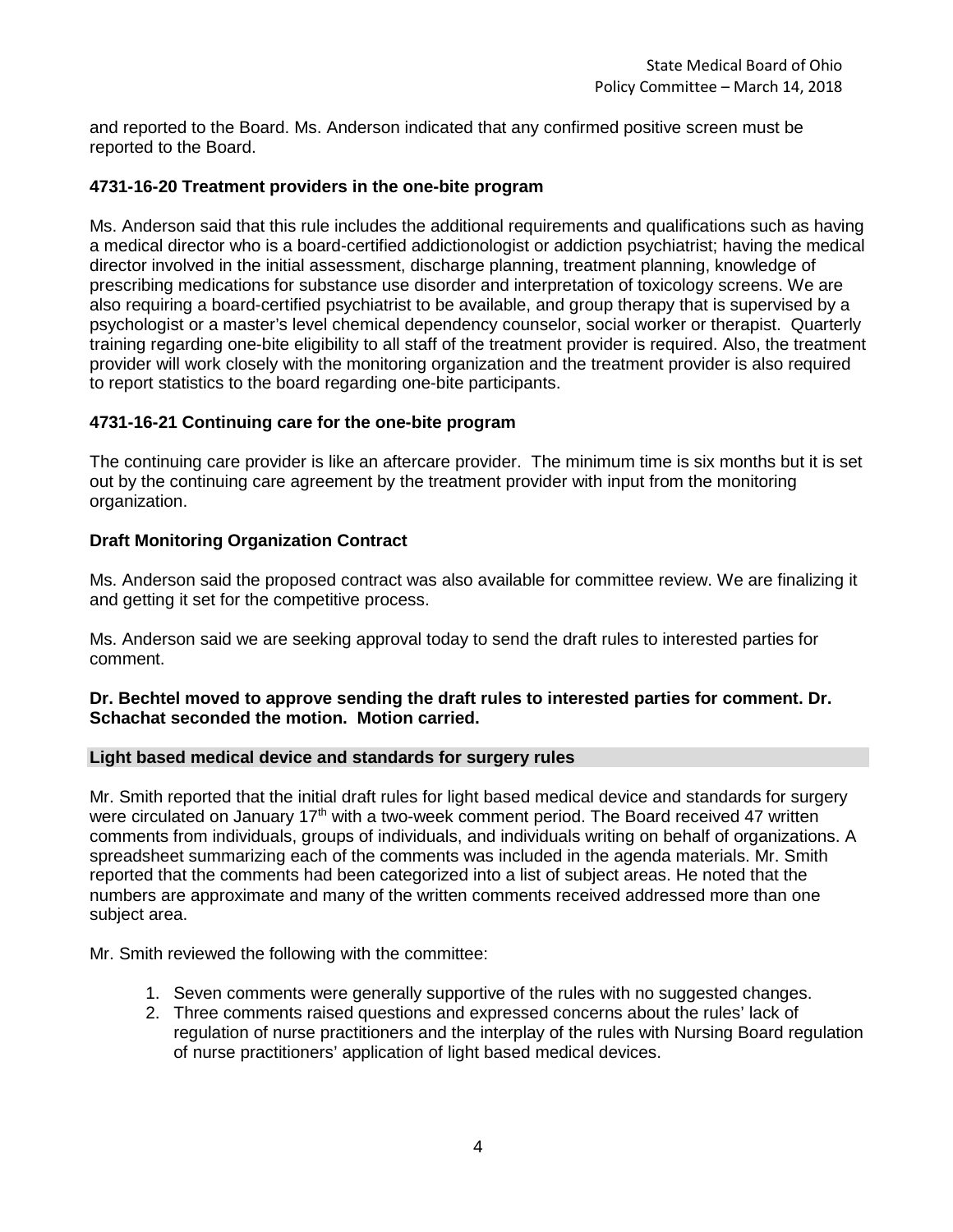- 3. Two comments were concerned with the definition of phototherapy for the treatment of hyperbilirubinemia in neonates. Two other comments expressed concern that the definition was too narrow for cosmetic procedures not regulated in these rules.
- 4. Five comments sought a definition or clarification of the term "vascular laser".
- 5. Seven comments supported expanding the application of non-ablative light based medical devices beyond vascular lasers for dermatologic procedures and hair removal. Five of these seven comments supported expanding delegation to fractionated lasers often used for cosmetic procedures.
- 6. Four comments opposed expanding delegation of light based medical devices beyond hair removal to vascular lasers, or did not support physician's delegating the application of light based medical devices at all.

Comments 7 through 10 focused on the difference in delegation between the different professions.

- 7. Two comments favored delegating light based medical device procedures to only physician assistants due to their more extensive education and training than that of other delegates. Two other comments were in favor of delegation to physician assistants and nurses, but not cosmetic therapists.
- 8. Three comments advocated delegating all light based medical device procedures, including ablative procedures, to physician assistants.

Mr. Smith pointed out that the first comment on the spreadsheet-Adamson-is a summary of what the OAPA believes about that topic. They believe PAs are authorized to delegate any service, including use of ablative and non-ablative light based medical devices if it is within the scope of their physician's normal practice.

9. Three comments encouraged extending delegation of phototherapy and photodynamic therapy to cosmetic therapists.

On page 566 of the spreadsheet, the President of the Cosmetic Therapy Association of Ohio summarized the details of that comment.

10. Eight comments favored expanding off-site physician supervision beyond cosmetic therapists to all other delegates.

Comments 11 and 12 dealt with the evaluation of the patient. The proposed rules require an evaluation before and after the application of a specific type of treatment.

- 11. Nine comments did not agree with the requirements that the physician personally see patients before and after the initial application of a light based medical device, and sought to eliminate the initial evaluation, the follow-up evaluation, or both.
- 12. One comment requested clarification on whether the phrase "the physician has seen and personally evaluated the patient" allows for video or picture review by the physician instead of the physician being in the same room as the patient.

Several comments were received seeking changes to the rules regarding phototherapy for the treatment of hyperbilirubinemia in neonates.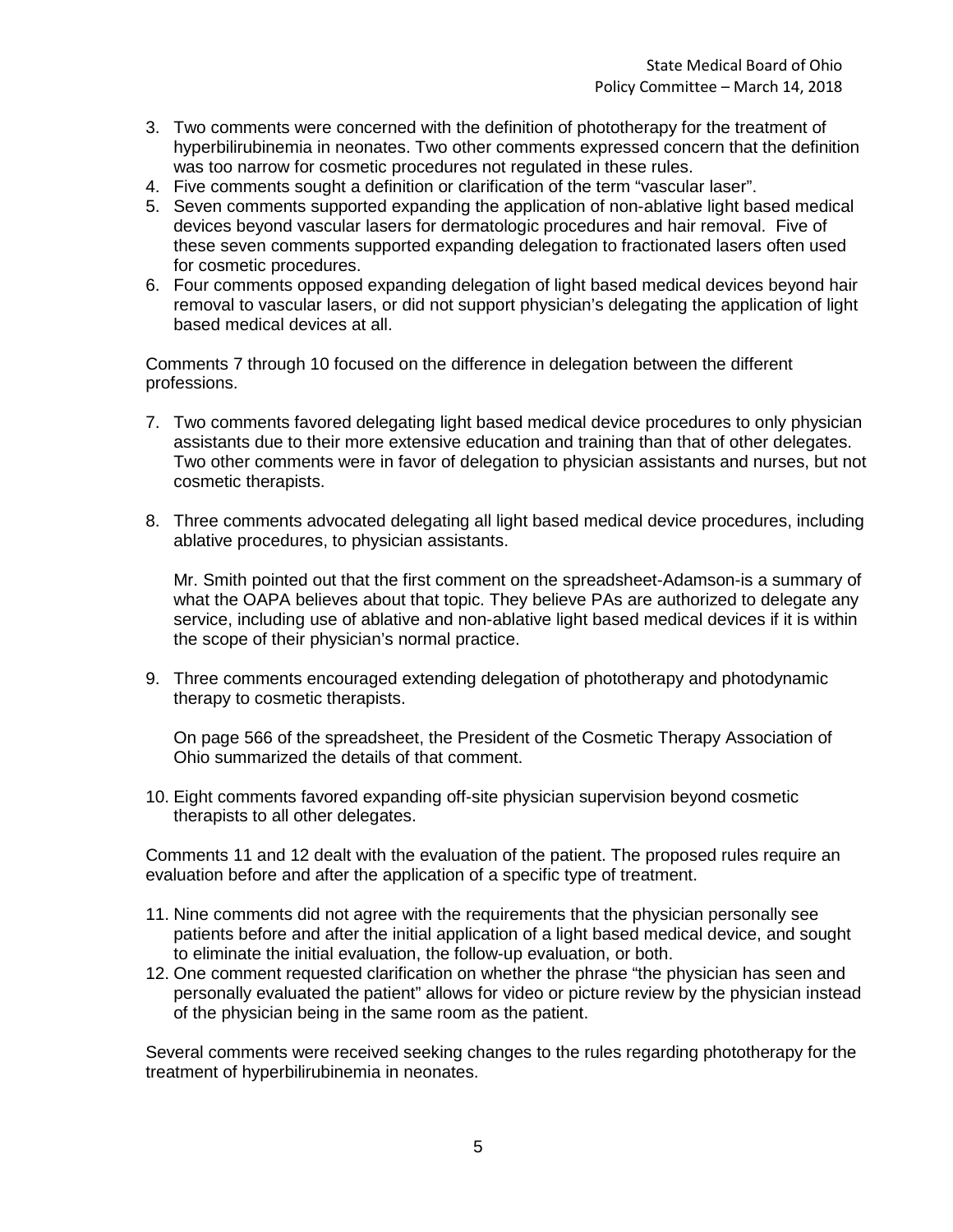13. Five comments sought various changes to the rule's delegation of phototherapy in the treatment of hyperbilirubinemia in neonates.

Summaries of the comments can be found under Dr. Randy Miller on page 566, and the comments by Dr. Sequin.

14. One comment advocated extending the delegation of light based medical devices to tattoo removal, and allowing non-medical technicians to perform these procedures along with laser hair removal, skin rejuvenation, and acne treatment.

Mr. Smith said this comment was received from a representative of a laser company. Mr. Smith said he received additional comments yesterday from other laser companies checking on the updates and timeline for the rules.

15. One comment argued that the rules' limited delegation of non-ablative dermatologic procedures was too restrictive and could possibly be in violation of antitrust laws.

Page 564 from John Irwin lays out the summary of the argument. Mr. Smith brought the committee's attention to the comments of Eric Plinke on page 567 questioning the validity of the statement that the application of light based medical devices to the human body is the practice of medicine in light of 4731.34 and asking how the regulation of light based medical devices for aesthetic purposes is within the Board's rule making authority. Both comments were from attorneys.

Comments 16 and 17 address training issues.

- 16. Four comments had questions about or suggested changes to the new training requirements for delegates applying light based medical devices.
- 17. One comments inquired into whether delegates who had been lawfully practicing laser hair removal could be exempted from the rule's new education and training requirements. One other comment suggested a grandfather clause for practitioners who had been performing photodynamic therapy for years without regulation.

This comment related to the standards for surgery rule.

18. One comment suggested changing the surgery rule's delegation of aspects of postoperative care to aspects of intra-and perioperative care, as well as inserting physician assistants as a separate and distinct provider of this care from allied healthcare personnel

Mr. Smith said he also presented the initial draft of the rules to the Physician Assistant Policy Committee in February. They had some good comments asking if the treatment of hyperbilirubinemia in neonates could be done by protocol. A second comment from PAPC encouraged adding continuing education to the training requirements to assure the practitioner's knowledge is current and to guard against a practitioner who resumes practice after an extensive break from practice. This idea is to help assure the practitioner keeps up with the changes in technology.

Mr. Smith reported that the initial draft rules were circulated to two physician experts and their responses mirror the diversity of the comments received. Dr. Georgeann Poulos opposed the increased delegation for vascular lasers for non-ablative dermatologic procedures. While Dr. Stephen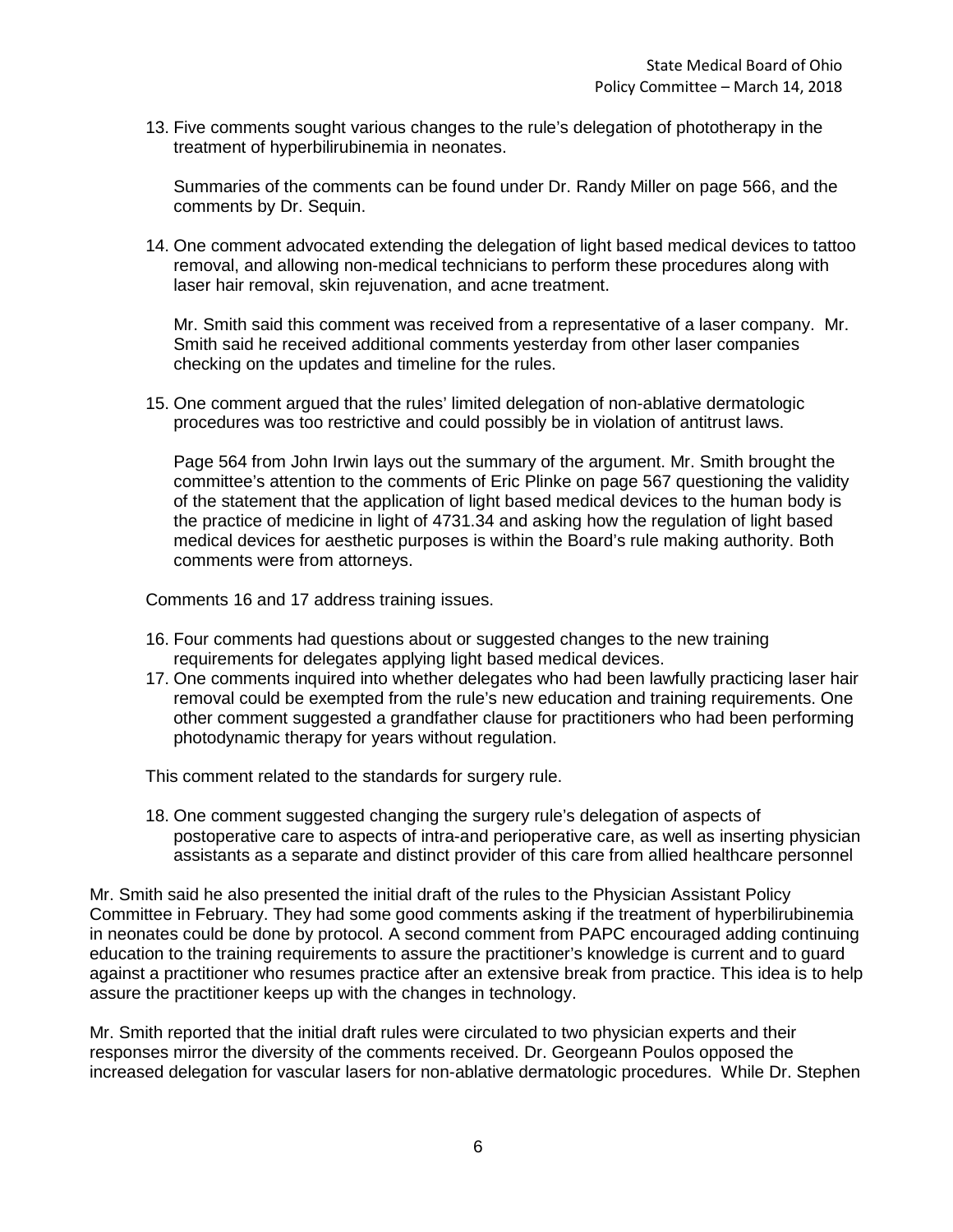Smith advocated broadening the language of the rules to include all nonablative laser and light therapies. Both experts supported the increased training requirements for delegates.

Mr. Smith said that Dr Bechtel worked with him on determining which of the comments would improve the rule. Starting on page 548 of the materials, some changes were made to the rule which are described below:

# **18-01 definitions**.

- 1. In response to comments in #4 of the Comment List, added definition of vascular laser in 4731-18-01(K): "Vascular laser" means lasers and intense pulsed light apparatuses whose primary cutaneous target structures are telangiectasia, venulectasia, and superficial cutaneous vascular structures. In general, these lasers have wavelengths that correspond to the hemoglobin absorption spectrum.
- 2. In response to comments in #3 of the Comment List, clarified definition of phototherapy by separating phototherapy in the treatment of hyperbilirubinemia in neonates from phototherapy for dermatologic procedures in 4731-18-01(B). Also consolidated definition of phototherapy device within the definition of phototherapy.

(B) "Phototherapy" means the following:

- (1) For paragraph (A) of rule 4731-18-04 of the Administrative Code, phototherapy means the application of light for the treatment of hyperbilirubinemia in neonates.
- (2) For paragraphs (B) and (C) of rule 4731-18-04 of the Administrative Code, phototherapy means the application of ultraviolet light for the treatment of psoriasis and similar skin diseases. This application can occur with any device cleared or approved by the United States food and drug administration for the indicated use that can be made to produce irradiation with broadband ultraviolet B (290-320nm), narrowband ultraviolet B (311-313 nm), excimer light based (308nm), ultraviolet A1 (340-400nm), or UVA (320-400nm) plus oral psoralen called PUVA.
- 3. In response to comments in #13 of the Comment List, tailored the requirements in 4731-18- 04(A) for delegates applying phototherapy in the treatment of hyperbilirubinemia in neonates to follow the standard of care practiced in hospitals by aligning the requirements with hospital policies and protocols.
	- (A) A physician may delegate to any appropriate person the application of light based medical devices cleared or approved by the United States food and drug administration for phototherapy in treatment of hyperbilirubinemia in neonates only if all the following conditions are met
		- (1) The use of the light based medical device for this treatment is within the physician's normal course of practice and expertise.
		- (2) The delegation and application of light based medical devices for phototherapy for this treatment is performed pursuant to hospital rules, regulations, policies, and protocols.
- 4. In response to comments in #11 and #12 of the Comment List, amended the language in the physician evaluation provisions in 4731-18-03(A)(3) and (4) and (B)(3) and (4) to: clarify that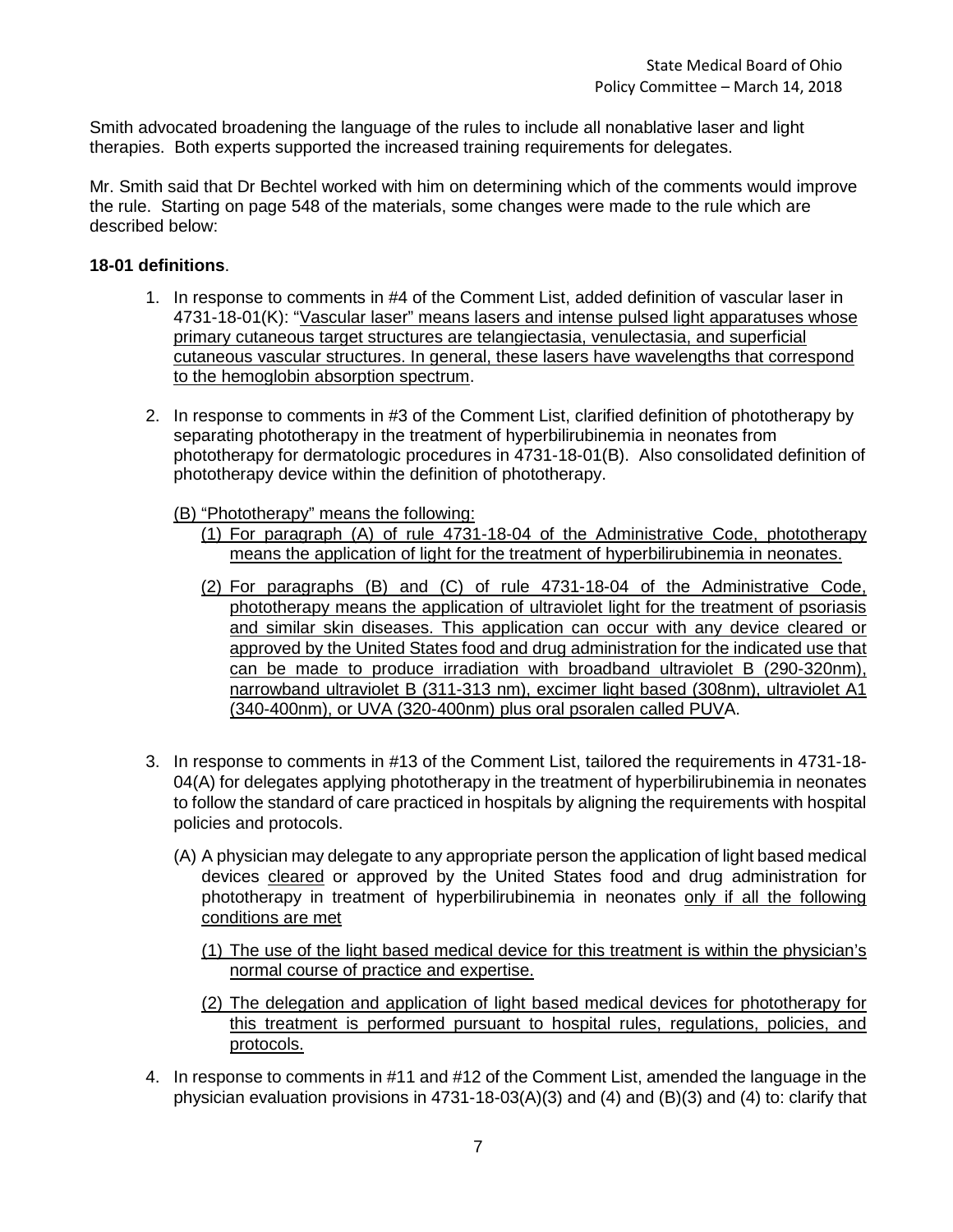the requirements for physician evaluation are per type of procedure delegated and applied rather than per procedure or just once per patient; and to make the rule clearer that the physician evaluation provisions require that the physician see and evaluate the patient in person for the initial evaluation and also for the follow-up to the initial application rather than see and evaluate by video or photograph.

For delegation of vascular lasers for non-ablative dermatologic procedures, proposed amended Rule 4731-18-03(A)(3) and (4) states:

- (3) The physician has seen and evaluated the patient in person to determine whether the proposed application of the specific vascular laser is appropriate;
- (4) The physician has seen and evaluated the patient in person following the initial application of the specific vascular laser, but prior to any continuation of treatment in order to determine that the patient responded well to the initial application of the specific vascular laser;

For delegation of light based medical devices for hair removal, proposed amended Rule 4731-18-03(B)(3) and (4) states:

- (3) The physician has seen and personally evaluated the patient in person to determine whether the proposed application of the specific light based medical device is appropriate; and,
- (4) The physician has seen and personally evaluated the patient in person following the initial application of the specific light based medical device, but prior to any continuation of treatment in order to determine that the patient responded well to that initial application of the specific light based medical device; and,
- 5. In response to comments in #16 of the Comment List, added language in 4731-18-03(A)(6) and (B)(6) to clarify the requirements for education and training. In response to concerns that only inadequate manufacturer generated education would be taught, amended the rule to specify the list of topics that must be included in 8 hours of basic education. Also, spelled out that training must be done per type of procedure rather than per delegating physician in situations where a delegate has multiple delegating physicians. Also, amended rule to explain that the physician involved in the clinical procedure training does not need to be a delegating physician, but must be a physician who performs the type of procedure delegated in the normal course of their practice and expertise. Lastly, amended the rule to add documentation and retention of documentation responsibilities for each delegating physician.

Proposed amended Rule 4731-18-03(A)(6)(a)-(d) for vascular lasers states:

- (6) The person to whom the delegation is made has received adequate education and training to provide the level of skill and care required including;
	- (a) Eight (8) hours of basic education that must include the following topics: light based procedure physics, tissue interaction in light based procedures, light based procedure safety including use of proper safety equipment, clinical application of light based procedures, pre and post-operative care of light based procedure patients, and reporting of adverse events;
	- (b) Observation of fifteen (15) procedures for each specific type of vascular laser non-ablative procedure delegated. The procedures observed must be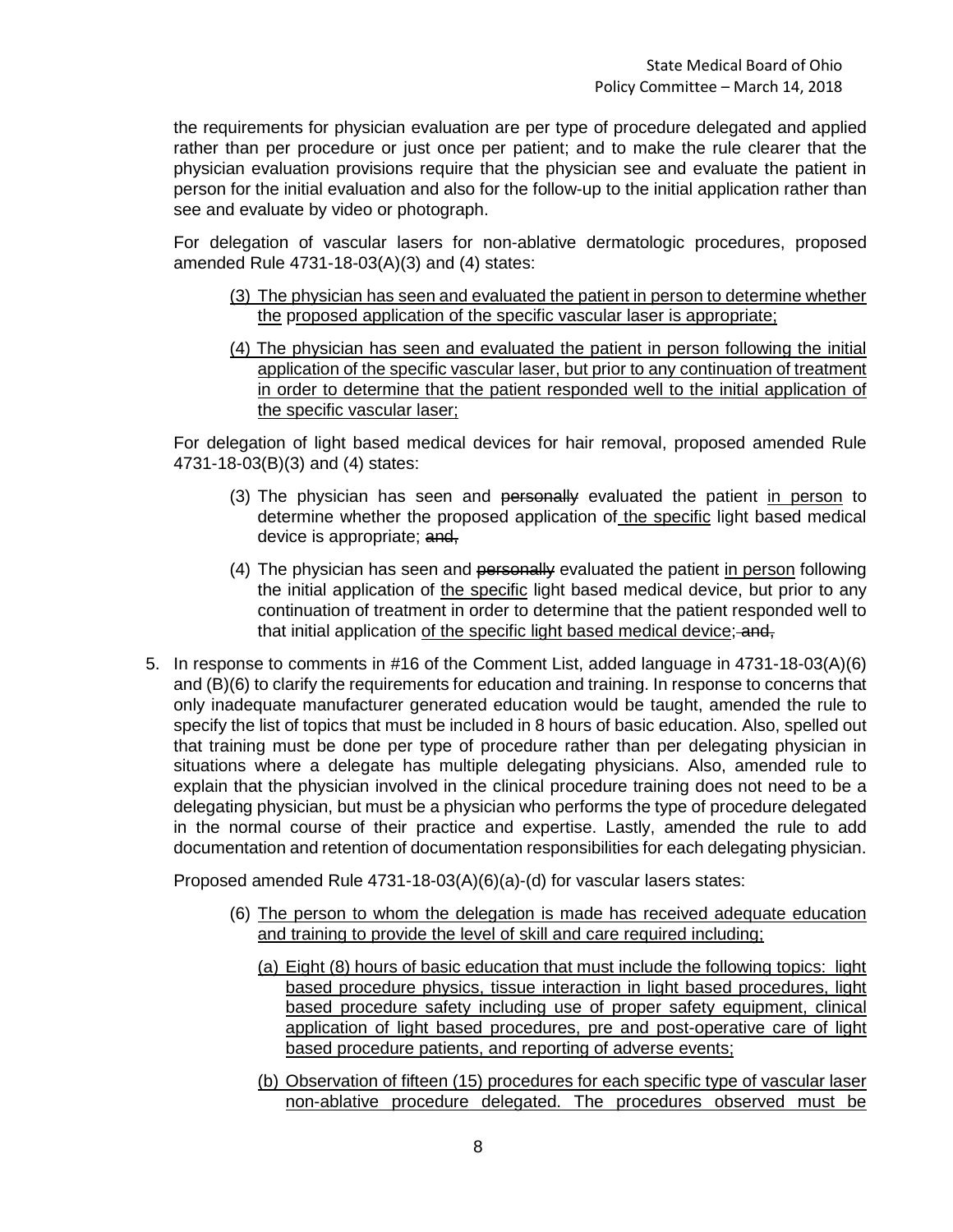performed by a physician for whom the use of this specific vascular laser procedure is within the physician's normal course of practice and expertise; and

- (c) Performance of twenty (20) procedures under the direct physical oversight of the physician on each specific type of vascular laser non-ablative procedure delegated. The physician overseeing the performance of these procedures must use this specific vascular laser procedure within the physician's normal course of practice and expertise;
- (d) Satisfactory completion of training shall be documented and retained by each physician delegating and the delegate. The education requirement in (a) must only be completed once by the delegate regardless of the number of types of specific vascular laser procedures delegated and the number of delegating physicians. The training requirements in (b) and (c) must be completed by the delegate once for each specific type of vascular laser procedure delegated regardless of the number of delegating physicians;

Proposed amended Rule 4731-18-03(B)(6)(a)-(d) states:

- 6) The person to whom the delegation is made has received adequate education and training to provide the level of skill and care required including:
	- (a) Eight (8) hours of basic education that must include the following topics: light based procedure physics, tissue interaction in light based procedures, light based procedure safety including use of proper safety equipment, clinical application of light based procedures, pre and post-operative care of light based procedure patients, and reporting of adverse events;
	- (b) Observation of fifteen (15) procedures for each specific type of light based medical device procedure for hair removal delegated. The procedures observed must be performed by a physician for whom the use of this specific light based medical device procedure for hair removal is within the physician's normal course of practice and expertise; and
	- (c) Performance of twenty (20) procedures under the direct physical oversight of the physician on each specific type of light based medical device procedure for hair removal delegated. The physician overseeing the performance of these procedures must use this specific light based medical device procedure for hair removal within the physician's normal course of practice and expertise;
	- (d) Satisfactory completion of training shall be documented and retained by each physician delegating and the delegate. The education requirement in (a) must only be completed once by the delegate regardless of the number of types of specific light based medical device procedures for hair removal delegated and the number of delegating physicians. The training requirements of (b) and (c) must be completed by the delegate once for each specific type of light based medical device procedure for hair removal delegated regardless of the number of delegating physicians;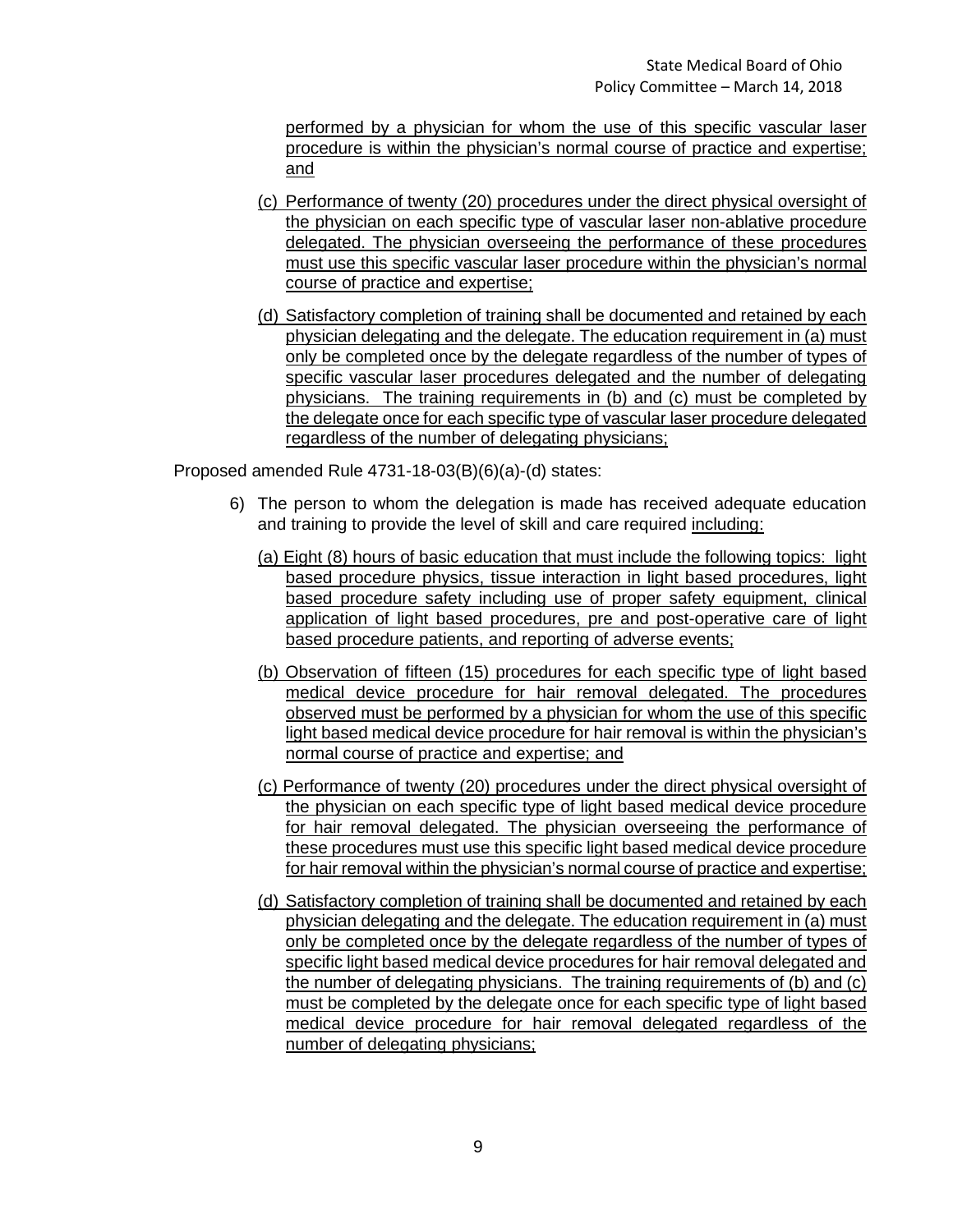- 6. In response to comments in #17 of the Comment List, added grandfather clause for the education and training requirements for delegates of light based medical devices for hair removal on a type of procedure basis in 4731-18-03(B)(6):
	- (e) Delegates who, prior to the effective date of this rule, have been applying a specific type of light based medical device procedure for hair removal for at least two (2) years through a lawful delegation by a physician, shall be exempted from the education and training requirements of (a), (b), and (c) for that type of procedure provided that they obtain a written certification from one of their current delegating physicians stating that the delegate has received sufficient education and training to competently apply that type of light based medical device procedure. This written certification must be completed no later than sixty (60) days after the effective date of this provision, and a copy of the certification shall be retained by each delegating physician and each delegate.

Mr. Smith also noted that the 4731-25-08 Standards for Surgery had been moved from current Chapter 18-01 to chapter 25 (surgery chapter).

Dr. Bechtel said that it is important to note that Ohio and New Jersey have the most restrictions regarding delegation of lasers. It is much broader delegation in 48 states. He said the rules are driven by patient safety. He also said that the observation numbers required are not arbitrary but were based on conversations with those who are training physicians in laser procedures.

He also believed it critical that the physician evaluate the patient before the first laser treatment to be sure that it is appropriate for the patient and that after the first treatment the doctor examines the patient to be sure there were no complications. He believed that the rules included patient safety safeguards by requiring robust education, personal evaluations of the patient by the physician before and after the first treatment, and that the laser treatments be performed with the physician on site, except for laser hair removal.

**Dr. Schachat moved to approve the proposed rules as amended and to recommend the Board approve the proposed rules for filing with the Common Sense Initiative (CSI) for an antitrust review. Mr. Giacalone seconded the motion. Motion carried.** 

## **Legislative Review**

Mr. LaCross noted that the legislative report for Board members has been retooled. It will be sent to the Board the Thursday or Friday before the Board meeting.

Mr. LaCross said there are four bills we are currently watching.

## **Senate Bill 259, Physician Assistant Regulation**

The legislation was introduced by Senator Hackett and is currently assigned to the Senate Health Committee. The first hearing was yesterday. The bill is supported by the Ohio Association of Physician Assistants (OAPA) and generally proposes to revise the laws regulating the practice of physician assistants. The Board is working with the OAPA on this bill.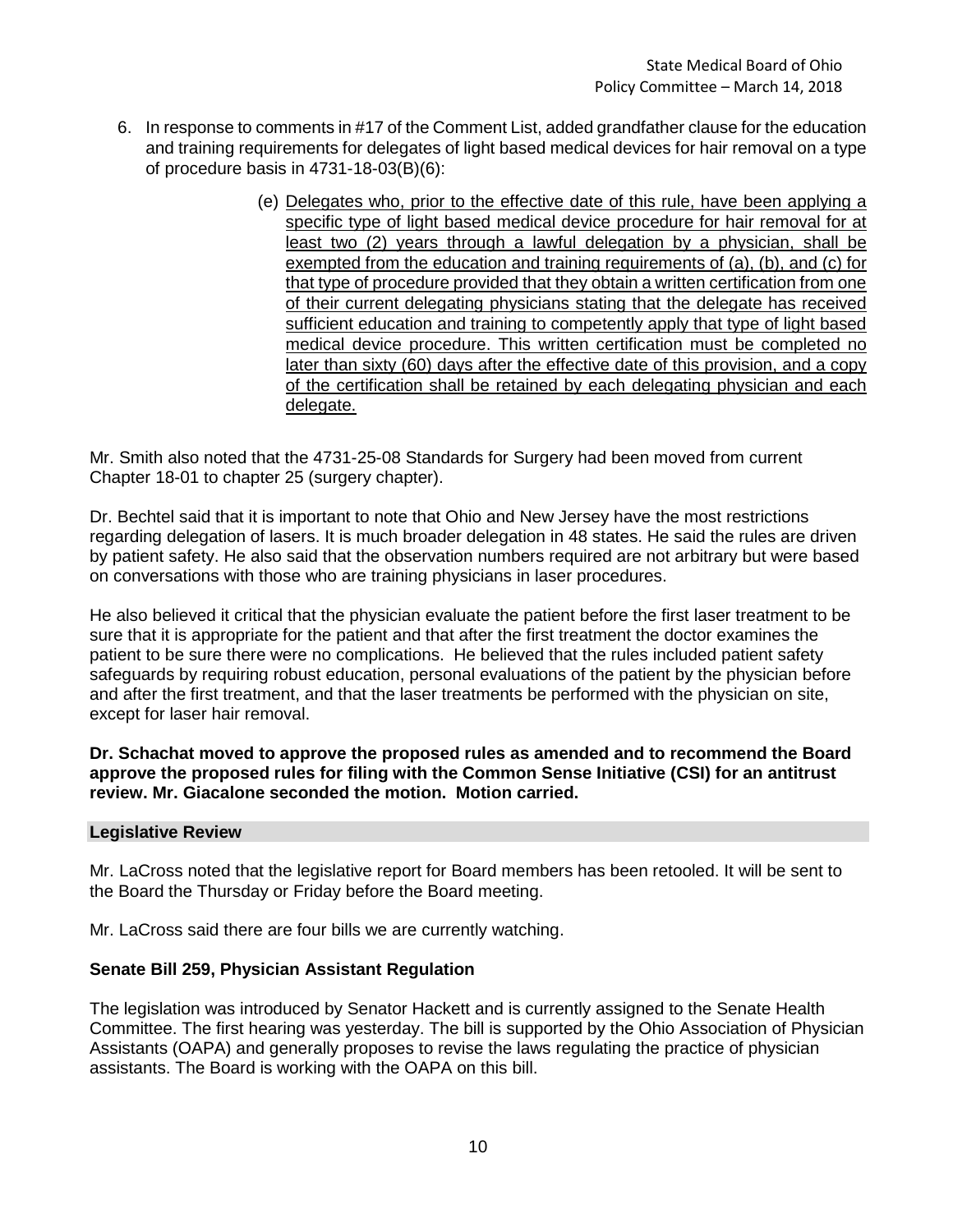- Removes requirement for physician assistant with out of state prescriptive authority to hold that authority for at least three years prior to obtaining prescriptive authority in Ohio, if the individual does not hold a master's (4730.11).
- Increases the number of physician assistants a physician can supervise at any one time from 3 to 5 (4730.21)
- Removes PA formulary from statute and allows the PA to prescribe according to their supervision agreement and within the scope of practice of the supervising physician (4730.203)
- In a health care facility, the PA may perform rapid intubation and procedural sedation, order rapid intubation and procedural sedation, and order drugs needed to perform rapid intubation and procedural sedation (4730.201) The Ohio Hospital Association and the Anesthesiologist Association are working with the OAPA on this issue.

He indicated that the next steps include:

• An amendment proposed by the Board regarding supervision agreements which would allow on-site filing of the supervision agreement and CME style auditing. This change would require the Board to approve a reformatted supervision agreement.

Mr. LaCross reported that the implementation of the OH-ID program in late January caused difficulty with renewing PA supervision agreements by the January 31, 2018 deadline, so the deadline was pushed to mid-February and then again extended until August 30, 2018. The proposed change would make it much easier for hospitals and licensees to keep PA supervision agreements up-to-date.

- An amendment proposed by the Board on PAPC structure and operation; allowing for telecommunication of meetings for more flexibility in scheduling meetings. Since the formulary will be removed from the statute, the PAPC can help with rules review.
- An amendment proposed by the Board regarding active military, and VA licensure exemption which was explained by Ms. Debolt.

Ms. Debolt reported that currently Physician Assistants with prescriptive authority must have 500 hours of on-site supervision of their prescriptive decisions, but the 500 hour requirement does not apply to a newly licensed PA if they had already worked in another state and had 1000 hours of prescriptive experience. However, it does not currently count if you were a PA who worked in the military, veteran's administration facilities, or public health services facilities. So, we are seeking an amendment that exempts PAs with prescriptive authority in the military, VA, or public health services from the 500 hour on-site requirement if they have 1000 hours of prescriptive experience.

Dr. Steinbergh wanted to comment on process, since the legislation was discussed in the PA/Scope of Practice Committee earlier this morning, and we are now discussing it in Policy Committee. She thinks it should be one discussion rather than multiple conversations on the same issue. Mr. LaCross said that we will try to coordinate conversations on shared topics.

Dr. Soin said there is some concern regarding the scope expansion allowing the physician assistant to do rapid intubation included in the bill.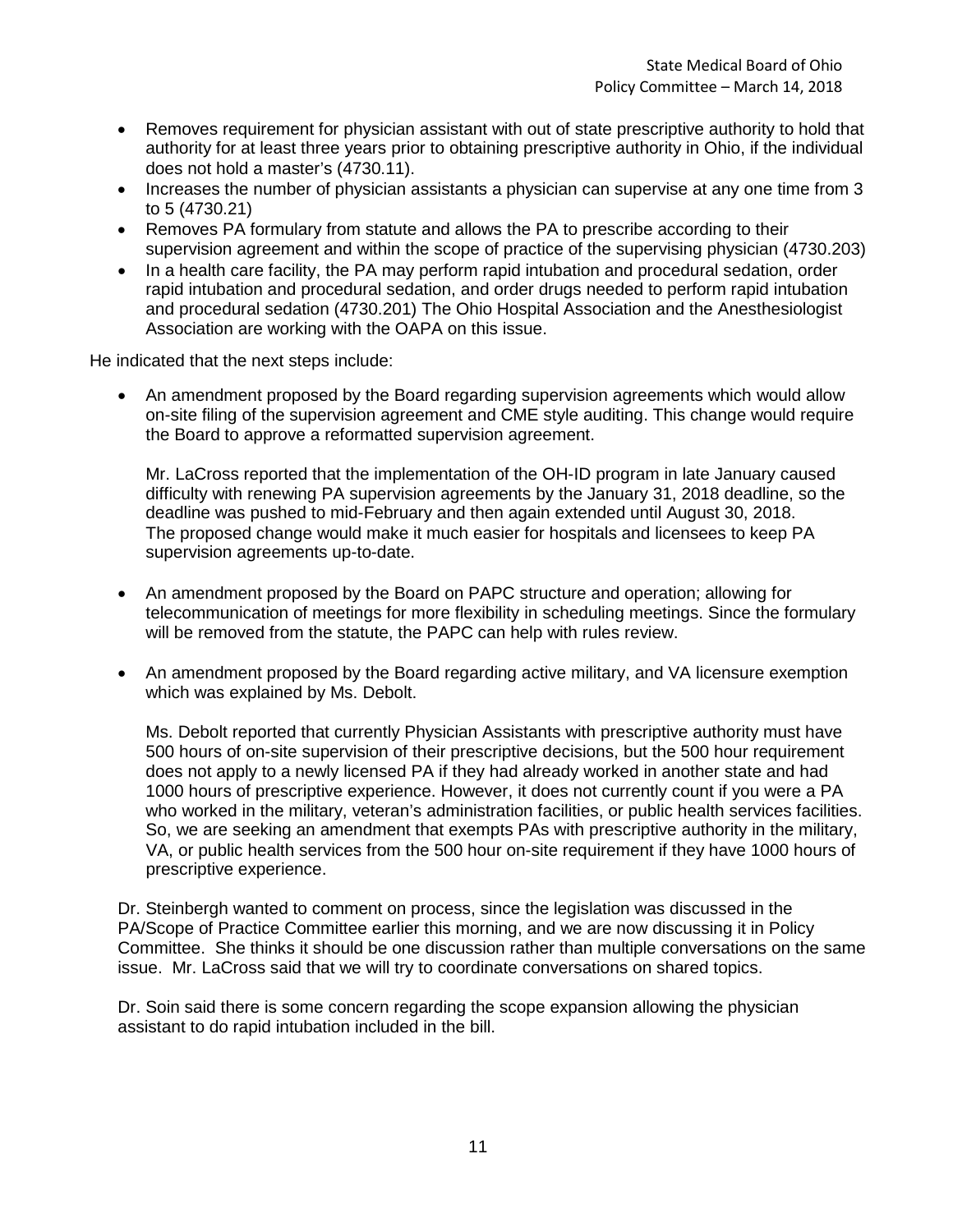# **House Bill 286, Palliative Care Programs**

Mr. LaCross thanked the Board members for their comments regarding this issue. He said that Senator Burke had asked the Medical Board and the Pharmacy Board to look at the legislation before it was moved to committee for two reasons. The bill expanded the definition of palliative care to allow more people in the program and included a pain clinic exemption for hospice programs providing palliative care. The legislation was introduced by Representative LaTourette and is currently in the Senate Health, Human Services and Medicaid Committee on its second hearing.

The bill generally proposes to create the Palliative Care and Quality of Life Interdisciplinary Council, to establish the Palliative Care Consumer and Professional Information and Education Program, and to require health care facilities to identify patients and residents who could benefit from palliative care.

- The definition of palliative care is broadened to "serious illness," to be provided at any stage (3712.01)
- Creates the Palliative Care Interdisciplinary Council and the Professional Information and Education Program (3701.36)
- The substitute bill proposes to amend the entities that can be exempted from the pain clinic law (4731.054) by allowing inpatient palliative care programs operated by a hospice to be exempted.

Mr. LaCross thanked Dr. Factora for his help. He also reported that the Medical Board agreed to all changes brought forth by Rep. LaTourette's office. He has a final version of the bill that he will share with the Board members today.

Dr. Schachat asked about the definition of palliative care now including serious illness, so how is "serious illness" defined.

Mr. LaCross said we had concerns regarding the opioid prescribing issue as to which patients we would catch and who we would not catch. We were concerned if we would get the data regarding anyone in the outpatient setting. But the exemption would be only for inpatient palliative care programs operated by a hospice.

Dr. Steinbergh asked if life threatening was dropped. Mr. LaCross said he will verify. Mr. Groeber asked where do you draw the line between serious and life threatening. Dr. Schachat said most things are not life-threatening but he thinks "serious illness" needs to be defined. Dr. Schottenstein remarked that the palliative care definition can be expanded so much that it is just care.

Mr. Groeber reported that the change was made because a lot of non-health care professionals had the impression that palliative care was just hospice with another name. But others wanted to expand palliative care so people could get this care earlier in their illness and not just a month or so before the patient goes to hospice.

Dr. Factora said that hospice eligibility is defined as six-month life expectancy, but palliative medicine can be activated anytime before that. So, hospice patients can be palliative care patients, but not all palliative care patients are hospice patients. His impression was to allow patients greater access to palliative care before they enter hospice because the problem is that hospice care is utilized way too late. In many cases hospice is used just two weeks before the time of death. This change could allow a patient to enter care when they have a serious illness which can lead to life threatening illness to eventually a terminal diagnosis. Palliative care is going to deal with certain diagnoses, but you want a person to enter palliative care earlier in their disease progression so they do not have to suffer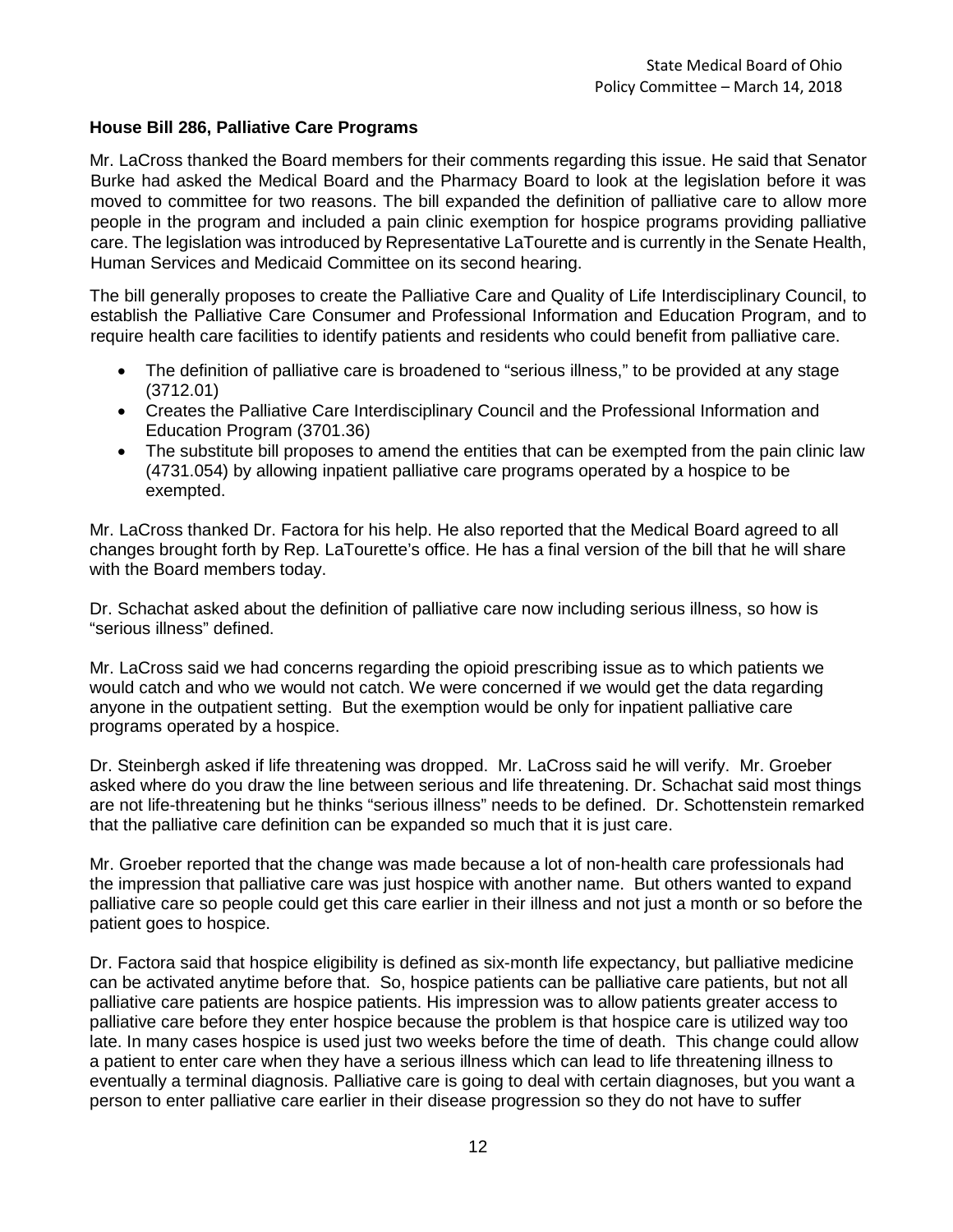needlessly. Dr. Factora believed that the palliative care medicine physician would determine what a serious illness was.

Mr. LaCross reported that the definition in the -7 version of the bill defines palliative care as:

*Palliative care means specialized care for a patient of any age who has been diagnosed with a serious or life-threatening illness that is provided care at any stage of the illness by an interdisciplinary team working in consultation with health care professionals including those who may be seeking to cure the illness and needs to do all of the following. . .* 

Discussion was held regarding exemptions included in the Board's prescribing rules and it was noted that palliative care is not exempted. It was noted that the Board did not want expanded palliative care services to be a gateway to increased opioid use.

It was noted that minimal standards of care apply to all patients.

Dr. Steinbergh asked if we had a definition for palliative care physician, as we do for pain management.

Dr. Schachat asked what are some of things that a palliative care physician could do that they can't do now.

Dr. Factora said that the doctor can monitor the symptom management for the disease progression, such as late stage lung cancer or congestive heart failure. Many time the symptoms may be managed by the primary care physician but the symptoms may evolve and may require closer monitoring and adjustments for symptom management. It may be superseded by other clinical disease processes which the primary care doctor still must take care of. Often the symptoms may be put aside and unaddressed until the time they really become the dominant feature of that person's clinical situation. Palliative care doctors really are meant to address these symptoms specifically.

Dr. Factora said he believes the legislation allows the introduction of appropriate patients into a pathway that is really focused on symptom management. He doesn't think it opens Pandora's box and allows a rate of prescribing freedom for any controlled substance relative to any other discipline.

Dr. Soin commented that we should be vigilant and that there are guardrails in place for patient safety.

Mr. LaCross said he would keep the board updated regarding the progress of this legislation.

# **House Bill 479, Pharmacy Drug Transparency**

Mr. LaCross said Mr. Giacalone and Dr. Schachat wanted to put this bill on the board's radar. It is supported by the pharmacist's association.

Claw back is used by a pharmacy benefits manager to overinflate the cost of prescription medications at the point of sale transaction. Claw back forces the pharmacies to charge the customers more than the cash price, then the pharmacy benefit manager claws back the money that the customer was overcharged.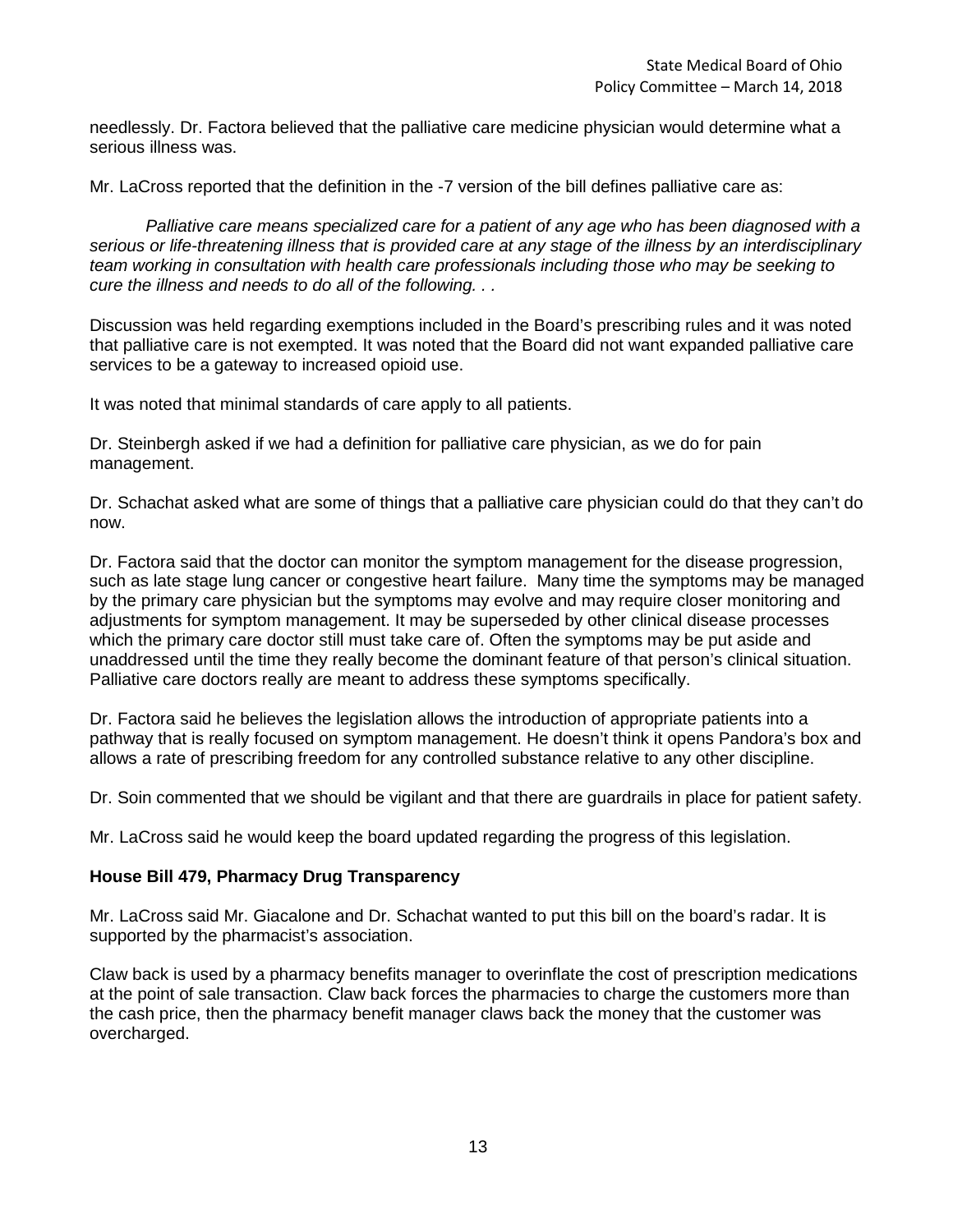Gag restrictions is another practice by a pharmacy benefits manager. So, on top of overinflating the price of the medication, a contractual gag prohibits a pharmacy employee from telling the patient that the medication is cheaper if the patient pays in cash rather than using their prescription benefit.

Mr. LaCross said he wanted to bring this bill to the Board for their information. Mr. LaCross will provide some additional information received from the Pharmacy Association.

Mr. Giacalone was concerned about the gag order as it unacceptable and may interfere with patient care if the patient can't obtain their medication.

# **HB 541 Health Services Volunteers**

Mr. LaCross reported that this bill would allow out-of-state doctors who hold a full license in another state to come to Ohio and work in a RAM clinic for seven days without remuneration but without getting any type of Ohio license. So basically, they treat patients and leave the state.

Mr. LaCross said that language will be added to the legislation: *the person must hold a valid, full and unrestricted license in another state and will be deemed as having a temporary license for a charitable event that will last not more than seven days subject to the authority of the State Medical Board and the provisions of Section 4731. ORC.* 

He also said the RAM clinic would have to have information about the providers on file.

#### **Adjourn**

**Due to time constraints, Dr. Soin reported that the remainder of the policy committee agenda items will be discussed by full the Board later today.**

**Dr. Bechtel moved to adjourn the meeting. Mr. Giacalone seconded the motion. Motion carried.**

The meeting adjourned at 10:36 a.m.

jkw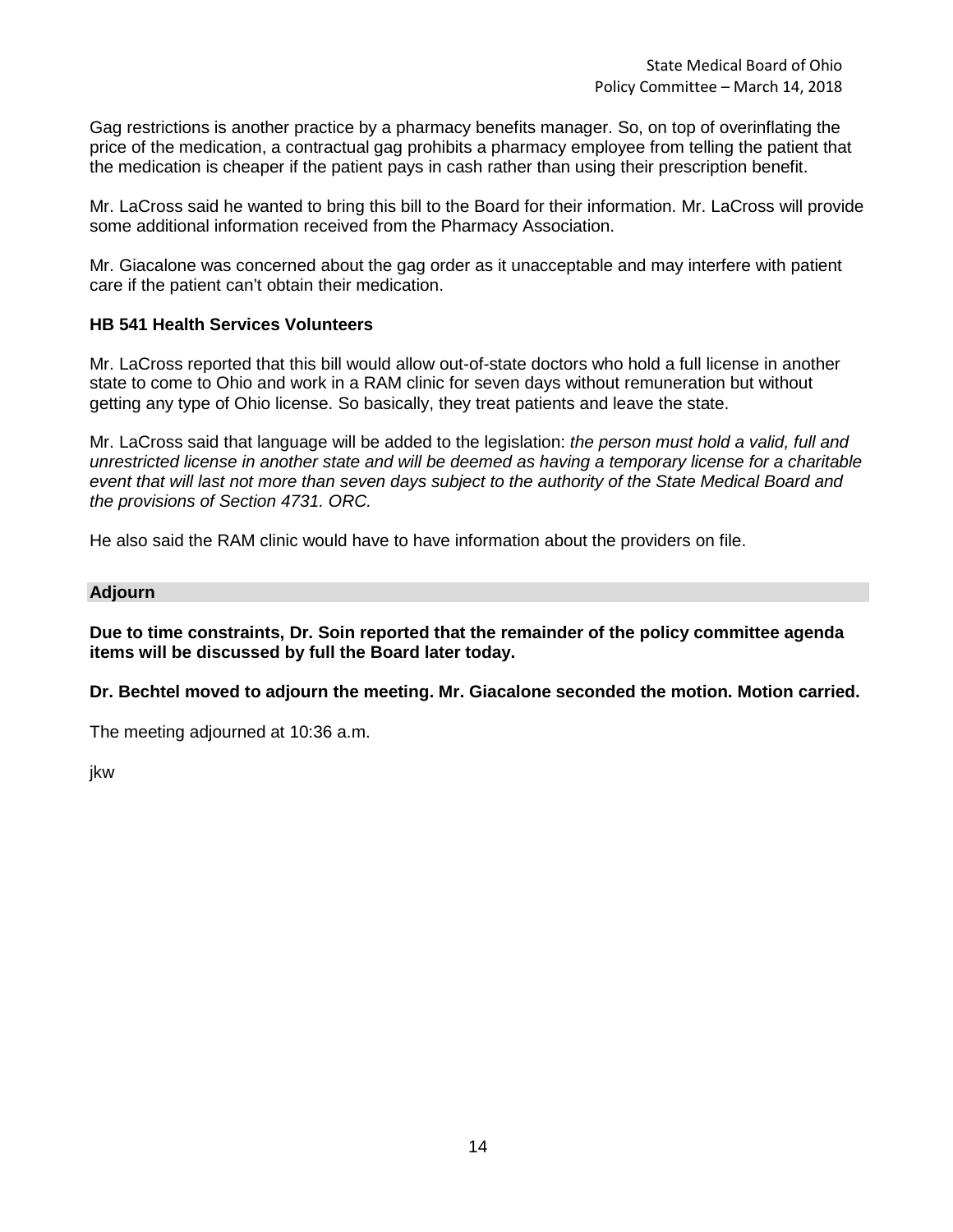# State Medical Board of Ohio

# **FINANCE COMMITTEE MEETING March 14, 2018 30 E. Broad St., Columbus, OH Room 318**

| <b>Members:</b>                    | Staff:                                     |
|------------------------------------|--------------------------------------------|
| Michael Schottenstein, M.D., Chair | A.J. Groeber, Executive Director           |
| Bruce R. Saferin, D.P.M.           | Susan Loe, Director of Fiscal and Human    |
| Michael L. Gonidakis               | Resources                                  |
|                                    | Tessie Pollock, Director of Communications |
| Member Absent:                     |                                            |
| Richard Edgin, M.D.                |                                            |
|                                    |                                            |

Dr. Schottenstein called the meeting to order at 8:37 a.m.

#### **MINUTES REVIEW**

**Dr. Saferin moved to approve Finance Committee February 14, 2018 meeting minutes, as amended. Mr. Gonidakis seconded the motion.** The motion carried.

## **FISCAL UPDATE**

Dr. Schottenstein stated that the Board's revenue for January 2018 was \$1,126,708, approximately the same as the previous month and about a 5% increase from January 2016. Revenue over the two-year cycle showed a year-to-date decrease of 12%, an improvement over the 16% year-to-date decrease of the previous month and the 25% year-to-date decrease of two months prior. The Board's year-to-date revenue for the fiscal year is roughly \$4,900,000, compared to \$5,600,000 at this point in Fiscal Year 2016. Dr. Schottenstein stated that January 2018 showed a net revenue gain of approximately \$232,000, substantial improvement over the net gain in December 2017 of about \$182,000 and the net loss in November 2017 of about \$74,000.

Dr. Schottenstein continued that the Board's cash balance is \$3,575,156, an increase of about 15% compared to January 2017. Dr. Schottenstein stated that the strong January 2018 figures are partly a reflection of the January 1 deadline for physician license renewals. Dr. Schottenstein noted that January 31 was the deadline for renewal of allied profession licenses other than massage therapists, and that will be reflected in the February 2018 figures.

Dr. Schottenstein stated that the Board has received its first revenue resulting from the January consolidation with the Ohio Board of Dietetics and the Ohio Respiratory Care Board. Dr. Schottenstein noted that these professionals will renew their licenses during the last quarter of Fiscal Year 2018 and the revenue from those renewals could be about \$1,000,000; since the licensees renew biennially, this translates to approximately \$500,000 of additional revenue annually. Dr. Schottenstein stated that the Medical Board also absorbed a total of three staff members from those two boards whose combined salaries are approximately \$300,000. Subtracting the additional payroll from the additional revenue shows that the Medical Board will net approximately \$200,000 annually as a result of the board consolidation.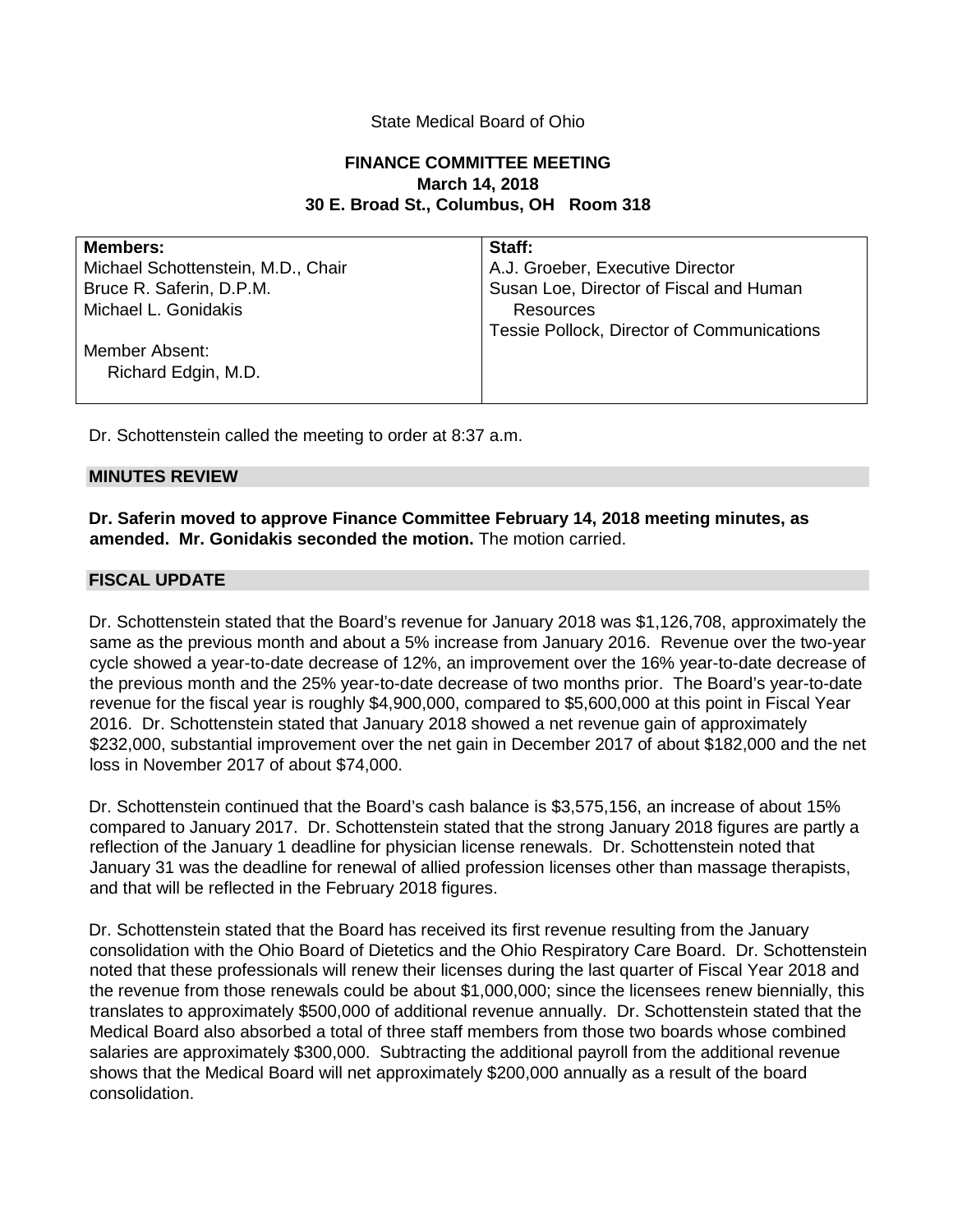Dr. Schottenstein stated that another renewal cycle for physician licenses and massage therapy licenses will end in March 2018 and the revenue from those renewals should be reflected in the March statistics. Dr. Schottenstein was therefore hopeful that the last two quarters of Fiscal Year 2018 will make up for the first two quarters.

Dr. Schottenstein stated that total expenditures for January 2018 were \$894,976, compared to January 2017 expenditures of \$735,201. Dr. Schottenstein stated that the increased expenditures were substantially a function of payroll increases as vacant positions have been filled. The Board has had a 3.5% increase in expenditures year-to-date.

Dr. Schottenstein stated that the Board has finally been billed for rent for the first two quarters of the fiscal year, which amounts to \$85,000 per quarter. The rent for the first quarter was paid in January 2018 and is reflected in the January figures. The rent for the second quarter was paid in February.

Dr. Schottenstein stated that the use of fine money for education and safety initiatives is essentially unchanged from last month.

# **ACCOUNTS RECEIVABLE**

Dr. Schottenstein stated that the Board has collected \$4,000 of fine payments since the last Board meeting. The Board has collected a total \$197,501 in fines, \$163,501 of that in Fiscal Year 2018. There is \$155,499 of imposed fines that is still unpaid. \$3,500 has been collected from administrative fines related to continuing medical education (CME).

Mr. Groeber noted that according to documentation provided to the Committee, three licensees are significantly late in paying their fines. Ms. Loe stated that those cases are currently with the Special Counsel and the Attorney General's office has agreed to contact the Special Counsel regarding the status of those cases.

Mr. Groeber observed that the Board received one payment of \$188 towards a fine. Mr. Groeber stated that this is the result of a garnishment of a respondent's state tax refund, a first for the Board.

Dr. Saferin asked if the Board could hypothetically forgive a debt that someone owes the Board due to a fine. Ms. Loe stated that only the Attorney General's office can forgive a debt. Mr. Gonidakis added that the Attorney General's office can write off a debt only with the permission of the client; in these cases, the client is the Medical Board. Mr. Groeber questioned whether the Board would want to spend more resources pursuing a case when it is apparent that the licensee will not or cannot pay the fine and they are willing to permanently surrender their license.

The Committee continued to discuss this issue thoroughly, including the need for a new order from the Board vacating the fine. Dr. Schottenstein expressed concern that forgiving a debt could establish a precedent and indicate to the community that one simply needs to wait out the Board in order to have a fine vacated. Mr. Groeber stated that because a vacated fine would be predicated on a permanent surrender, this would only set a precedent in cases where the licensee has no intention of practicing in Ohio. Mr. Groeber added that it is also important to him whether the licensee is represented by counsel, reasoning that if the person can pay an attorney then they can pay the Board.

# **BIENNIAL AUDIT**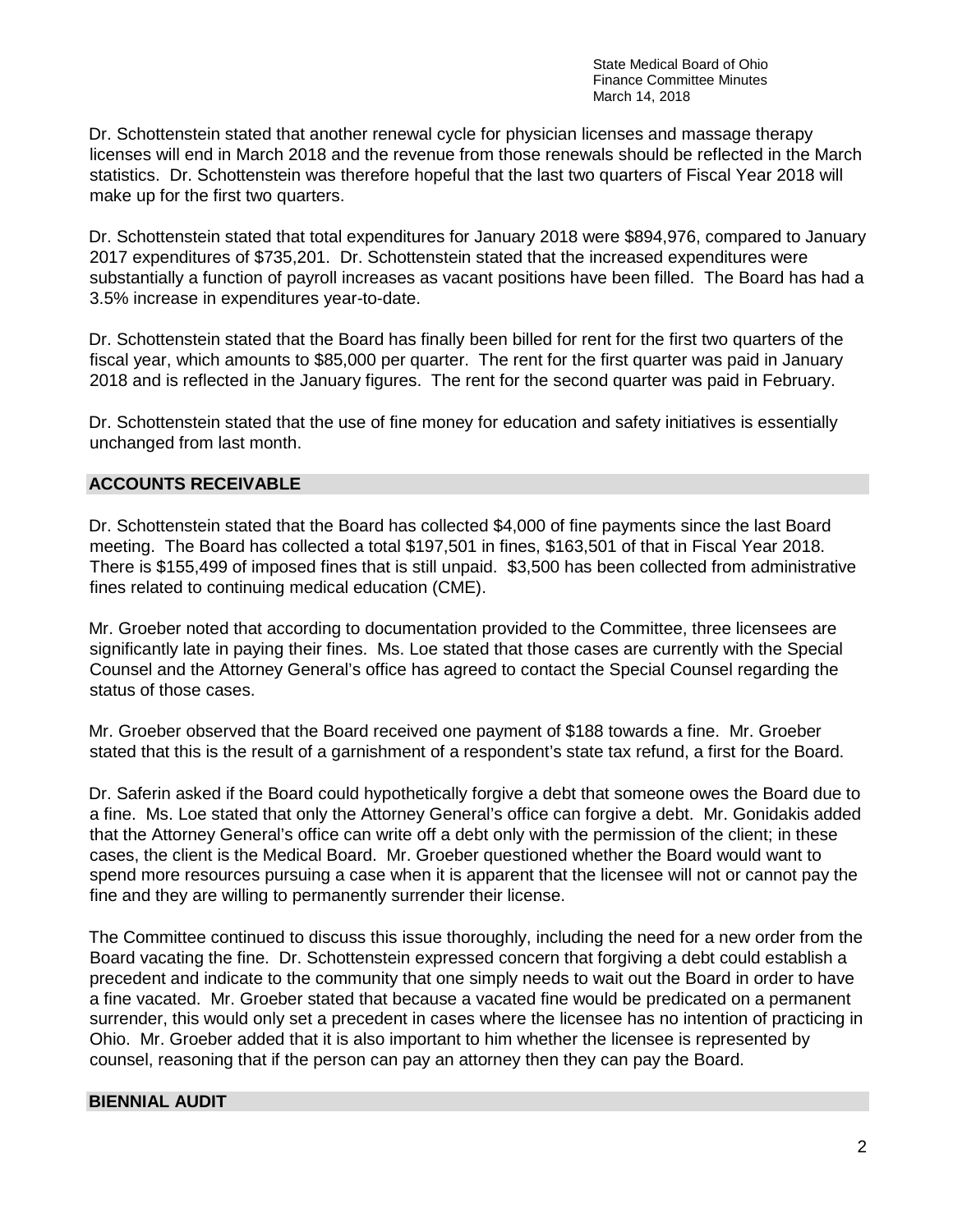Dr. Schottenstein stated that the Board is currently undergoing a routine audit. Dr. Schottenstein noted that all state agencies have biennial audits by the auditor's office and there are no particular concerns. The results of the audit will be sent to the Board members directly from the Auditor's office. In response to a question from Mr. Gonidakis, Ms. Loe stated that the Board pays about \$15,000 for the audit.

Ms. Loe stated that the Board members will also receive an audit report about the Ohio Respiratory Care Board, which consolidated with the Medical Board in January 2018. Ms. Loe stated that she has seen a draft of the Respiratory Care Board audit and it listed some minor deficiencies.

## **COMMUNICATIONS UPDATE**

Ms. Pollock stated that Communications has been busier than usual with a large number of presentations and opportunities for engagement. Ms. Pollock stated that the Board is receiving multiple media calls per day from such outlets as *USA Today*. Also, Mr. Giacalone was interviewed by WLWT-TV in Cincinnati and the interview is expected to air next week. Ms. Pollock stated that multiple media outlets have been calling about medical marijuana.

Ms. Pollock stated that Take Charge Ohio is a multi-agency prescriber education campaign that, among other things, engages with local agencies to continue the conversation about appropriate controlled substance prescribing.

Ms. Pollock stated that the Board continues to produce educational videos. The Board is also anticipating development of an app that would allow physicians with unrestricted licenses to apply for a Certificate to Recommend Medical Marijuana (CTR). Dr. Saferin commented that podiatrists are unable to apply for the CTR, despite the fact that they are identified as physicians by Section 4731, Ohio Revised Code. Mr. Groeber agreed that it was surprising that podiatrists were excluded from the legislation authorizing the CTR since some of the conditions which can legally be treated with medical marijuana affect the foot.

The Committee watched the video on applying for a CTR. Mr. Groeber stated that physicians will be able to apply for the CTR beginning March 19 and the Board can approve applications as early as the April 11 Board meeting. Mr. Groeber stated that patients with a recommendation from a physician with a valid CTR will be able to purchase medical marijuana from an approved dispensary starting in September 2018. Mr. Groeber briefly outlined details of how the medical marijuana program will work.

In response to a question from Mr. Gonidakis, Mr. Groeber stated that preliminary surveys showed that about 250 physicians in Ohio are willing and able to obtain a CTR and provide that service. In response to a question from Dr. Schottenstein, Mr. Groeber stated that the Ohio Automated Rx Reporting System (OARRS) will indicate whether a patient has a medical marijuana recommendation from a physician.

Dr. Schottenstein commented that the YouTube video on the history of the State Medical Board of Ohio looks great.

# **TRAVEL AUTHORIZATION**

Dr. Schottenstein stated that the National Association of Boards of Pharmacy (NABP) has invited Mr. Giacalone to speak at their annual meeting to discuss medication assisted treatment.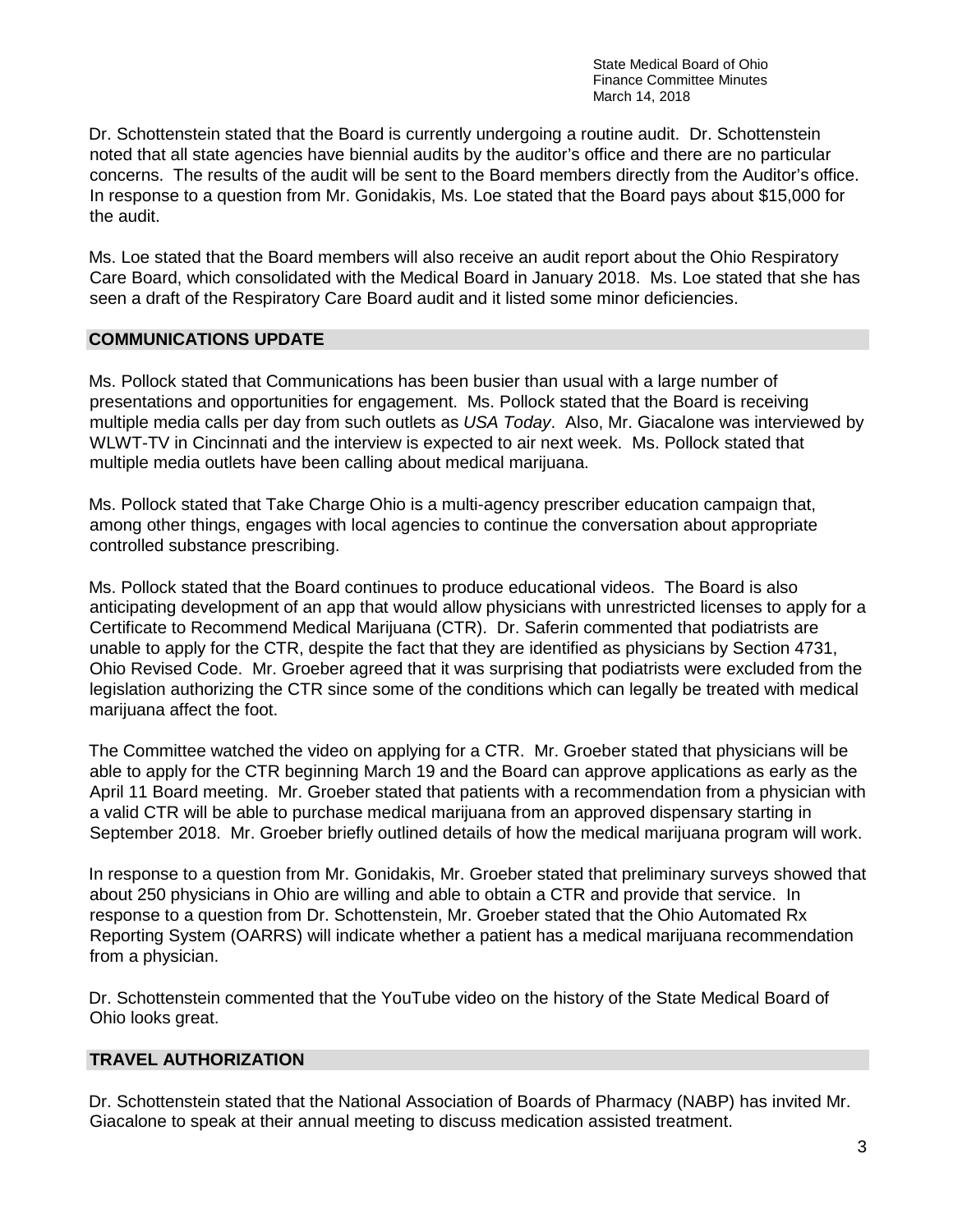**Dr. Saferin moved to approve Mr. Giacalone to attend the 2018 annual meeting of the NABP, which will be held May 6, 2018 in Denver Colorado, and that incidental expenses not covered by the NABP will be paid by the Medical Board in accordance with state travel policy. Dr. Saferin further moved that Mr. Giacalone's attendance at the conference is in connection with his duties as, and is related to his position as, President and member of the State Medical Board of Ohio. Mr. Gonidakis seconded the motion.** The motion carried.

# **OHIO AUTOMATED RX REPORTING SYSTEM**

Dr. Schottenstein stated that a joint letter will be issued by the State Medical Board and the Ohio Board of Pharmacy which details the substantial improvement in the quantity of opioids prescribed to citizens of Ohio between 2012 and 2017. Dr. Schottenstein stated that during that time period the total number of opioids decreased by 225 million doses, or 28.4%. That same time period also saw an 88% decrease in the number of people engaged in doctor shopping. Dr. Schottenstein stated that the use of the Ohio Automated Rx Reporting System (OARRS) continues to increase, with over 88 million patient reports requested last year. Dr. Schottenstein noted that the American Medical Association (AMA) has recognized Ohio as having the highest number of prescription drug monitoring program queries of any state.

Dr. Schottenstein continued that the Board of Pharmacy will send Provider Insight Reports to practitioners with the goal of improving prescribing practices. The Provider Insight Report contains deidentified data which provide a basic overview of prescribing patterns for a given practitioner.

Dr. Schottenstein stated that there is a proposal to fund the creation of data reports from OARRS that would provide identifiable data that is specific to the practice of an Ohio prescriber. This would allow a practitioner to ascertain which patients he or she prescribed opioids or benzodiazepines to without checking OARRS. The proposed report would also allow licensing boards such as the Medical Board to obtain monthly reports showing all prescribers and their missed patients. Dr. Schottenstein stated that this proposal would cost the Medical Board \$75,000 upon completion of the project and an ongoing annual fee of \$15,000. Dr. Schottenstein opined that the proposed report would provide valuable information. Dr. Schottenstein commented that if the Board is going to issue citations to practitioners for not being compliance with the OARRS rule, then in all fairness the Board should provide practitioners with every possible tool to give them the opportunity to be compliant.

Dr. Schottenstein was unclear as to why the proposed report necessitates an incidental charge instead of being an included service. Dr. Schottenstein was also unclear as to the necessity of the ongoing annual payment. Dr. Schottenstein stated that if the proposal is approve, then the Board will be potentially funding a project that other states will benefit from. Dr. Schottenstein stated that it is fine for other states to benefit from the report, but the question is whether other states should share the expense.

Dr. Schottenstein asked the Committee members for their opinions. Dr. Schottenstein also asked if the Board could bid out this project. Lastly, Dr. Schottenstein wondered if the person who submitted the proposal would be amendable to a phone call so that the Committee can ask questions.

Mr. Groeber provided a brief background on this situation. Mr. Groeber stated that when the first letters were sent informing physicians that they had missed required checks of OARRS for some patients, the physicians naturally wanted to know which patients they had missed. Since the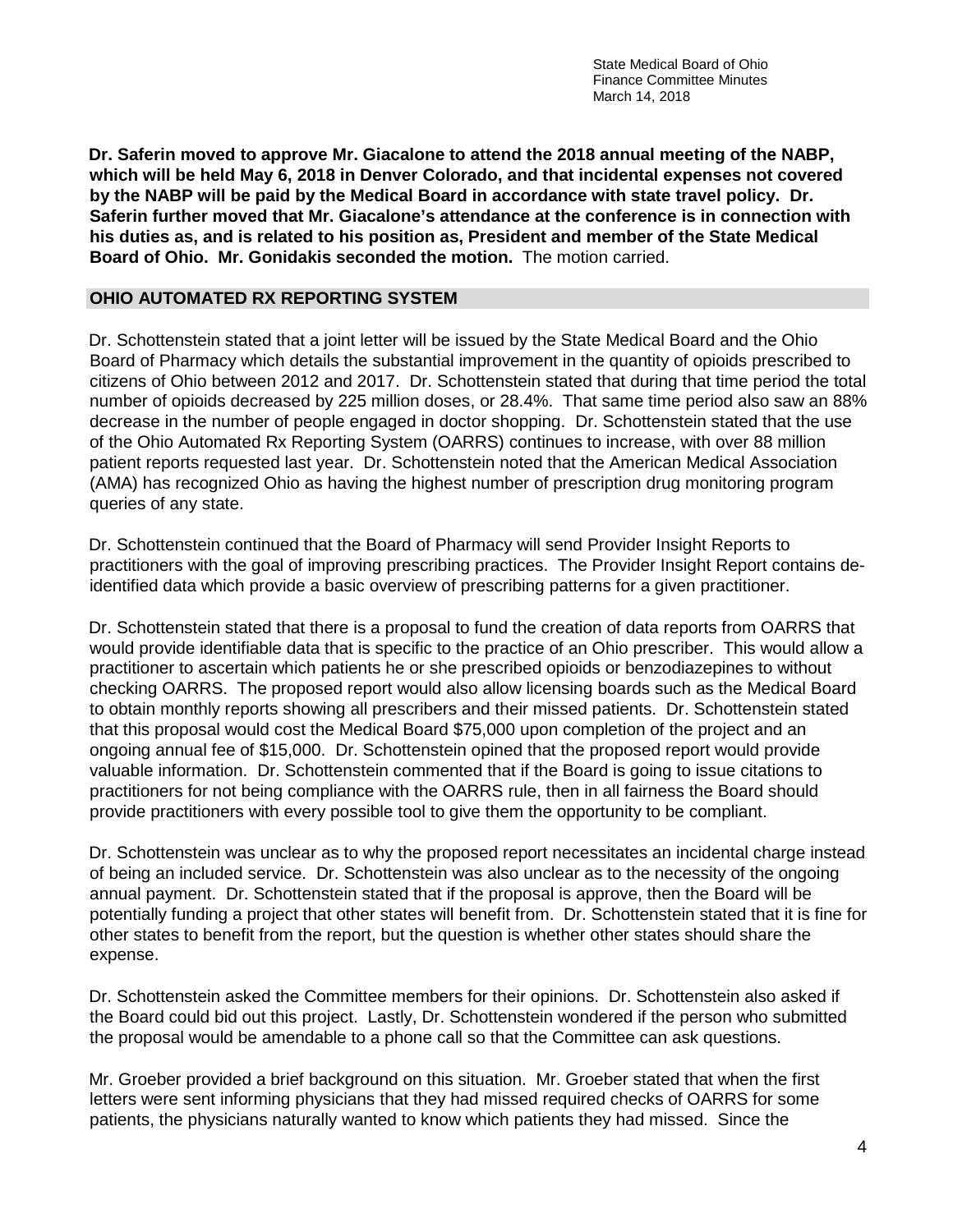physicians had no way at that time to find out who they had missed, they contacted the Board for that information. This first set of physicians collectively made about 2,000 contacts with the Board by either phone or email, resulting in an enormous amount of time spent by the staff responding to each inquiry. As a result of this first experience, the Medical Board stopped sending the OARRS letter for a few months and contacted the Board of Pharmacy, which operates the OARRS system. At the Medical Board's request, the Board of Pharmacy developed a Prescriber Insight Report that could tell a physician which patients had been missed.

Mr. Groeber continued that when the company Appriss assumed responsibility for OARRS, it kept the old version operating. However, in April 2017 the Board of Pharmacy migrated to a new platform which was a national standard used by many states. The Board of Pharmacy failed to inform the Medical Board that the Prescriber Insight Report would be lost in the migration. Mr. Groeber stated that the Board of Pharmacy has asserted that the Medical Board should field the phone calls from physicians and share the names of the patients not checked. However, the Medical Board cannot legally share that information.

Mr. Groeber commented that since Appriss essentially owns the OARRS system, it is not feasible to bid out the development of the Insight Report.

Mr. Groeber stated that the Board of Pharmacy needs to deal with the failure to address the loss of this functionality. However, Mr. Groeber stated that the Medical Board needs the Prescriber Insight Report, and the Board of Pharmacy claims to have limitations in their budget and staffing. Mr. Groeber stated that regardless of the situation, the Board has a duty to spend the money from fines on items that educate the Board's licensees. Mr. Groeber stated that in the future the Board will also need OARRS reports on compliance with rules on putting ICD-10 codes on prescriptions, rules about acute pain opioid prescribing, and eventually chronic pain opioid prescribing. Mr. Groeber stated that reports of these sort are required if the Board is going to responsibly contact and potentially take action against a licensee for violations.

Mr. Groeber stated that he does not like the idea of having to spend this money to regain the Insight Report. However, Mr. Groeber stated that he would rather be in a position to drive this program now to avoid the failings that had occurred in the past.

Mr. Groeber read from an email that he sent to the Board of Pharmacy this morning regarding the need to obtain a quote quickly on the ICD-10 code compliance report and the acute pain prescribing compliance report:

… in the same way that we are suffering from the loss of the prescriber unchecked patient report, we can anticipate a similar reaction if we notify prescribers of failures on the ICD-10 codes and violations of the acute opioid prescribing rules. Here's what I think has been missed in our current situation: if we are going to tell our customers that they made a mistake, we need to arm them with self-service tools to access that information and make the changes needed. You will see shortly that the Pharmacy Board is going to be handling the collection and dissemination of unchecked patient lists to licensees who contact us after we do a triage. This will undoubtedly put a strain on Pharmacy Board resources. Best to avoid the situation again if we can. So, yes, we need to have the ability for OARRS registrants to self-access the future reports on these ICD-10 codes and violations of acute opioid rules. Better to be safe and say that we'll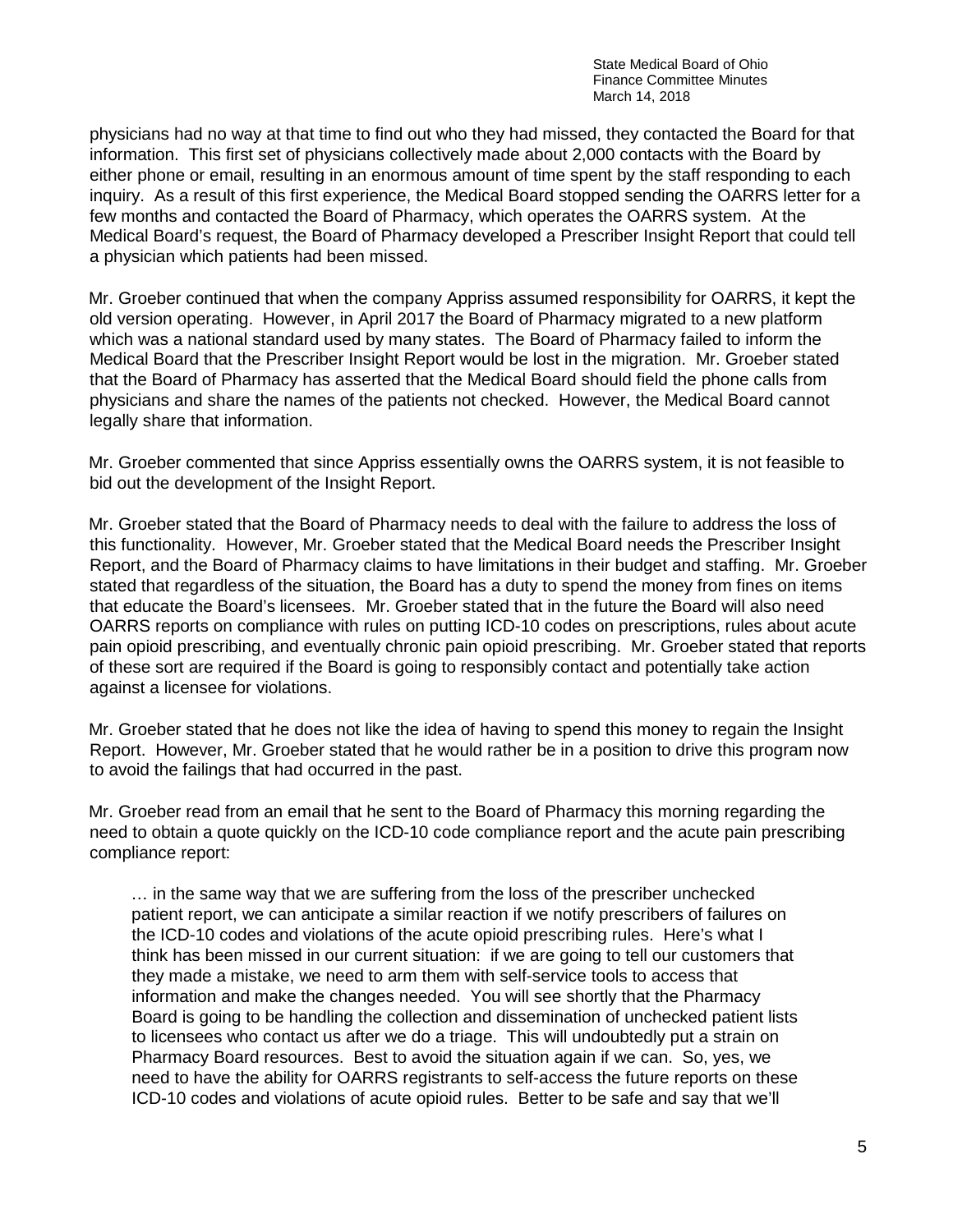also need this for the chronic rules, which are forthcoming. Please urge Appriss to get the quote together ASAP, as time is already running short.

Mr. Groeber stated that he copied the Governor's office on that email as well.

The Committee continued to discuss this matter thoroughly. Mr. Groeber recommended that the Committee vote to approve the initial \$75,000 payment, but not the \$15,000 annual payment. Mr. Groeber stated that since Appriss will push this functionality to every other state, there is a question of what would be proprietary to the Board. Mr. Gonidakis commented that is the contract stipulates the \$15,000 annual payment, then non-payment would result in Appriss not activating the report function.

Dr. Schottenstein opined that, while Mr. Groeber did inform the Committee immediately upon learning of this situation, the situation feels very rushed. Mr. Gonidakis agreed and opined that the Committee is not yet ready to approve this. Dr. Schottenstein stated that there are still many questions about how this will proceed, particularly if other states use the functionality that the Ohio Board will have paid to develop.

Mr. Groeber appreciated the Committee's questions. Mr. Groeber added that some groups want the Board to send OARRS letters to physicians every month, so every day without the Insight Report will generate 1,000 to 2,000 emails per month that the Board's staff will have to spend a great deal of time responding to when they could be performing other duties for the Board's licensees. Mr. Groeber commented that it was grossly negligent for the Board of Pharmacy to not have this functionality in place. Mr. Groeber stated that he has voiced this to the Board of Pharmacy and he will share the minutes of this meeting with the Governor's office. Regardless of the circumstances, Mr. Groeber asked the Committee to approve the expenditure so that this needed functionality can be developed.

Dr. Saferin stated that the Board has collected over \$75,000 in fines that will cover that initial payment. Mr. Gonidakis replied that the Board has already spent much of those funds on other items, such as educational video production, continuing medical education, a conference, a symposium, and body armor and training for Board investigators. Dr. Saferin stated that fines in OARRS-related cases only have raised over \$75,000. Dr. Saferin favored going forward with development so that the Medical Board is no longer beholden to other agencies for the functionality it needs.

**Dr. Saferin moved to move forward with the proposal and recommend approval of \$75,000 to begin development as discussed, as well as the annual maintenance fee of \$15,000.** No Committee member seconded the motion. The motion was lost for want of a second.

Mr. Gonidakis opined that this item is not yet ripe for a vote. Mr. Gonidakis stated that there is no clear understanding with Appriss of what the Board's expectations are, and there must be clarity on both sides of a contract. Dr. Saferin commented that approving the expenditure would not involve a contract, but only allow development to proceed. Dr. Schottenstein asked if the Committee could meet next to potentially approve the proposal after additional details about any potential contract can be provided. Ms. Loe noted that an expenditure of \$75,000 would require approval by the full Board and not just the Finance Committee.

The Committee briefly discussed the details of how payment of the funds, if approved, would work between the Medical Board, Appriss, and the Board of Pharmacy who actually holds the contract with Appriss. The Committee also discussed the possibility of partial refund or a discount on future expenditures if the product financed by the Board is then offered to other states. Dr. Schottenstein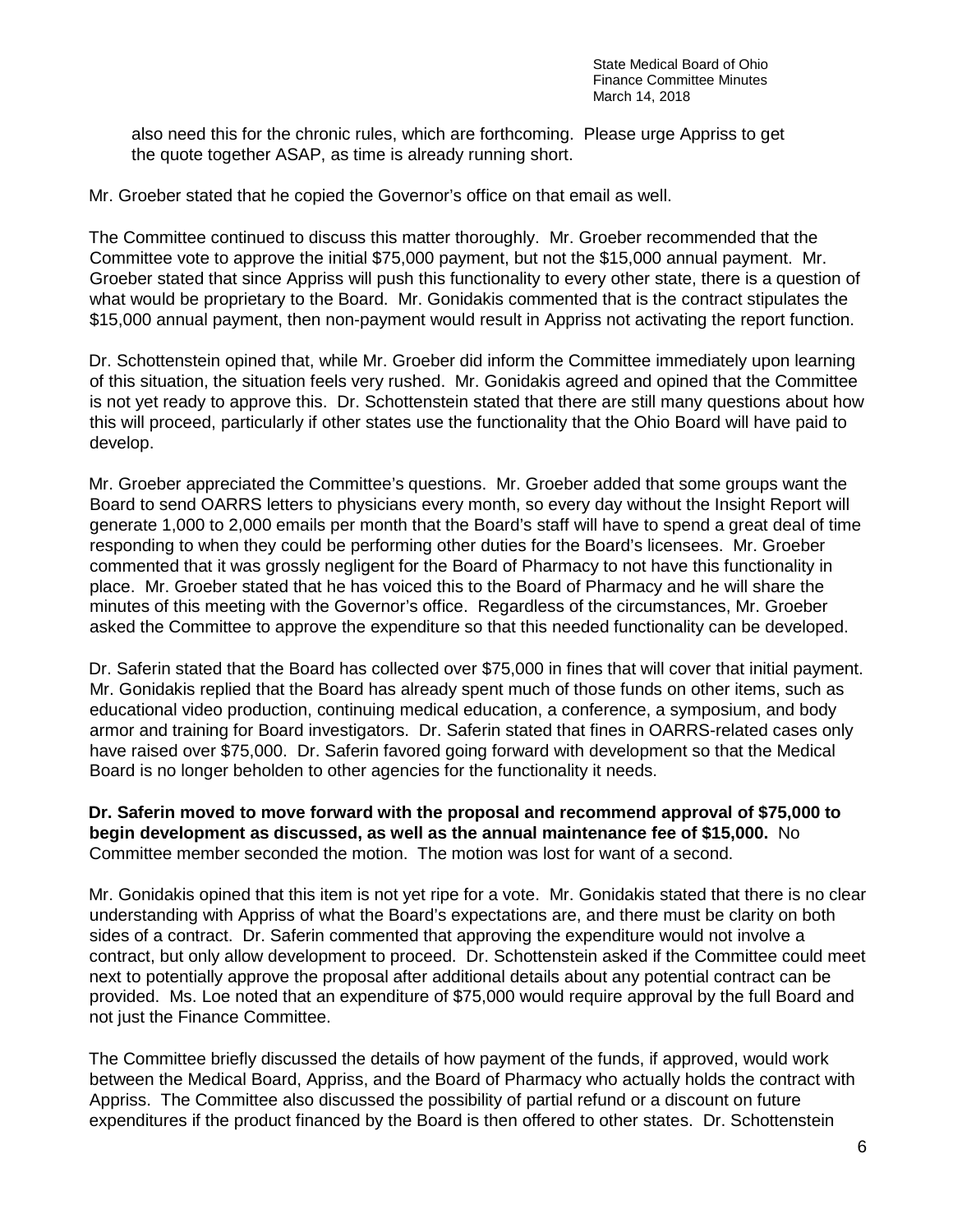stated that he would like to discuss the details with the Appriss representative who made the proposal. Mr. Groeber stated that he will obtain a copy of the contract for the Committee to review so that a future course of action can be determined.

# **ADJOURN**

**Dr. Saferin moved to adjourn the meeting. Mr. Gonidakis seconded the motion.** The motion carried.

The meeting adjourned at 9:28 a.m.

 Michael Schottenstein, M.D. in the contract of the contract of the contract of the contract of the contract of the contract of the contract of the contract of the contract of the contract of the contract of the contract of the contract of the contrac

blt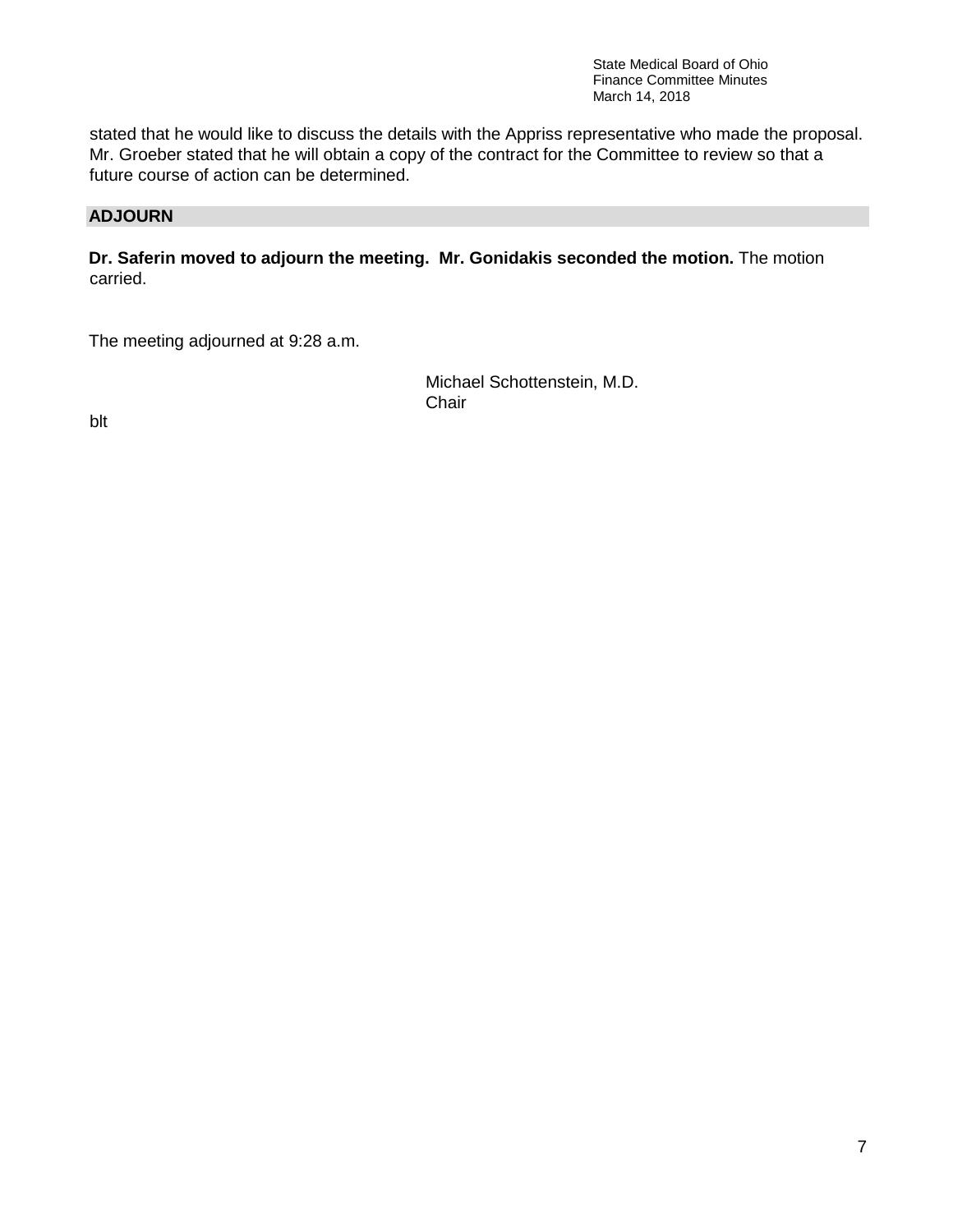# State Medical Board of Ohio

## **COMPLIANCE COMMITTEE MEETING March 14, 2018 30 E. Broad St., Columbus, OH Administrative Hearing Room**

| <b>Members:</b>                                        | Staff:                               |
|--------------------------------------------------------|--------------------------------------|
| Anita Steinbergh, D.O., Chair                          | Alexandra Murray, Managing Attorney  |
| <b>Robert Giacalone</b>                                | Annette Jones, Compliance Officer    |
| Amol Soin, M.D.                                        | Angela Moore, Compliance Officer     |
| Michael Schottenstein, M.D.                            | Benton Taylor, Board Parliamentarian |
| Other Board members present:<br>Kim G. Rothermel, M.D. |                                      |
| Ronan M. Factora, M.D.                                 |                                      |

Dr. Steinbergh called the meeting to order at 2:53 p.m.

## **INITIAL PROBATIONARY APPEARANCES**

## **Linda J. Dennis, M.D.**

Dr. Dennis is making her initial appearance before the Committee pursuant to the terms of her February 14, 2018 Consent Agreement. Dr. Steinbergh reviewed Dr. Dennis' history with the Board.

Dr. Soin asked how Dr. Dennis is keeping busy while her medical license is suspended. Dr. Dennis replied that since her relapse and suspension she has been attending four to five rehabilitation meetings per week as well as aftercare meetings. Dr. Dennis is also reworking the 12-step program with her sponsor and getting back into journaling. Dr. Dennis is also seeking employment.

Dr. Steinbergh noted that Dr. Dennis' prior sobriety date had been January 18, 2016, and asked what her current sobriety date is. Dr. Dennis answered that her sobriety date is January 21, 2018 following her relapse on Ultram.

Dr. Schottenstein observed that in addition to substance use problems, Dr. Dennis had also had mental health issues in terms of mood and stability. Dr. Dennis stated that she had received that diagnosis in 2001 when she was initial coming off of opiates, and it continued when she married her second husband who had bipolar disorder and alcoholism. Dr. Dennis stated that for the two years she was out of that relationship and off of alcohol, she has been on half of the medication has before and her mood has been completely stable. Dr. Dennis stated that she personally questions the diagnosis and she has discussed this with her therapist and her psychiatrist.

Dr. Schottenstein stated that while stress is unpleasant for everyone, those who are prone to a mood disorder have an almost allergic reaction to stress. Dr. Schottenstein commented that Dr. Dennis seems to have been under a lot of stress previously, but the level of stress has come down. Dr. Schottenstein asked what medication Dr. Dennis is taking. Dr. Dennis replied that she is on Depakote and Seroquel. Dr. Schottenstein stated that it is much harder to control one's sobriety when the mood becomes unstable. Dr. Dennis opined that her substance use was not related to a mood disorder, but rather it was related to grief.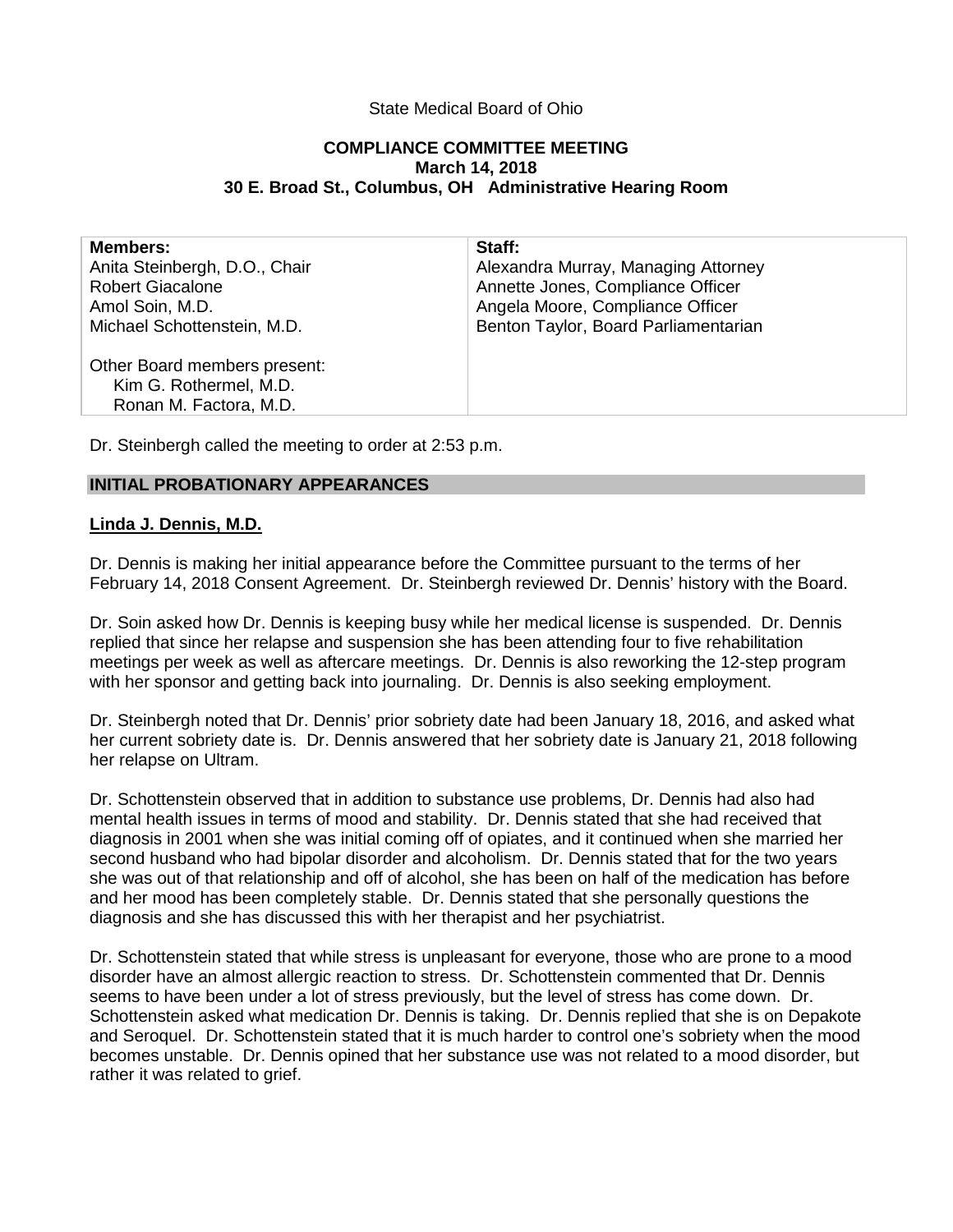Dr. Steinbergh commented that Dr. Dennis seems very insightful and introspective. Dr. Steinbergh asked what kind of employment Dr. Dennis is looking for. Dr. Dennis stated that her license is suspended for a year, so she cannot practice medicine. Dr. Dennis stated that she just passed the examination for health and life insurance, noting that her medical knowledge is applicable to what she would do in that field.

Dr. Steinbergh, noting that Dr. Dennis' specialties are listed as addiction medicine, anesthesiology, and pain management, asked about her residency training. Dr. Dennis replied that her residency was in anesthesiology. Dr. Dennis stated that the last six months of her residency was in pain management, a field which did not require a fellowship at that time. Dr. Dennis stated that she is board-certified in addiction medicine and has taken the examination to be a diplomate of the American Board of Addiction Medicine.

Dr. Steinbergh asked if Dr. Dennis would return to addiction medicine once her medical license is reinstated. Dr. Dennis responded that she is not sure what suits her and that being around patients facing recovery in a different system than Dr. Dennis was in may not be the healthiest thing for her. Dr. Dennis stated that she has looked into getting involved in research and having an active medical license would be helpful in that field. Dr. Dennis also stated that having an active medical license would help further her career in the insurance industry.

## **Mr. Giacalone moved to continue Dr. Dennis under the terms of her February 14, 2018 Consent Agreement, with future appearances before the Board's Secretary or Designee. Dr. Schottenstein seconded the motion**. The motion carried.

# **Thomas J. Gantner, P.A.**

Mr. Gantner is making his initial appearance before the Committee pursuant to the terms of his December 13, 2017 Consent Agreement. Dr. Steinbergh reviewed Mr. Gantner's history with the Board.

Mr. Giacalone asked what Mr. Gantner is doing now that his physician assistant license is suspended. Mr. Gantner replied that he is focusing on his sobriety. Mr. Gantner stated that he is enrolled in aftercare and he has a sponsor. Mr. Gantner stated that is working the 12-step program and he is up to step 4. Mr. Gantner stated that he is also working on changing his lifestyle. Mr. Giacalone asked about Mr. Gantner's sobriety date. Mr. Gantner replied that his sobriety date is October 30, 2017.

Mr. Giacalone asked what step 4 of the 12-step program is. Mr. Gantner could not answer and stated that he is just now up to step 4. Mr. Giacalone asked what step 3 is. Mr. Gantner paused, then stated that step 1 is admitting the you are unmanageable. Mr. Gantner mentioned step 2 but could not state what step 2 is. Mr. Giacalone commented that it does not appear that Mr. Gantner is working the steps very hard if he cannot recall the steps. Mr. Gantner stated that he is working the steps and he apologized for drawing a blank.

Mr. Giacalone asked what brought Mr. Gantner before the Board. Mr. Gantner replied that he was in a car accident in 2013 and started taking pain medication. Mr. Gantner commented that he had taken pain medication previously for sports injury surgeries, but the 2013 incident was different and he became addicted. Mr. Gantner eventually began obtaining pain medication illegally. In 2015, Mr. Gantner sought treatment at a non-Board approved suboxone clinic and was on suboxone for about one year. Mr. Gantner stated that he weaned himself off Suboxone and he has been clean from opioids and Suboxone since December 2016. Mr. Giacalone asked if Mr. Gantner had been in a treatment program or if he was simply taking the Suboxone. Mr. Gantner answered that it was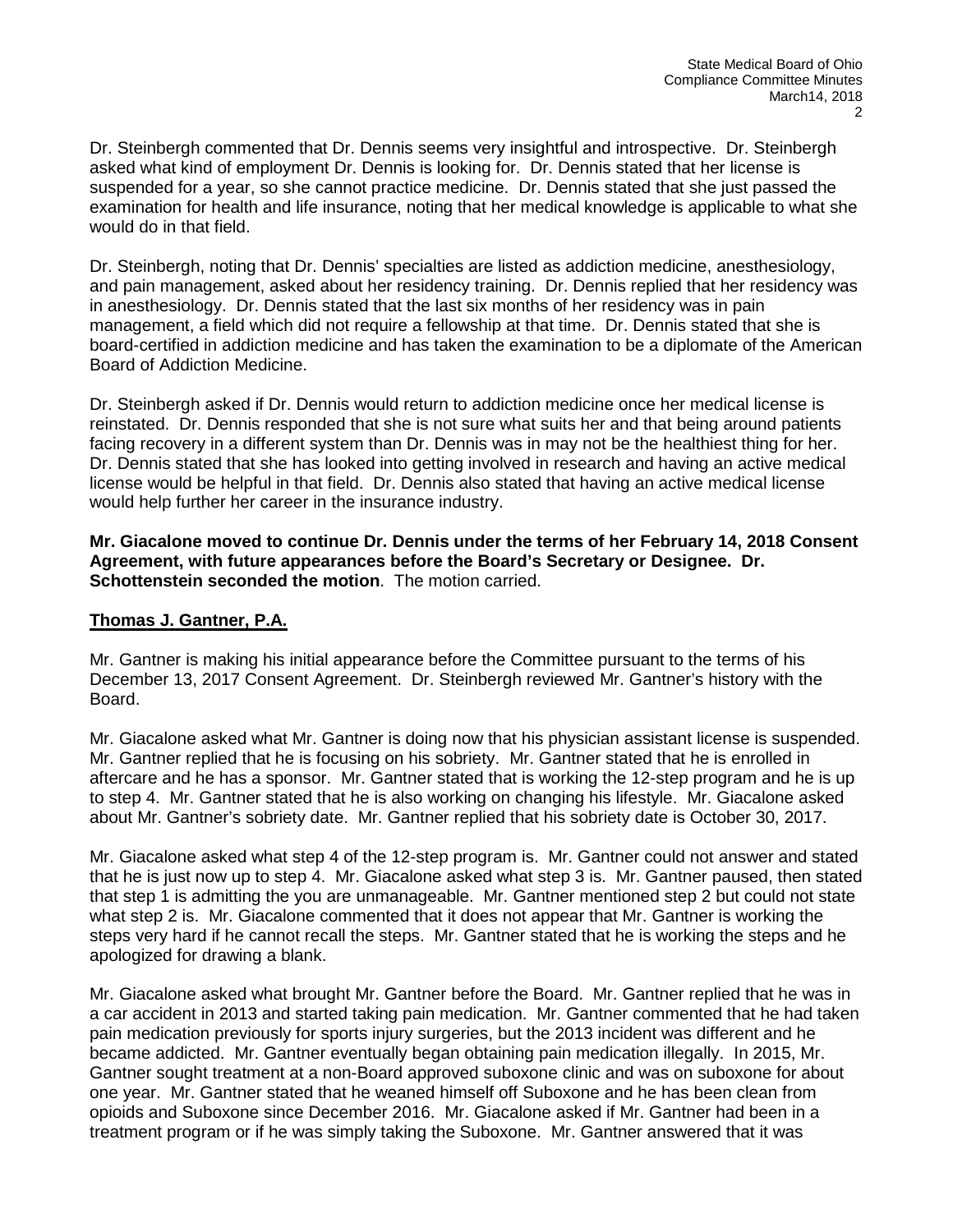outpatient treatment and was essentially just taking the Suboxone. Mr. Gantner stated that the clinic offered counseling sessions and he attended about three sessions.

Mr. Gantner continued that there was an anonymous complaint to the Board that he had been impaired while working at his previous job. When Mr. Gantner met with a Board investigator, he disclosed his Suboxone treatment and his history of addiction. Subsequently, Mr. Gantner entered into a 28-day inpatient treatment program at Shepherd Hill Hospital.

Mr. Giacalone asked how Mr. Gantner's recovery is going. Mr. Gantner replied that his sobriety is going well, though some days are better than others. Mr. Giacalone asked about Mr. Gantner's relationship with his sponsor. Mr. Gantner stated that he has a good relationship with his sponsor and he sees him a few times per week. Mr. Giacalone asked if Mr. Gantner's family is supportive. Mr. Gantner replied that his family is very supportive. Mr. Gantner commented that his brother had also dealt with addiction early in his life and that he had initially reached out to his brother when Mr. Gantner hit rock bottom.

Dr. Schottenstein, noting that Mr. Gantner had previously been diagnosed with depression and anxiety, asked if that is being treated currently. Mr. Gantner explained that his depression and anxiety came about when his brother was going through his addiction while Mr. Gantner was in physician assistant school. At that time, Mr. Gantner's family physician prescribed Citalopram and Mr. Gantner was stable for a while. In January 2017, after speaking with his physician, Mr. Gantner stopped the Citalopram because he felt his mood was stable. Mr. Gantner stated that when this current situation came about, his anxiety returned. Mr. Gantner opined that he never had much depression and his main problem had been the anxiety. Mr. Gantner stated that he is currently on a low dose of Citalopram and his mood is stable.

Dr. Schottenstein asked if anxiety is a trigger for substance use for Mr. Gantner. Mr. Gantner replied that anxiety is not a trigger. Dr. Schottenstein asked if Mr. Gantner is currently seeing a psychiatrist or a therapist. Mr. Gantner answered that he is not in any additional therapy beyond the counselors at his aftercare program. Dr. Schottenstein commented that while a period of stability can convince one that they do not need medication, it is reasonable to contemplate staying on a maintenance dose to protect oneself from life's stress and anxiety which could trigger substance use.

Dr. Schottenstein asked if Mr. Gantner ever has cravings for opioids. Mr. Gantner replied that he does not have cravings for opioids, but he occasionally has a craving for alcohol because he sees it everywhere. Dr. Schottenstein asked if Mr. Gantner has ever been on naltrexone. Mr. Gantner replied he is currently on naltrexone and he finds it helpful.

Dr. Steinbergh asked what Mr. Gantner's motivation was for answering falsely on his license renewal application in 2015. Mr. Gantner replied that he had feared the consequences of disclosing his problem and that only his friends and family knew at the time. Dr. Steinbergh asked if there was a time when Mr. Gantner really understood that he needed help. Mr. Gantner stated that towards the end of his use of pain medicine that he realized that he had a problem and needed help, and he reached out to his brother at that time. Mr. Gantner stated that his brother helped get him into the Suboxone clinic.

Dr. Steinbergh asked if Mr. Gantner if there is anything out there to help physician assistants in the areas of addiction, such as instruction from the physician assistant association. Dr. Steinbergh also asked if Mr. Gantner had ever considered calling the Medical Board for help. Mr. Gantner stated that he did not have many options at that time and calling the Medical Board was not the first thing he had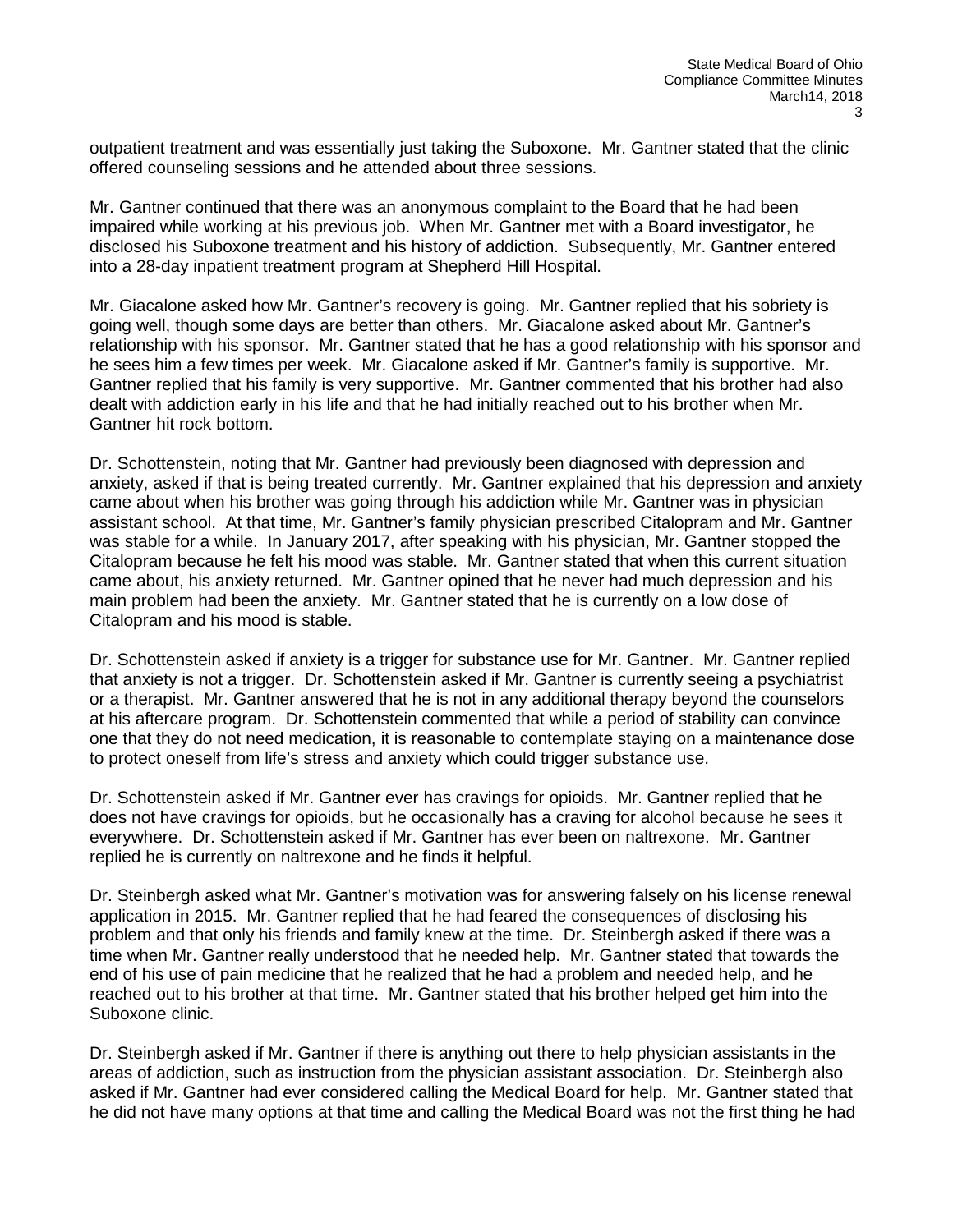thought of. Dr. Steinbergh asked if Mr. Gantner had considered the effects of his addiction on patient care. Mr. Gantner replied that he understood the effects on patient care.

**Mr. Giacalone moved to continue Mr. Gantner under the terms of his December 13, 2018 Consent Agreement, with future appearances before the Board's Secretary or Designee. Dr. Schottenstein seconded the motion**. The motion carried.

# **Heather D. Strawbridge, M.D.**

Dr. Strawbridge is making her initial appearance before the Committee pursuant to the terms of her December 13, 2017. Dr. Steinbergh reviewed Dr. Strawbridge's history with the Board.

Dr. Soin recalled that Dr. Strawbridge's case involved prescriptions for Adderall to three patients. Dr. Soin asked Dr. Strawbridge to describe what happened. Dr. Strawbridge stated that she had been asked to refill three Adderall prescriptions for three people that she knew. Dr. Strawbridge stated that she is a pediatrician and she felt that she could refill the prescriptions. Dr. Strawbridge stated that at that time she did not realize that if she wrote a prescription, she must have a patient chart associated with it. Dr. Strawbridge stated that she spoke with each of the three individuals, took a history, did a physical examination, and made an assessment, but she did not document it. Dr. Strawbridge stated that one of the individuals was questioned by a pharmacist, who reported Dr. Strawbridge to the Board of Pharmacy. Dr. Strawbridge the self-reported to the Medical Board.

Dr. Soin stated that Dr. Strawbridge was then cited by the Medical Board for violation of the Ohio Automated Rx Reporting System (OARRS) rules. Dr. Soin asked if Dr. Strawbridge was represented by an attorney when she entered into the Agreement with the Medical Board. Dr. Strawbridge replied that she did have an attorney. Dr. Soin commented that as a member of the Board, he had voted against ratification of the Consent Agreement because he was not sure what was being accomplished by sanctioning someone for writing three prescriptions for Adderall.

Dr. Soin asked if Dr. Strawbridge has made changes to her practice. Dr. Strawbridge replied that she has taken the coursed on controlled substance prescribing and medical documentation. Dr. Strawbridge stated that both courses taught her a great deal that she did not learn in her medical training. Dr. Strawbridge stated that she has presented this to her practice because many of her partners were not aware of some of this information. Dr. Strawbridge stated that her hospital has asked her to present a grand rounds, which she will do in the next few months.

Dr. Soin asked Dr. Strawbridge to describe how this process has affected her practice, specifically if she has lost patients or insurance credentials. Dr. Strawbridge answered that she had to send a copy of her Consent Agreement to all third-party payors and explain her situation in order to be reapproved to see patients in her practice. Dr. Strawbridge stated that when the insurance companies realized that she had been reprimanded, she was reapproved. Dr. Soin was pleased that the Board's action had minimal impact on Dr. Strawbridge's insurance credentials. Mr. Taylor pointed out that Dr. Strawbridge's Agreement had only a reprimand, a fine, and course requirements, and not a probation.

Dr. Schottenstein asked if Dr. Strawbridge had felt that she was taking over as her coworker's physician for prescribing Adderall when she provided the prescription to the coworker. Dr. Strawbridge replied that she had not felt that she was taking over as the co-worker's physician. Dr. Strawbridge stated that she had made a mistake that she will never repeat. Dr. Strawbridge stated that the co-worker was in nursing school and had a mother who was undergoing chemotherapy, and she had asked Dr. Strawbridge to write the refill because she was not able to see her physician. Dr. Strawbridge wrote the refill prescription because she was trying to be helpful and she thought she was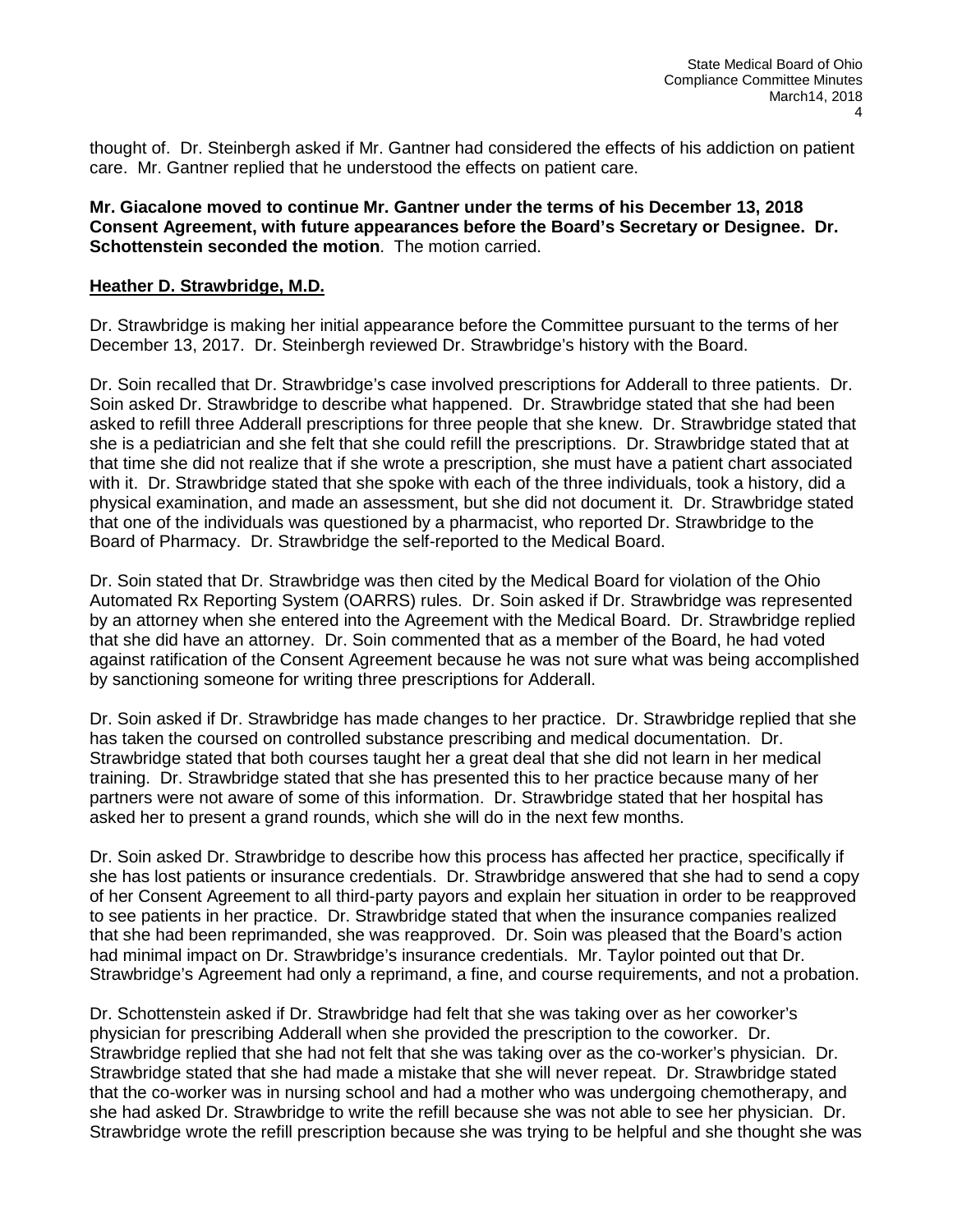allowed to do so. Dr. Strawbridge stated that she did not think that her coworker was abusing or misusing the medication and she did not approach Dr. Strawbridge every month for prescriptions. Dr. Strawbridge stated that the other two individuals were also adults who had previously been diagnosed with Attention Deficient Hyperactivity Disorder (ADHD) and needed refills. Dr. Strawbridge stated that it was her fault that she did not check OARRS for these individuals.

Dr. Steinbergh asked if it had ever occurred to Dr. Strawbridge that, as a pediatrician, she perhaps should not be prescribing to adults. Dr. Strawbridge replied that as a pediatrician, she had felt that she was able to recognize ADHD and symptoms of ADHD and could help those individuals. Dr. Strawbridge stated that she learned a tremendous amount from the courses and that she will never again write a prescription for anyone that she does not have a medical record for. Dr. Steinbergh agreed that that would be appropriate.

Dr. Steinbergh asked if Dr. Strawbridge had questions about her Consent Agreement. Dr. Strawbridge asked if, once she has submitted her paperwork and reports on her required courses, the terms of her Agreement will have been fulfilled. Ms. Murray replied affirmatively.

# **Dr. Schottenstein moved to continue Dr. Strawbridge under the terms of the Board's Order of December 13, 2017. Mr. Giacalone seconded the motion**. The motion carried.

# **Robert L. Thomas, III, M.D.**

Dr. Thomas is making his initial appearance before the Committee pursuant to the terms of his December 13, 2017 Consent Agreement. Dr. Steinbergh reviewed Dr. Thomas' history with the Board.

Dr. Soin asked for Dr. Thomas' opinion of what caused him to come to the attention of the Board. Dr. Thomas replied that he had written prescriptions for three individuals without checking the Ohio Automated Rx Reporting System (OARRS) or documenting a medical record. Dr. Thomas stated that one of the individuals had been his fiancé and is currently his wife; the other two individuals were people he had known and worked with for quite some time. Dr. Soin asked what changes Dr. Thomas has made to his practice to prevent a repeat of these events. Dr. Thomas stated that he has taken courses in controlled substance prescribing and medical documentation. Dr. Thomas stated that he is unfortunately on administrative leave and is not practicing at this time. Moving forward, Dr. Thomas stated that he intends to never again prescribe controlled substances to family or friends. Dr. Thomas will also check OARRS for anyone he intends to prescribe controlled substances for and document it in the medical record.

Dr. Soin stated that he has his own opinions about Board actions on OARRS check violations, but he saw Dr. Thomas' cases differently due to his relationships with the individuals. Dr. Soin asked if Dr. Thomas had been actively checking OARRS previously for patients who were not close relatives or friends. Dr. Thomas answered that he had not been checking OARRS because he had been under the impression that OARRS checks were only required when prescribing controlled substances for more than seven days; since Dr. Thomas only prescribed controlled substances for no more than five days, he had thought he did not have to check OARRS. Dr. Soin commented that the guidelines change as more data is received. Dr. Soin stated that the Medical Board's website has a section called "Prescriber Resources" that maintains updated versions of all prescribing guidelines.

Dr. Thomas commented that one of the most eye-opening aspects of this situation was the course he took on controlled substance prescribing, stating that Dr. John Irwin does a tremendous presentation on this issue. Dr. Thomas stated that one suggestion Dr. Irwin makes is for every physician to make a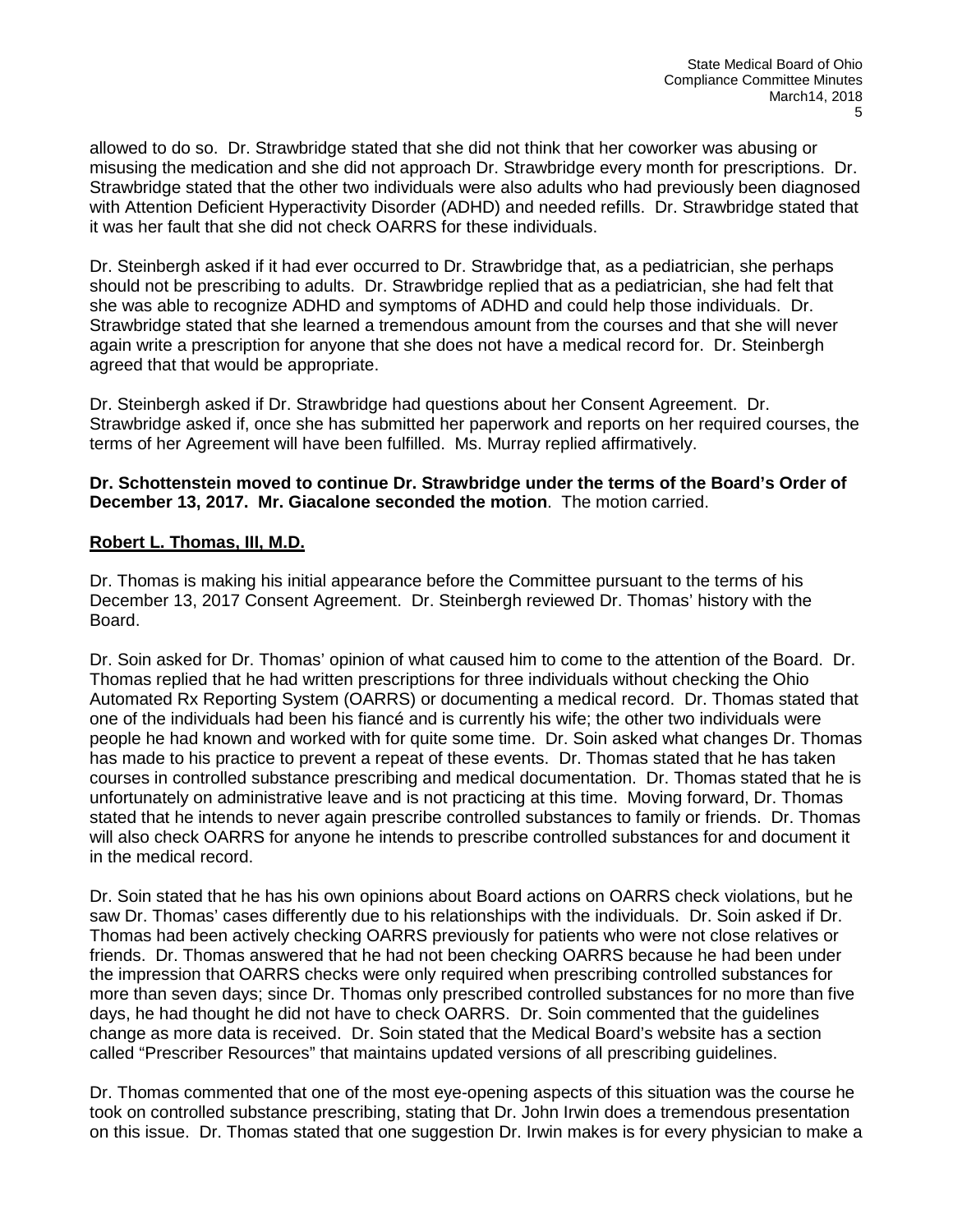weekly appointment to review regulations on the Medical Board, Drug Enforcement Administration (DEA), Medicare, and Medicaid websites. Dr. Thomas stated that he has committed to making this weekly check without question. Dr. Thomas stated that he also interacts with many younger physicians and, if he is allowed to practice again, he will make sure these young physicians are also aware of the regulations. Dr. Thomas stated that he has recommended to the Chief of Staff at his hospital to invite Dr. Irwin to make the same presentation at the hospital so that this does not happen to someone else.

Dr. Schottenstein stated that at one point Dr. Thomas had prescribed something to himself. Dr. Thomas stated that he has never prescribed anything to himself. Dr. Schottenstein apologized for the confusion.

Dr. Schottenstein asked what medications Dr. Thomas had prescribed to the three individuals in question. Dr. Thomas explained that his current wife had been followed by a neurologist and had been diagnosed with attention deficient disorder (ADD). Dr. Thomas stated that he had refilled her prescription for Vyvanse. Dr. Thomas stated that he did not alter the dosage of the Vyvanse, but that did not make it right. Dr. Thomas continued that a nursing supervisor that he had known for a long time had approached him and said that her efforts to lose weight through diet and vigorous exercise had been unsuccessful. The nursing supervisor asked for a prescription for Adipex, and Dr. Thomas agreed. Dr. Thomas continued that another nursing supervisor who he had known and worked with for a long time had stated that she had trouble staying awake at night due to a severe cough. Dr. Thomas prescribed her Robitussin with codeine. Dr. Thomas stated that he did not check OARRS or document a medical record for any of these three prescriptions.

Dr. Schottenstein agreed with Dr. Thomas' earlier stated that he will never again prescribe controlled substances to family or friends. Dr. Schottenstein recommended that Dr. Thomas refrain from prescribing any medication at all to family or friends. Dr. Thomas agreed.

Dr. Thomas asked if it would be possible to be removed from probation, stating that Medicaid and Anthem insurance view his probation as a restriction on his medical license. Dr. Steinbergh stated that that matter cannot be address by the Compliance Committee at this time and that Dr. Thomas should discuss requests for modification of probation with the Board's Compliance Section or the Board Secretary or designee during a personal appearance.

Dr. Thomas requested permission to share with the Committee the awards he has received, stated that he does not wish for this matter with the prescriptions to be the only body of information that he is represented by. Dr. Steinbergh agreed. Dr. Thomas presented the Committee with his awards for Resident of the year, the Rajiv Ray Academic Achievement Award, and the 2016 Excellence in Mission Award. Dr. Thomas stated that the latter award is most precious to him because he was recognized as the only hospitalist in his program to embody the six virtues that are dear to the hearts of the hospital, including justice, compassion, excellence, service, and sacredness of life.

Dr. Thomas wanted the Committee to know that he takes his reprimand seriously and he wants to make sure that he and all his colleagues are abreast of the rules. Dr. Thomas stated that if he is allowed to practice medicine again, he will make it a personal point to try to make sure none of the physicians practicing in his hospital come before the Board due to being uninformed. Dr. Steinbergh thanked Dr. Thomas and pointed out that Dr. Thomas' medical license, while on probation, is active and that he is able to practice medicine. Dr. Steinbergh acknowledged that Dr. Thomas is not currently practicing due to Medicaid and other insurance issues.